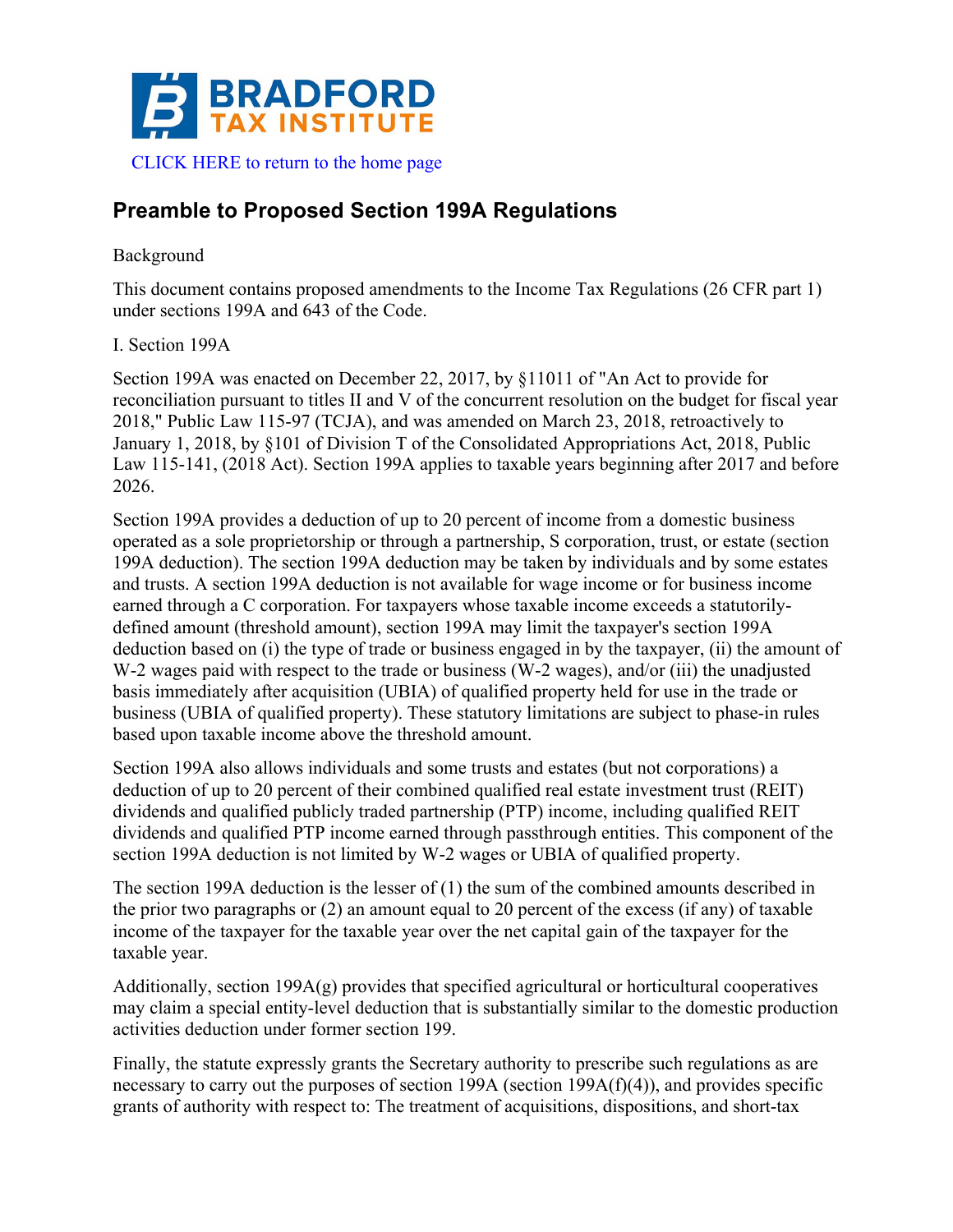years (section 199A(b) (5)); certain payments to partners for services rendered in a non-partner capacity (section 199A(c)(4)(C)); the allocation of W-2 wages and UBIA of qualified property (section 199A(f)(1)(A) (iii)); restricting the allocation of items and wages under section 199A and such reporting requirements as the Secretary determines appropriate (section 199A(f)(4)(A)); the application of section 199A in the case of tiered entities (section 199A(f) (4)(B)); preventing the manipulation of the depreciable period of qualified property using transactions between related parties (section 199A(h)(1)); and determining the UBIA of qualified property acquired in like-kind exchanges or involuntary conversions (section 199A(h)(2)).

# II. Section 643

Part I of subchapter J of chapter 1 of the Code provides rules related to the taxation of estates, trusts, and beneficiaries. For various subparts of part I of subchapter J, sections 643(a), 643(b), and 643(c) define the terms distributable net income (DNI), income, and beneficiary, respectively. Sections 643(d) through 643(i) (other than section 643(f)) provide additional rules. Section 643(f) grants the Secretary authority to treat two or more trusts as a single trust for purposes of subchapter J if (1) the trusts have substantially the same grantors and substantially the same primary beneficiaries and (2) a principal purpose of such trusts is the avoidance of the tax imposed by chapter 1 of the Code. Section 643(f) further provides that, for these purposes, spouses are treated as a single person.

# Explanation of Provisions

The purpose of these proposed regulations is to provide taxpayers with computational, definitional, and anti-avoidance guidance regarding the application of section 199A. These proposed regulations contain six substantive sections, §§1.199A-1 through 1.199A-6, each of which provides rules relevant to the calculation of the section 199A deduction. Additionally, the proposed regulations would establish anti-abuse rules under section 643(f) to prevent taxpayers from establishing multiple non-grantor trusts or contributing additional capital to multiple existing non-grantor trusts in order to avoid Federal income tax, including abuse of section 199A. This Explanation of Provisions describes each of the proposed regulation sections in turn.

# I. Proposed §1.199A-1: Operational Rules

Section 1.199A-1 of the proposed regulations (proposed §1.199A-1) provides guidance on the determination of the section 199A deduction. For simplicity, the proposed regulations use the term individual when referring to an individual, trust, estate, or other person eligible to claim the section 199A deduction. The term relevant passthrough entity (RPE) is used to describe passthrough entities that directly operate the trade or business or pass through the trade or business' items of income, gain, loss, or deduction from lower-tier RPEs to the individual.

Proposed §1.199A-1(b) contains definitions applicable for section 199A and §§1.199A-1 through 1.199A-6. Proposed §1.199A-1(c) provides guidance on the computation of the section 199A deduction for individuals with taxable income at or below the threshold amount. Proposed §1.199A-1(d) provides guidance on the computation of the section 199A deduction for individuals with taxable income above the threshold amount, including individuals with taxable income within a phase-in range above the threshold amount. Proposed §1.199A-1(e) provides special rules related to the section 199A deduction.

# A. Defined Terms

Defined terms in proposed §1.199A-1(b) include aggregated trade or business, applicable percentage, phase-in range, qualified business income (QBI), QBI component, qualified PTP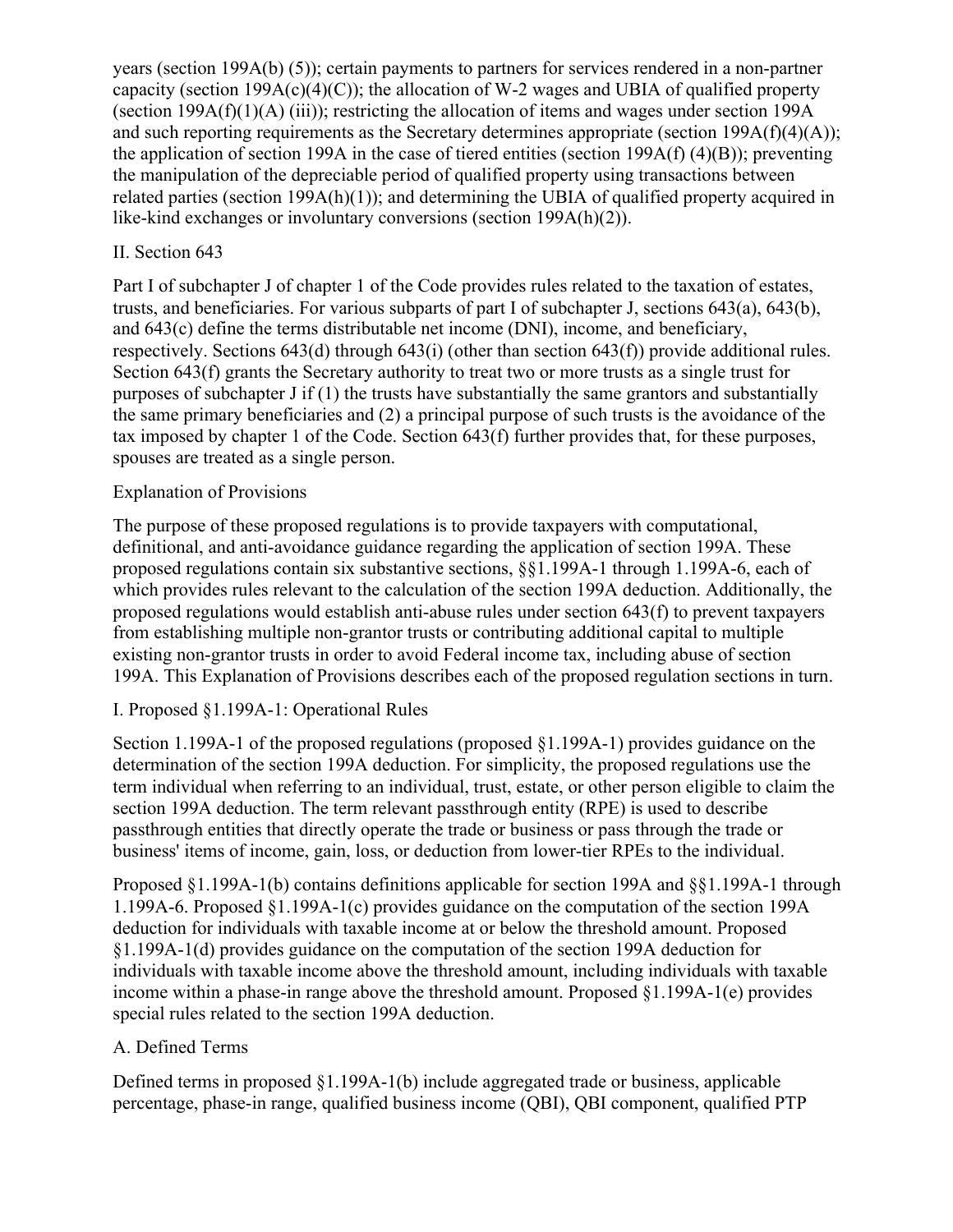income, qualified REIT dividends, reduction amount, RPE, specified service trade or business (SSTB), threshold amount, total QBI amount, UBIA of qualified property, and W-2 wages.

Proposed §1.199A-1(b) also defines trade or business for purposes of section 199A and proposed §§1.199A-1 through 1.199A-6. Neither the statutory text of section 199A nor the legislative history provides a definition of trade or business for purposes of section 199A. Multiple commenters stated that section 162 is the most appropriate definition for purposes of section 199A. Although the term trade or business is defined in more than one provision of the Code, the Department of the Treasury (Treasury Department) and the IRS agree with commenters that for purposes of section 199A, section 162(a) provides the most appropriate definition of a trade or business. This is based on the fact that the definition of trade or business under section 162 is derived from a large body of existing case law and administrative guidance interpreting the meaning of trade or business in the context of a broad range of industries. Thus, the definition of a trade or business under section 162 provides for administrable rules that are appropriate for the purposes of section 199A and which taxpayers have experience applying and therefore defining trade or business as a section 162 trade or business will reduce compliance costs, burden, and administrative complexity.

The proposed regulations extend the definition of trade or business for purposes of section 199A beyond section 162 in one circumstance. Solely for purposes of section 199A, the rental or licensing of tangible or intangible property to a related trade or business is treated as a trade or business if the rental or licensing and the other trade or business are commonly controlled under proposed  $\S1.199A-4(b)(1)(i)$ . It is not uncommon that for legal or other non-tax reasons taxpayers may segregate rental property from operating businesses. This rule allows taxpayers to aggregate their trades or businesses with the associated rental or intangible property under proposed §1.199A-4 if all of the requirements of proposed §1.199A-4 are met. In addition, this rule may prevent taxpayers from improperly allocating losses or deductions away from trades or businesses that generate income that is eligible for a section 199A deduction.

B. Computation of the Section 199A Deduction for Individuals With Taxable Income Below the Threshold Amount

# 1. Basic Computational Rules

An individual with income attributable to one or more domestic trades or businesses, other than as a result of owning stock of a C corporation or engaging in the trade or business of being an employee, and with taxable income (before computing the section 199A deduction) at or below the threshold amount, is entitled to a section 199A deduction equal to the lesser of (i) 20 percent of the QBI (generally defined as the net amount of qualified items of income, gain, deduction, and loss with respect to a qualified trade or business of the taxpayer) from the individual's trades or businesses plus 20 percent of the individual's combined qualified REIT dividends and qualified PTP income or (ii) 20 percent of the excess (if any) of the individual's taxable income over the individual's net capital gain. Proposed §1.199A-1(c) contains guidance on calculating the amount of the deduction in these circumstances. If an individual's combined QBI is negative or combined qualified REIT dividends and PTP income is less than zero, proposed §1.199A- $1(c)(2)$  provides rules for the carryover of the losses.

# 2. Carryover Loss Rules for Negative Total QBI Amounts

If an individual has multiple trades or businesses, the individual must calculate the QBI from each trade or business and then net the amounts. Section  $199A(c)(2)$  provides that, for purposes of section 199A, if the net QBI with respect to qualified trades or businesses of the taxpayer for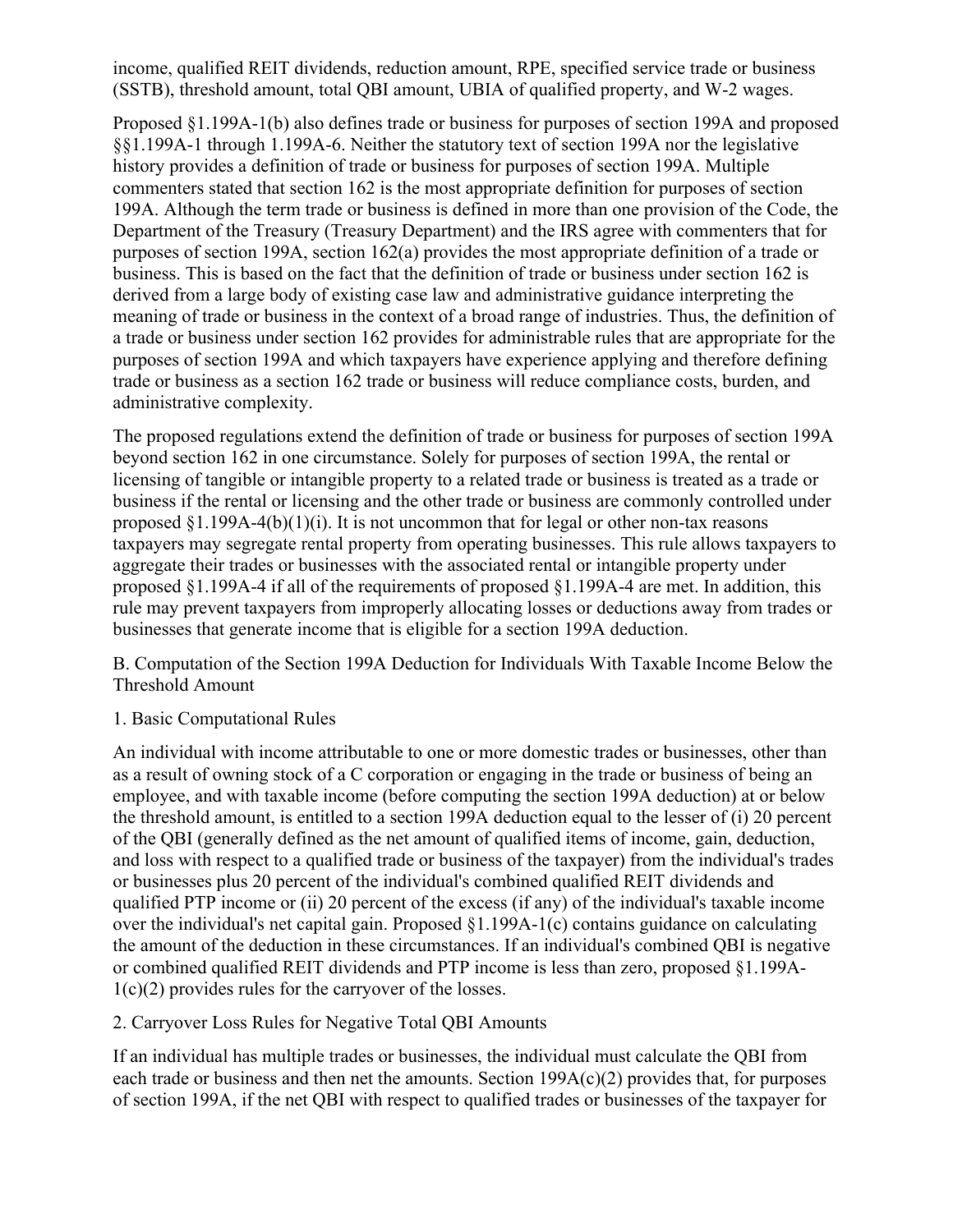any taxable year is less than zero, such amount shall be treated as a loss from a qualified trade or business in the succeeding taxable year. Proposed §1.199A-1(c)(2)(i) repeats this rule and provides that the section 199A carryover rules do not affect the deductibility of the losses for purposes of other provisions of the Code.

3. Carryover Loss Rules if Combined Qualified REIT Dividends and Qualified PTP Income is Less Than Zero

One commenter stated it was not clear whether, if a taxpayer has an overall loss from combined qualified REIT dividends and qualified PTP income (because a loss from a PTP exceeds REIT dividends and PTP income), the negative amount should be netted against any net positive QBI (regardless of source), or whether the negative amount should be segregated and subject to its own loss carryforward rule distinct from but analogous to the QBI loss carryforward rule. Section 199A contemplates that qualified REIT dividends and qualified PTP income are computed and taken into account separately from QBI and should not affect QBI. If overall losses attributable to qualified REIT dividends and qualified PTP income were netted against QBI, these losses would affect QBI. Therefore, a separate loss carryforward rule is needed to segregate an overall loss attributable to qualified REIT dividends and qualified PTP income from QBI. Additionally, commenters have expressed concern that losses in excess of income could create a negative section 199A deduction, a result incompatible with the statute. Accordingly, proposed  $\S1.199A-1(c)(2)(ii)$  provides that if an individual has an overall loss after qualified REIT dividends and qualified PTP income are combined, the portion of the individual's section 199A deduction related to qualified REIT dividends and qualified PTP income is zero for the taxable year. In addition, the overall loss does not affect the amount of the taxpayer's QBI. Instead, such overall loss is carried forward and must be used to offset combined qualified REIT dividends and qualified PTP income in the succeeding taxable year or years for purposes of section 199A.

C. Computation of the Section 199A Deduction for Individuals With Taxable Income Above the Threshold Amount

Proposed §1.199A-1(d) addresses the calculation of the section 199A deduction for individuals with taxable income above the threshold amount. All of the rules relating to the REIT/PTP component of the section 199A deduction applicable to individuals with taxable income at or below the threshold amount also apply to individuals with taxable income above the threshold amount. The QBI component of the section 199A deduction, however, is subject to limitations for individuals with taxable income exceeding the threshold amount. These limitations include the exclusion or reduction of items from an SSTB and limitations based on the W-2 wages of the trade or business or a combination of the W-2 wages and the UBIA of qualified property. Proposed §1.199A-1(d) provides guidance on the application of these limitations.

Proposed §1.199A-1(d)(2)(i) addresses the limitation or exclusion from QBI for SSTBs. SSTBs are specified service trades or businesses as defined in section 199A(d)(2) and proposed §1.199A-5 (see part V. of the Explanation of Provisions). If an individual's taxable income is above the threshold amount but within the phase-in range then the individual must calculate an applicable percentage that limits the QBI, W-2 wages, and UBIA of qualified property from an SSTB that are used to calculate the individual's section 199A deduction. If the individual's taxable income is above the phase-in range, then no amount of QBI, W-2 wages, or UBIA of qualified property from an SSTB can be used by the individual in calculating the individual's section 199A deduction.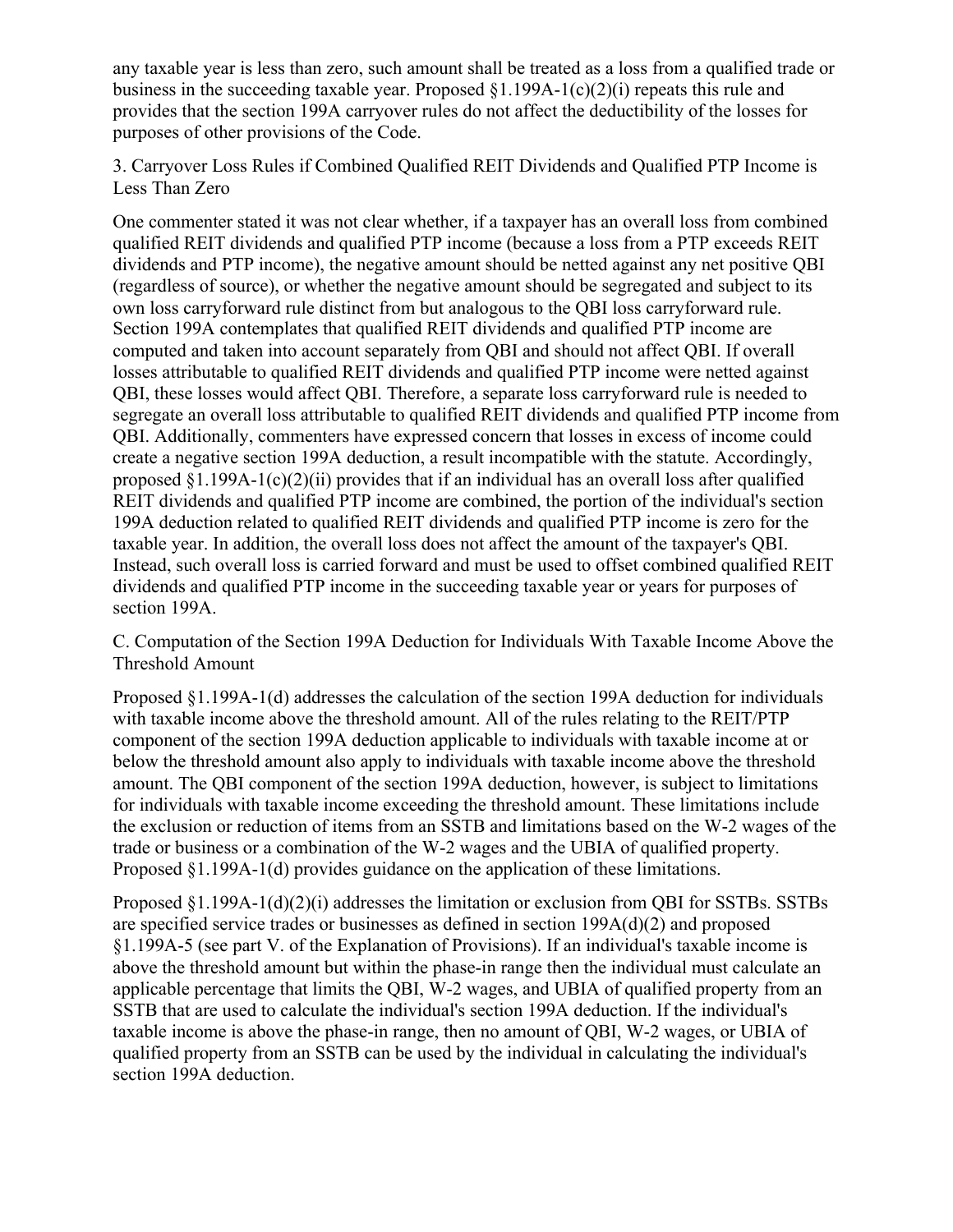Proposed §1.199A-1(d)(iv) addresses the limitations on QBI based on W-2 wages and UBIA of qualified property. An individual must determine the W-2 wages and the UBIA of qualified property attributable to each trade or business contributing to the individual's combined QBI under the rules of proposed §1.199A-2. The W-2 wages and UBIA of qualified property amounts are compared to QBI in order to determine an individual's QBI component for each trade or business.

After determining the QBI for each trade or business, the individual must compare 20 percent of that trade or business' QBI to the alternative limitations for that trade or business. The limitation to which the 20 percent of QBI is compared is the greater of 50 percent of the W-2 wages attributable to the trade or business or 25 percent of those W-2 wages plus 2.5 percent of the UBIA of qualified property for that trade or business. If 20 percent of the QBI of the trade or business is greater than the relevant alternative limitation, the QBI component is limited in the calculations under the proposed regulations to the amount of the alternative limitation. If an individual's taxable income is within the phase-in range and 20 percent of QBI is greater than either of the limitation amounts, the individual's QBI component for the trade or business is instead equal to 20 percent of QBI reduced by the reduction amount as described in proposed  $§1.199A-1(d)(iv)(B).$ 

One commenter noted that, if combined QBI from all of an individual's trades or businesses is greater than zero, but the individual's QBI from one or more trades or businesses is less than zero, the mechanics of how the loss should be offset against the QBI income for purposes of calculating the section 199A deduction are unclear. How such a loss is allocated matters in situations in which an individual has taxable income above the threshold amount and more than one trade or business with positive QBI. The commenter suggested that a "netting" approach best reflects Congress's intent, and that the absence of a netting approach would lead to inconsistent and counterintuitive results that Congress did not intend. The Treasury Department and the IRS agree that a netting approach is contemplated by the carryforward rule of section  $199A(c)(2)$  and is necessary to ensure results consistent with the intent of section 199A. Accordingly, proposed §1.199A-1(d) (iii) provides that, if an individual has QBI of less than zero from one trade or business, but has overall QBI greater than zero when all of the individual's trades or businesses are taken together, then the individual must offset the net income in each trade or business that produced net income with the net loss from each trade or business that produced net loss before the individual applies the limitations based on W-2 wages and UBIA of qualified property. The individual must apportion the net loss among the trades or businesses with positive QBI in proportion to the relative amounts of QBI in such trades or businesses. Then, for purposes of applying the limitation based on W-2 wages and UBIA of qualified property, the net gain or income with respect to each trade or business (as offset by the apportioned losses) is the taxpayer's QBI with respect to that trade or business. The W-2 wages and UBIA of qualified property from the trades or businesses which produced negative QBI are not taken into account for purposes of proposed §1.199A-1(d) and are not carried over into the subsequent year. The Treasury Department and the IRS request comments on the approach described above.

#### D. Special Rules

Proposed §1.199A-1(e) incorporates special rules contained in sections 199A and 6662. Section 199A(f)(1) provides that in the case of a partnership or S corporation, section 199A is applied at the partner or shareholder level. The proposed regulations provide that the section 199A deduction has no effect on the adjusted basis of the partner's interest in the partnership. With respect to S corporations, the section 199A deduction has no effect on the adjusted basis of a shareholder's stock in an S corporation or the S corporation's accumulated adjustments account.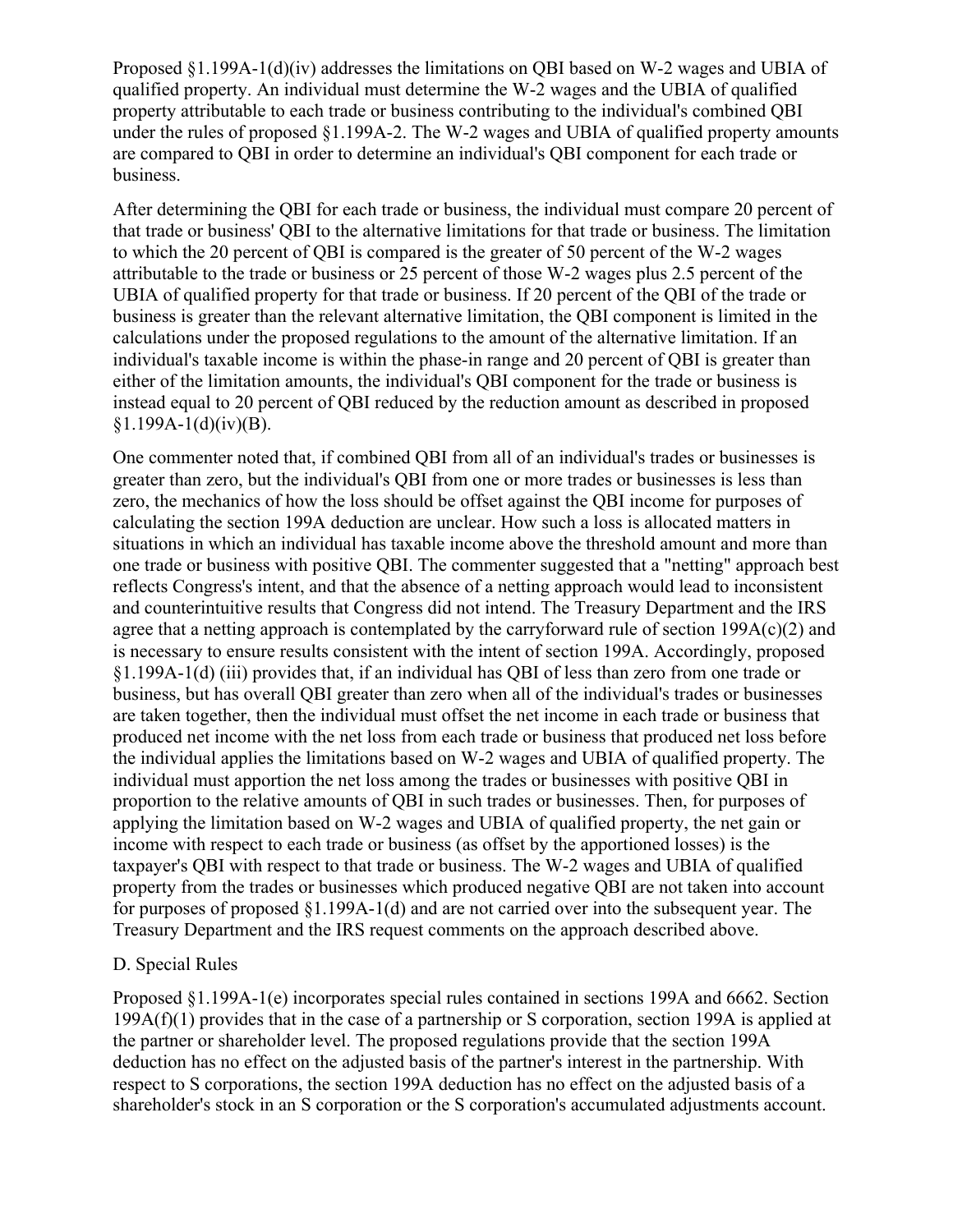The proposed regulations provide that the deduction under section 199A does not reduce net earnings from self-employment under section 1402 or net investment income under section 1411. Therefore, both sections 1402 and 1411 are calculated as though there is no section 199A deduction.

Section  $199A(f)(1)(C)$  provides that if in the case of a taxpayer with QBI from within the Commonwealth of Puerto Rico, if such income is taxable under section 1 for a taxable year, then for purposes of determining QBI of such individual for such taxable year, the term "United States" shall include the Commonwealth of Puerto Rico. Proposed §1.199A-1(e)(3) repeats this statutory language.

Section 199A(f)(2) provides that for purposes of determining alternative minimum taxable income under section 55, QBI shall be determined without regard to any adjustments under sections 56 through 59. To clarify that the section 199A deduction does not result in individuals being subject to the alternative minimum tax, proposed §1.199A-1(e)(4) provides that, for purposes of determining alternative minimum taxable income under section 55, the deduction allowed under section 199A(a) for a taxable year shall be equal in amount to the deduction allowed under section 199(A)(a) in determining taxable income for that taxable year.

Section 6662(a) provides a penalty for an underpayment of tax required to be shown on a return. Under section 6662(b)(2), the penalty applies to the portion of any underpayment that is attributable to a substantial understatement of income tax. Section 6662(d)(1) defines substantial understatement of income tax, which is generally an understatement that exceeds the greater of 10 percent of the tax required to be shown on the return or \$5,000. Section  $6662(d)(1)(C)$ provides a special rule in the case of any taxpayer who claims the deduction allowed under section 199A for the taxable year, which requires that section  $6662(d)(1)(A)$  is applied by substituting "5 percent" for "10 percent." Proposed §1.199A-1(e)(5) cross-references this rule.

Section 199A(b)(7) provides that in the case of any qualified trade or business of a patron of a specified agricultural or horticultural cooperative, the amount determined under section  $199A(b)(2)$  with respect to such trade or business shall be reduced by the lesser of  $(A)$  9 percent of so much of the qualified business income with respect to such trade or business as is properly allocable to qualified payments received from such cooperative, or (B) 50 percent of so much of the W-2 wages with respect to such trade or business as are so allocable. Proposed §1.199A-1(e)(6) repeats this statutory language.

II. Proposed §1.199A-2: Determination of W-2 Wages and the UBIA of Qualified Property

As described in part I.C. of this Explanation of Provisions, if an individual's taxable income exceeds the threshold amount, section 199A(b)(2)(B) imposes a limit on the section 199A deduction based on the greater of either (i) the W-2 wages paid, or (ii) the W-2 wages paid and UBIA of qualified property attributable to a trade or business. This part of this Explanation of Provisions describes the rules in proposed §1.199A-2 regarding the determination of W-2 wages and UBIA of qualified property.

A. W-2 wages Attributable to a Trade or Business

The W-2 wage rules of proposed §1.199A-2 generally follow the rules under former section 199. Section 199, which was repealed by the TCJA, provided for a deduction with respect to certain domestic production activities and contained a W-2 wage limitation similar to the one in section 199A. The legislative text of the W-2 wage limitation in section 199A is modeled on the text of former section 199, and both taxpayers and the IRS have developed experience in applying those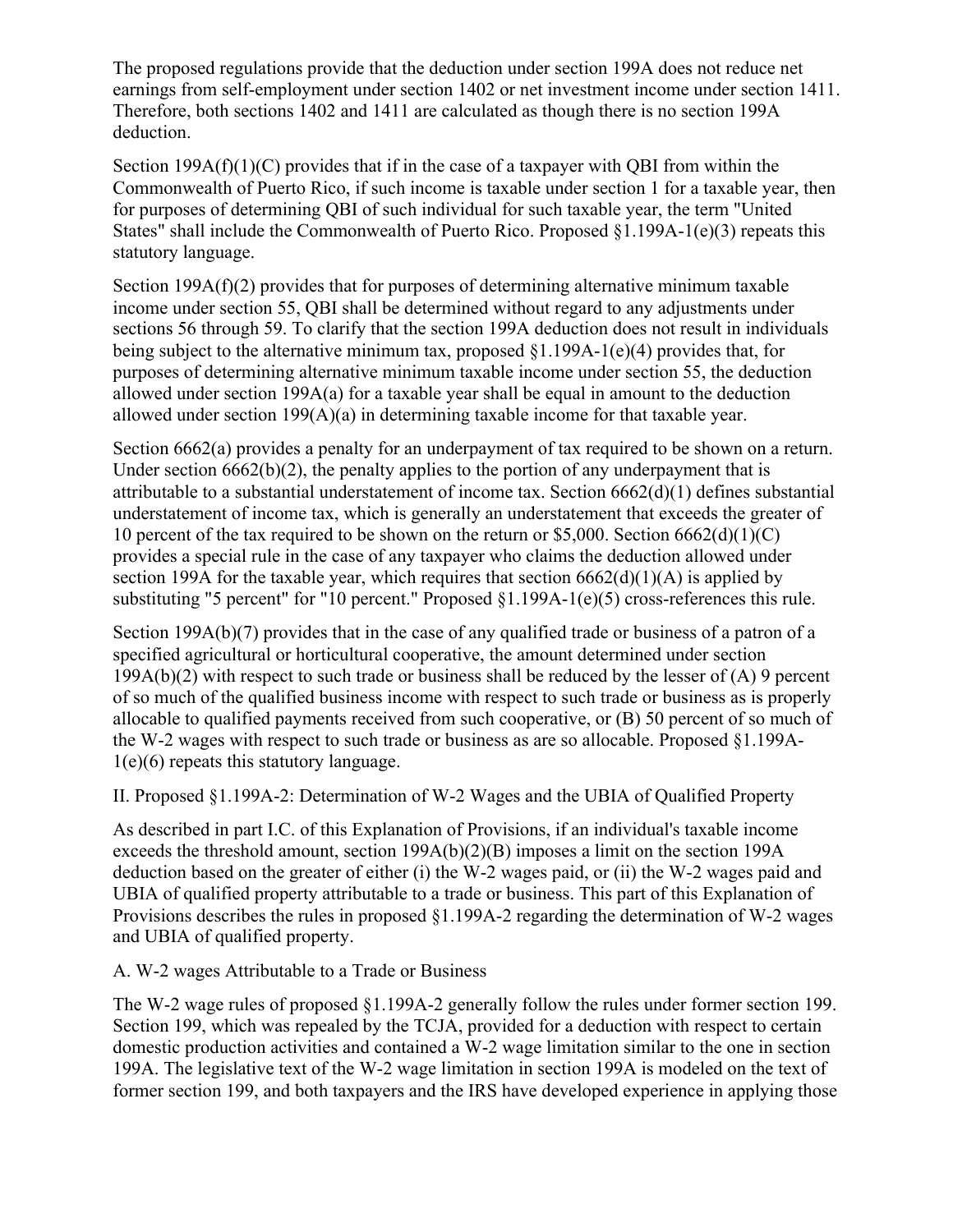W-2 wage rules for over a decade. The regulations under former section 199 provided rules to determine W-2 wages, which provide a useful starting point in developing the W-2 wage rules under section 199A, including rules on the definition of W-2 wages, wages paid by persons other than the common-law employer, and methods for calculating W-2 wages.

The Treasury Department and the IRS have received comments concerning whether amounts paid to workers who receive Forms W-2 from third party payors (such as professional employer organizations, certified professional employer organizations, or agents under section 3504) that pay these wages to workers on behalf of their clients and report wages on Forms W-2, with the third party payor as the employer listed in Box c of the Forms W-2, may be included in the W-2 wages of the clients of third party payors. In order for wages reported on a Form W-2 to be included in the determination of W-2 wages of a taxpayer, the Form W-2 must be for employment by the taxpayer. The regulations under former section 199, specifically §1.199-  $2(a)(2)$ , addressed this issue, providing that, since employees of the taxpayer are defined in the regulations as including only common law employees of the taxpayer and officers of a corporate taxpayer, taxpayers may take into account wages reported on Forms W-2 issued by other parties provided that the wages reported on the Forms W-2 were paid to employees of the taxpayer for employment by the taxpayer.

Proposed  $\S1.199A-2(b)(2)(ii)$  provides a rule for wages paid by a person other than the common law employer that is substantially similar to the rule in §1.199-2(a)(2). Specifically, the proposed regulations provide that, in determining W-2 wages, a person may take into account any W-2 wages paid by another person and reported by the other person on Forms W-2 with the other person as the employer listed in Box c of the Forms W-2, provided that the W-2 wages were paid to common law employees or officers of the person for employment by the person. In such cases, the person paying the W-2 wages and reporting the W-2 wages on Forms W-2 is precluded from taking into account such wages for purposes of determining W-2 wages with respect to that person. Persons that pay and report W-2 wages on behalf of or with respect to others can include certified professional employer organizations under section 7705, statutory employers under section  $3401(d)(1)$ , and agents under section  $3504$ . Under this rule, persons who otherwise qualify for the deduction under section 199A are not limited in applying the deduction merely because they use a third party payor to pay and report wages to their employees. However, with respect to individuals who taxpayers assert are their common law employees for purposes of section 199A, taxpayers are reminded of their duty to file returns and apply the tax law on a consistent basis.

Unlike former section 199, the W-2 wage limitation in section 199A applies separately for each trade or business. Accordingly, proposed  $\S1.199A-2$  provides that, in the case of W-2 wages that are allocable to more than one trade or business, the portion of the W-2 wages allocable to each trade or business is determined to be in the same proportion to total W-2 wages as the deductions associated with those wages are allocated among the particular trades or businesses. Section 199A(b)(4) also requires that to be taken into account, W-2 wages must be properly allocable to QBI. W-2 wages are properly allocable to QBI if the associated wage expense is taken into account in computing QBI.

Additionally, proposed  $\S1.199A-2(b)(4)$  restates the rule of section  $199A(f)(1)(A)(iii)$ , which provides that, in the case of a trade or business conducted by an RPE, a partner's or shareholder's allocable share of wages must be determined in the same manner as the partner's allocable share or a shareholder's pro rata share of wage expenses.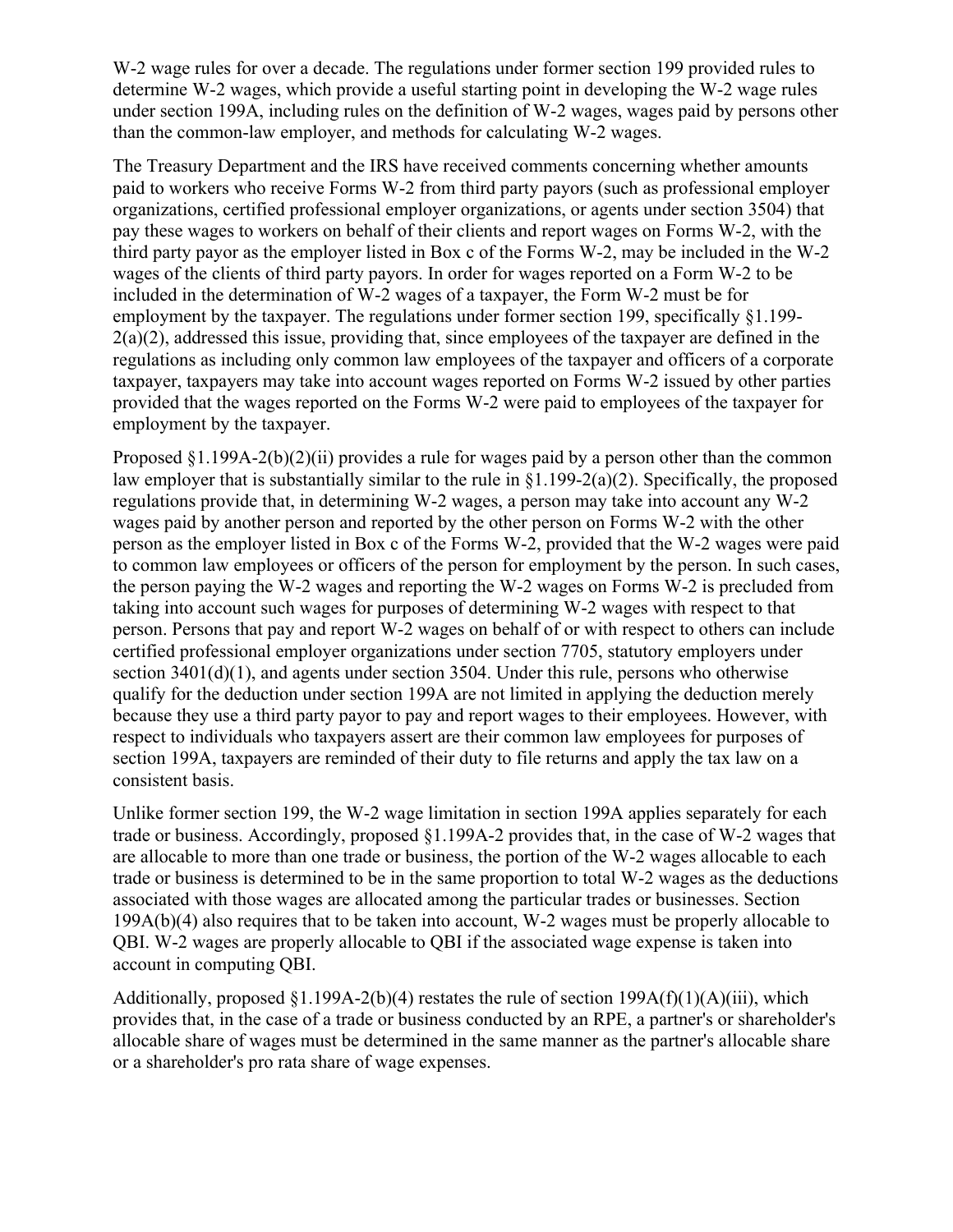Consistent with section 199A(b)(5) and the legislative history of the TCJA, which direct the Secretary to provide rules for applying the W-2 wage limitation in cases in which the taxpayer acquires, or disposes of, a trade or business, the major portion of a trade or business, or the major portion of a separate unit of a trade or business during the year, proposed §1.199A-2 (b)(2)(iv)(B) provides rules that apply in the case of an acquisition or disposition of a trade or business. See Joint Explanatory Statement of the Committee of Conference, 38. Specifically, proposed §1.199A-2(b)(2)(iv)(B)(1) provides that, in the case of an acquisition or disposition of a trade or business, the major portion of a trade or business, or the major portion of a separate unit of a trade or business that causes more than one individual or entity to be an employer of the employees of the acquired or disposed of trade or business during the calendar year, the W-2 wages of the individual or entity for the calendar year of the acquisition or disposition are allocated between each individual or entity based on the period during which the employees of the acquired or disposed of trade or business were employed by the individual or entity, regardless of which permissible method is used for reporting predecessor and successor wages on Form W-2. For this purpose, the period of employment is determined consistently with the principles for determining whether an individual is an employee described in proposed §1.199A- $2(b)$ .

A notice of proposed revenue procedure, Notice 2018-64, 2018-35 IRB which provides three methods for calculating W-2 wages is being issued concurrently with this notice of proposed rulemaking. The three methods in the notice are substantially similar to the methods provided in Rev. Proc. 2006 -47, 2006-2 C.B. 869, for purposes of calculating "paragraph (e)(1) wages" (that is, wages described in §1.199-2(e)(1) issued under former section 199). The first method (the unmodified Box method) allows for a simplified calculation while the second and third methods (the modified Box 1 method and the tracking wages method) provide for greater accuracy.

# B. The UBIA of Qualified Property

Section 199A(b)(2)(B)(ii) provides an alternative deduction limitation based on 25 percent of W-2 Wages with respect to the qualified trade or business and 2.5 percent of the UBIA of qualified property. Proposed §1.199A-2 restates the statutory definitions under the qualified property rules, and provides additional guidance.

# 1. General Definition of UBIA of Qualified Property

Proposed  $\{1.199A-2(c)(1)$  restates the definition of qualified property in section 199A(b)(6)(A), which provides that "qualified property" means tangible property of a character subject to depreciation that is held by, and available for use in, a trade or business at the close of the taxable year, and which is used in the production of QBI, and for which the depreciable period has not ended before the close of the taxable year. Proposed §1.199A-2(c)(2) also restates the definition of depreciable period in section 199A(b)(6)(B), which provides that "depreciable" period means the period beginning on the date the property is first placed in service by the taxpayer and ending on the later of (a) the date 10 years after that date, or (b) the last day of the last full year in the applicable recovery period that would apply to the property under section  $168(c)$ , regardless of the application of section  $168(g)$ .

Because the applicable recovery period under section 168(c) of the property is not changed by any additional first-year depreciation deduction allowable under section 168, proposed §1.199A- $2(c)(2)(ii)$  also clarifies that the additional first-year depreciation deduction allowable under section 168 (for example, under section 168(k) or section 168(m)) does not affect the applicable recovery period under section 168(c).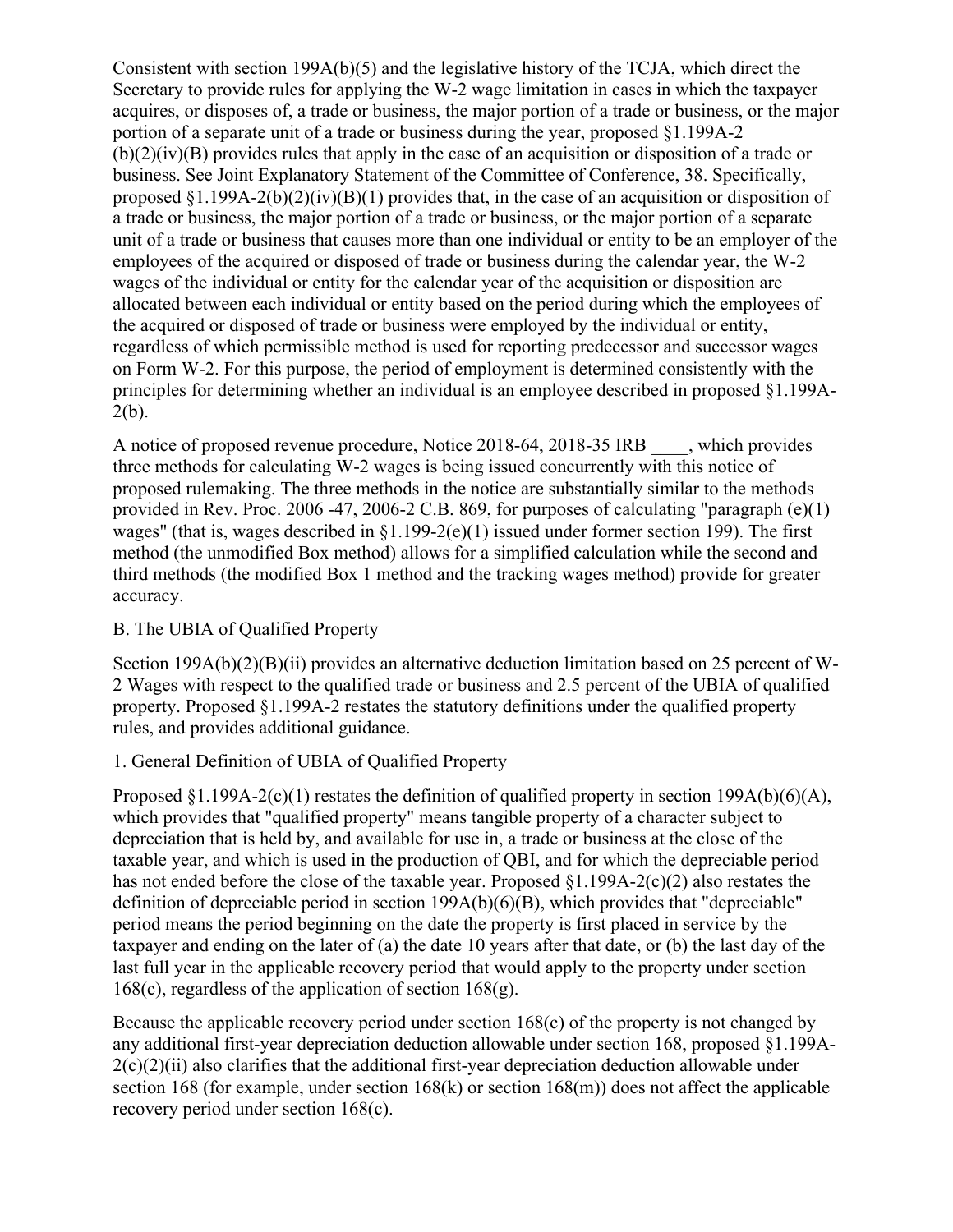Proposed §1.199A-2(c)(3) provides a definition of UBIA. The Treasury Department and the IRS believe that existing general principles used to define "unadjusted basis" in  $\S1.263(a)-3(h)(5)$ provide a reasonable basis for an administrable rule that is appropriate for the purposes of section 199A and that their use will reduce compliance costs, burden, and administrative complexity because taxpayers have experience applying them. In addition, the Treasury Department and the IRS believe that "immediately after acquisition" means as of the date the property is placed in service because section 199A provides that "qualified property" must be used in the production of QBI. In order to be used in the production of QBI, the qualified property necessarily must be placed in service. Determining UBIA as of the date the property is placed in service ensures consistency between purchased and produced qualified property, and reduces compliance costs, burden, and administrative complexity because taxpayers are already required to determine that amount. Accordingly, proposed §1.199A-2 provides that the term "UBIA" means the basis as determined under section 1012 or other applicable sections of chapter 1, including subchapter O (relating to gain or loss on dispositions of property), subchapter C (relating to corporate distributions and adjustments), subchapter K (relating to partners and partnerships), and subchapter P (relating to capital gains and losses). UBIA is determined without regard to any adjustments described in section  $1016(a)(2)$  or (3), any adjustments for tax credits claimed by the taxpayer (for example, under section  $50(c)$ ), or any adjustments for any portion of the basis for which the taxpayer has elected to treat as an expense (for example, under sections 179, 179B, or 179C). Therefore, for purchased or produced qualified property, UBIA generally will be its cost under section 1012 as of the date the property is placed in service. For qualified property contributed to a partnership in a section 721 transaction and immediately placed in service, UBIA generally will be its basis under section 723. For qualified property contributed to an S corporation in a section 351 transaction and immediately placed in service, UBIA generally will be its basis under section 362. Further, for property inherited from a decedent and immediately placed in service by the heir, the UBIA generally will be its fair market value at the time of the decedent's death under section 1014. However, proposed §1.199A-2(c)(3) provides that UBIA does reflect the reduction in basis for the percentage of the taxpayer's use of property for the taxable year other than in the taxpayer's trade or business.

#### 2. Partnership Special Basis Adjustments

After the enactment of the TCJA, the Treasury Department and the IRS received comments requesting guidance as to whether partnership special basis adjustments under sections 734(b) or 743(b) constitute qualified property for purposes of section 199A. Treating partnership special basis adjustments as qualified property could result in inappropriate duplication of UBIA of qualified property (if, for example, the fair market value of the property has not increased and its depreciable period has not ended).

Accordingly, proposed  $\S1.199A-2(c)(1)(iii)$  provides that partnership special basis adjustments are not treated as separate qualified property.

3. Property Transferred With a Principal Purpose of Increasing Section 199A Deduction

Qualified property includes depreciable property used during the taxable year in the production of QBI and held by, and available for use in, the trade or business at the close of the taxable year. However, it would be inconsistent with the purposes of section 199A to permit trades or businesses to transfer or acquire property at the end of the year merely to manipulate the UBIA of qualified property attributable to the trade or business. Therefore, pursuant to the authority granted to the Secretary under section 199A(f)(4), proposed  $\S1.199A-2(c)(1)(iv)$  provides that property is not qualified property if the property is acquired within 60 days of the end of the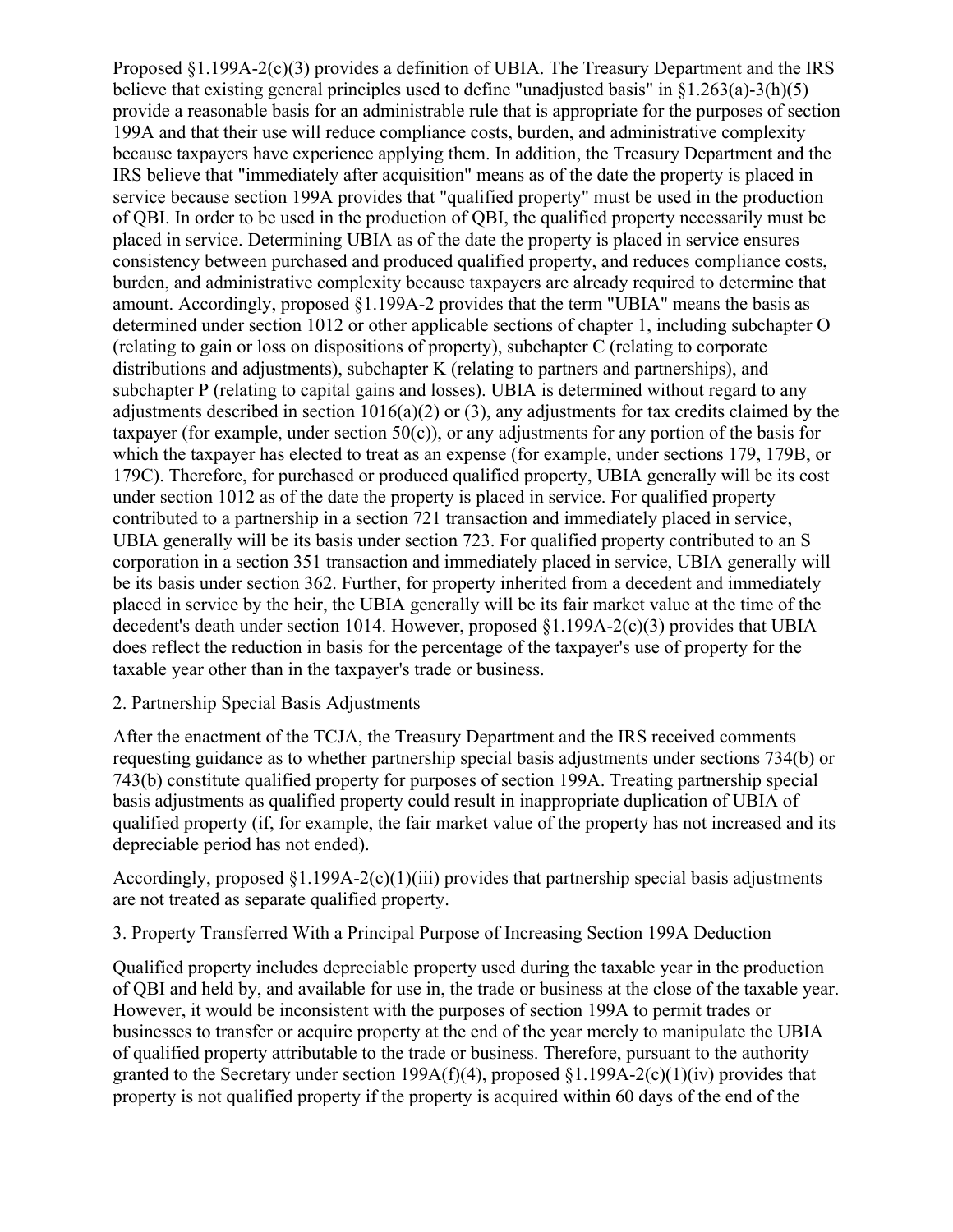taxable year and disposed of within 120 days without having been used in a trade or business for at least 45 days prior to disposition, unless the taxpayer demonstrates that the principal purpose of the acquisition and disposition was a purpose other than increasing the section 199A deduction.

#### 4. Like-Kind Exchanges and Involuntary Conversions

Section 199A does not provide rules to determine UBIA for qualified property in the case of an exchange of property under section 1031 (like-kind exchange) or involuntary conversion under section 1033. However, section 199A(h)(2) specifically instructs the Secretary to do so. The Treasury Department and the IRS believe that existing general principles used for like-kind exchanges and involuntary conversions under §1.168(i)-(6) provide a useful analogy for administrable rules that are appropriate for the purposes of section 199A and that their use will reduce compliance costs, burden, and administrative complexity because taxpayers have experience applying them. Accordingly, proposed §1.199A-2 (c)(2)(iii) generally follows the rules of §1.168(i)-6 to provide that qualified property that is acquired in a like-kind exchange, as defined in §1.168(i)-6(b)(11), or in an involuntary conversion, as defined in §1.168(i)-6(b)(12), is treated as replacement Modified Accelerated Cost Recovery System (MACRS) property as defined in §1.168(i)-6(b)(1) whose depreciable period generally is determined as of the date the relinquished property was first placed in service. Accordingly, subject to one exception, proposed §1.199A-2(c)(2)(iii) provides that, for purposes of determining the depreciable period, the date the exchanged basis in the replacement qualified property is first placed in service by the trade or business is the date on which the relinquished property was first placed in service by the individual or RPE and the date the excess basis in the replacement qualified property is first placed in service by the individual or RPE is the date on which the replacement qualified property was first placed in service by the individual or RPE. As a result, the depreciable period under section 199A for the exchanged basis of the replacement qualified property will end before the depreciable period for the excess basis of the replacement qualified property ends.

The exception is that proposed  $\S1.199A-2(c)(2)(iii)(C)$  provides that, for purposes of determining the depreciable period, if the individual or RPE makes an election under §1.168(i)-  $6(i)(1)$  (the election not to apply  $$1.168$  (i)-6)), the date the exchanged basis and excess basis in the replacement qualified property are first placed in service by the trade or business is the date on which the replacement qualified property is first placed in service by the individual or RPE, with UBIA determined as of that date. In this case, the depreciable periods under section 199A for the exchanged basis and the excess basis of the replacement qualified property will end on the same date.

Thus, unless the exception applies, qualified property acquired in a like-kind exchange or involuntary conversion will have two separate placed in service dates under the proposed regulations: for purposes of determining the UBIA of the property, the relevant placed in service date will be the date the acquired property is actually placed in service; for purposes of determining the depreciable period of the property, the relevant placed in service date generally will be the date the relinquished property was first placed in service. The proposed regulations contain an example illustrating these rules.

# 5. Other Nonrecognition Transactions

The Treasury Department and the IRS have received comments requesting guidance on the application of the qualified property rules to nonrecognition transfers involving transferred basis property within the meaning of section 7701(a)(43) (transferred basis transactions). For example, taxpayers and practitioners requested guidance on how to determine the depreciable period of the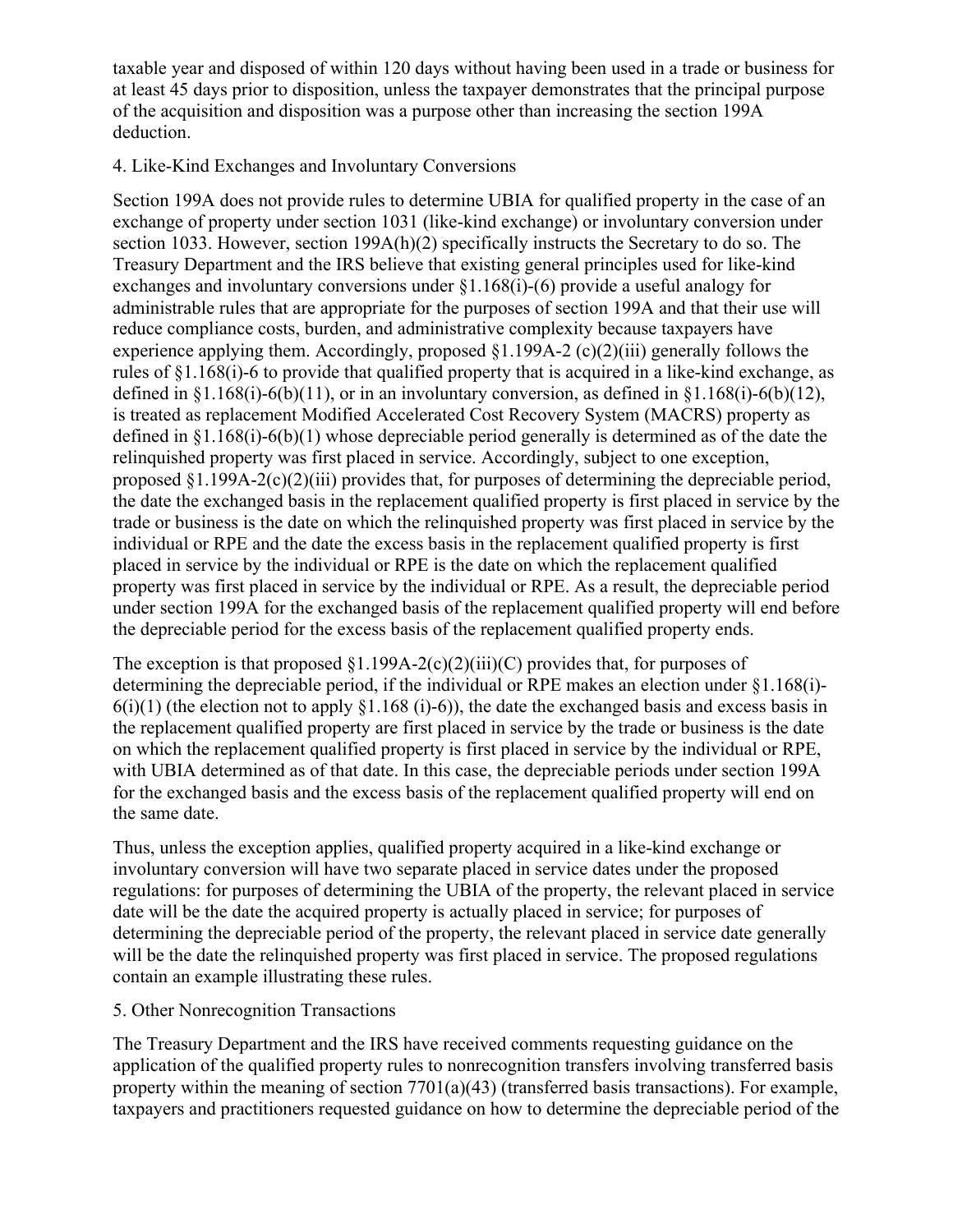property if a partnership conducts a trade or business and qualified property is contributed to that trade or business in a nonrecognition transfer under section 721(a). Also of relevance in the context of non-recognition transfers, section 199A(h)(1) grants the Secretary anti-abuse authority to apply rules similar to the rules under section 179(d)(2) (which can restrict the expensing of certain assets in transferred basis transactions) to prevent the manipulation of the depreciable period of qualified property using transactions between related parties.

The Treasury Department and the IRS believe that existing general principles used for transferred basis transactions under §168(i)(7) provide a useful analogy for administrable rules that are appropriate for the purposes of section 199A and that their use will reduce compliance costs, burden, and administrative complexity because taxpayers have experience applying them. Accordingly, proposed  $\S1.199A-2(c)(2)(iv)$  provides that, for purposes of determining the depreciable period, if an individual or RPE (the transferee) acquires qualified property in a transaction described in section  $168(i)$  (7)(B), the transferee determines the date on which the qualified property was first placed in service using a two-step approach. First, for the portion of the transferee's UBIA of the qualified property that does not exceed the transferor's UBIA of such property, the date such portion was first placed in service by the transferee is the date on which the transferor first placed the qualified property in service. Second, for the portion of the transferee's UBIA of the qualified property that exceeds the transferor's UBIA of such property, if any, such portion is treated as separate qualified property that the transferee first placed in service on the date of the transfer. Thus, qualified property acquired in these non-recognition transactions will have two separate placed in service dates under the proposed regulations: for purposes of determining the UBIA of the property, the relevant placed in service date will be the date the acquired property is placed in service by the transferee (for instance, the date the partnership places in service property received in a section 721 transaction); for purposes of determining the depreciable period of the property, the relevant placed in service date generally will be the date the transferor first placed the property in service (for instance, the date the partner placed the property in service in his or her sole proprietorship). The proposed regulations contain an example illustrating these rules.

The Treasury Department and the IRS request comments concerning appropriate methods for accounting for non-recognition transactions, including rules to prevent the manipulation of the depreciable period of qualified property using transactions between related parties.

# 6. Redetermination of UBIA and Subsequent Improvements to Qualified Property

The Treasury Department and the IRS have received comments requesting guidance on the treatment of subsequent improvements to qualified property. Subsequent improvements to qualified property are generally treated as a separate item of property under section 168(i)(6). The Treasury Department and the IRS do not believe a different approach is necessary for purposes of section 199A. Accordingly, proposed §1.199A-2(c)(1)(ii) provides that, in the case of any addition to, or improvement of, qualified property that is already placed in service by the taxpayer, such addition or improvement is treated as separate qualified property that the taxpayer first placed in service on the date such addition or improvement is placed in service by the taxpayer for purposes of determining the depreciable period of the qualified property. For example, if a taxpayer acquired and placed in service a machine on March 26, 2018, and then incurs additional capital expenditures to improve the machine in May 2020, and places such improvements in service on May 27, 2020, the taxpayer has two qualified properties: the machine acquired and placed in service on March 26, 2018, and the improvements to the machine incurred in May 2020 and placed in service on May 27, 2020.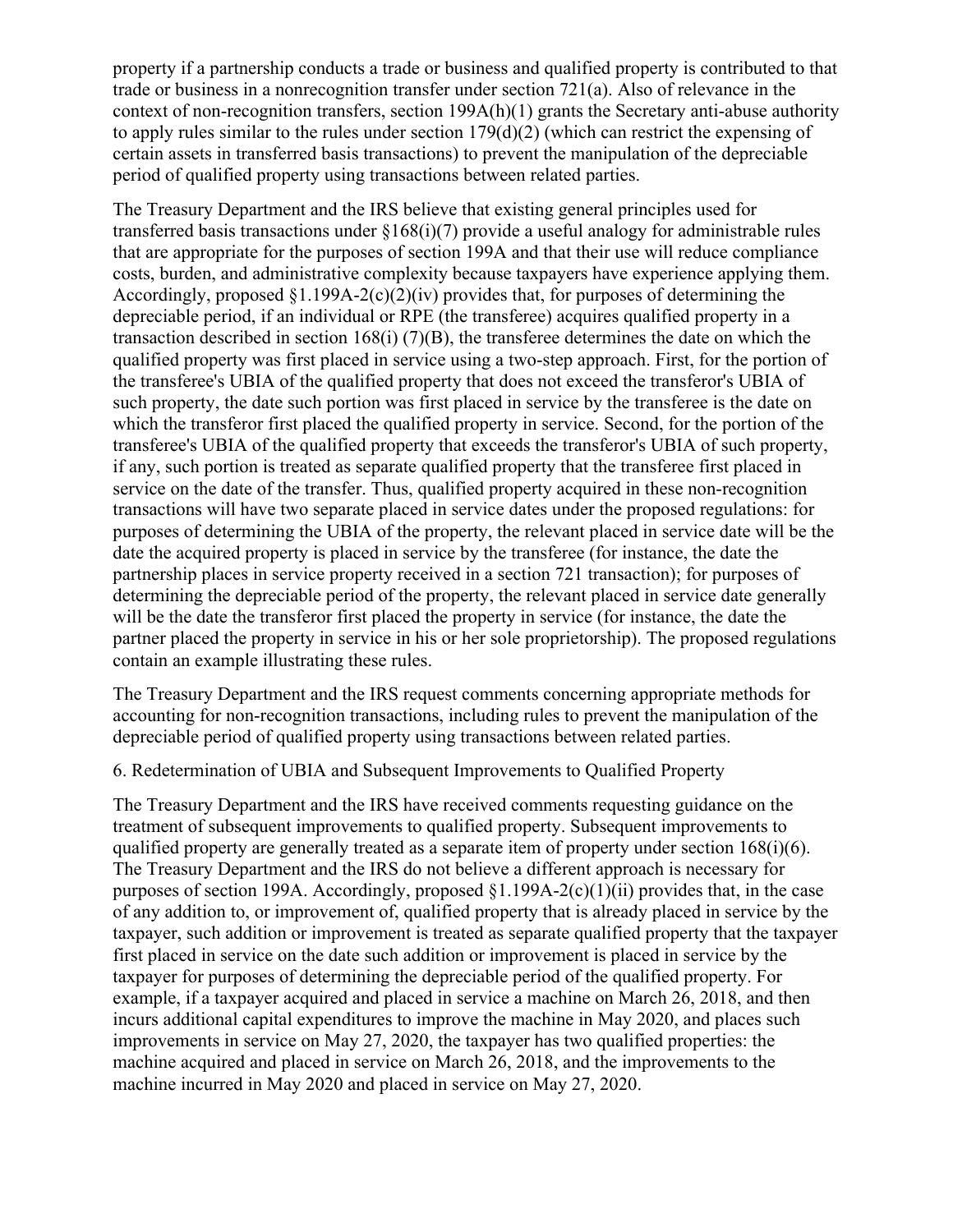# 7. Allocation of UBIA of Qualified Property by RPEs

In the case of a trade or business conducted by an RPE, section 199A(f) provides that a partner's or shareholder's allocable share of the UBIA of qualified property is determined in the same manner as the partner's allocable share or shareholder's pro rata share of depreciation. Proposed §1.199A-2(a)(3) provides that, in the case of qualified property held by an RPE, each partner's or shareholder's share of the UBIA of qualified property is an amount that bears the same proportion to the total UBIA of qualified property as the partner's or shareholder's share of tax depreciation bears to the entity's total tax depreciation attributable to the property for the year. In the case of qualified property of a partnership that does not produce tax depreciation during the year (for example, property that has been held for less than 10 years but whose recovery period has ended), each partner's share of the UBIA of qualified property is based on how gain would be allocated to the partners pursuant to sections 704(b) and 704(c) if the qualified property were sold in a hypothetical transaction for cash equal to the fair market value of the qualified property. In the case of qualified property of an S corporation that does not produce tax depreciation during the year, each shareholder's share of the UBIA of the qualified property is a share of the UBIA proportionate to the ratio of shares in the S corporation held by the shareholder over the total shares of the S corporation.

III. Proposed §1.199A-3: QBI, Qualified REIT Dividends, Qualified PTP Income

Proposed §1.199A-3 restates the definitions in section 199A(c) and provides additional guidance on the determination of QBI, qualified REIT dividends, and qualified PTP income.

# A. QBI

Section 199A(c)(1) provides that the term "QBI" means, for any taxable year, the net amount of qualified items of income, gain, deduction, and loss attributable to any qualified trade or business of the taxpayer. QBI does not include any qualified REIT dividends or qualified PTP income. Section 199A (c)(3)(A) provides that the term "qualified items of income, gain, deduction, and loss" means items of income, gain, deduction, and loss to the extent such items are (i) effectively connected with the conduct of a trade or business within the United States (within the meaning of section 864(c), determined by substituting "qualified trade or business (within the meaning of section 199A)" for "nonresident alien individual or a foreign corporation" or for "a foreign corporation" each place it appears), and (ii) included or allowed in determining taxable income for the taxable year. Section 199A(c)  $(3)(B)$  provides a list of items that are not taken into account as qualified items of income, gain, deduction, and loss, including capital gain or loss, dividends, interest income other than interest income properly allocable to a trade or business, amounts received from an annuity other than in connection with a trade or business, certain items described in section 954, and items of deduction or loss properly allocable to these items. Section 199A(c)(4) provides that QBI does not include reasonable compensation paid to the taxpayer by any qualified trade or business of the taxpayer for services rendered with respect to the trade or business, any guaranteed payment described in section 707(c) paid to a partner for services rendered with respect to the trade or business, and to the extent provided in regulations, any payment described in section 707(a) to a partner for services rendered with respect to the trade or business.

# i. Treatment of Section 751 Gain

The Treasury Department and the IRS have received comments stating that it is unclear whether gain or loss that is treated as ordinary income under section 751 should be QBI if the section 751 income meets all of the other requirements to be QBI. This uncertainty is caused because section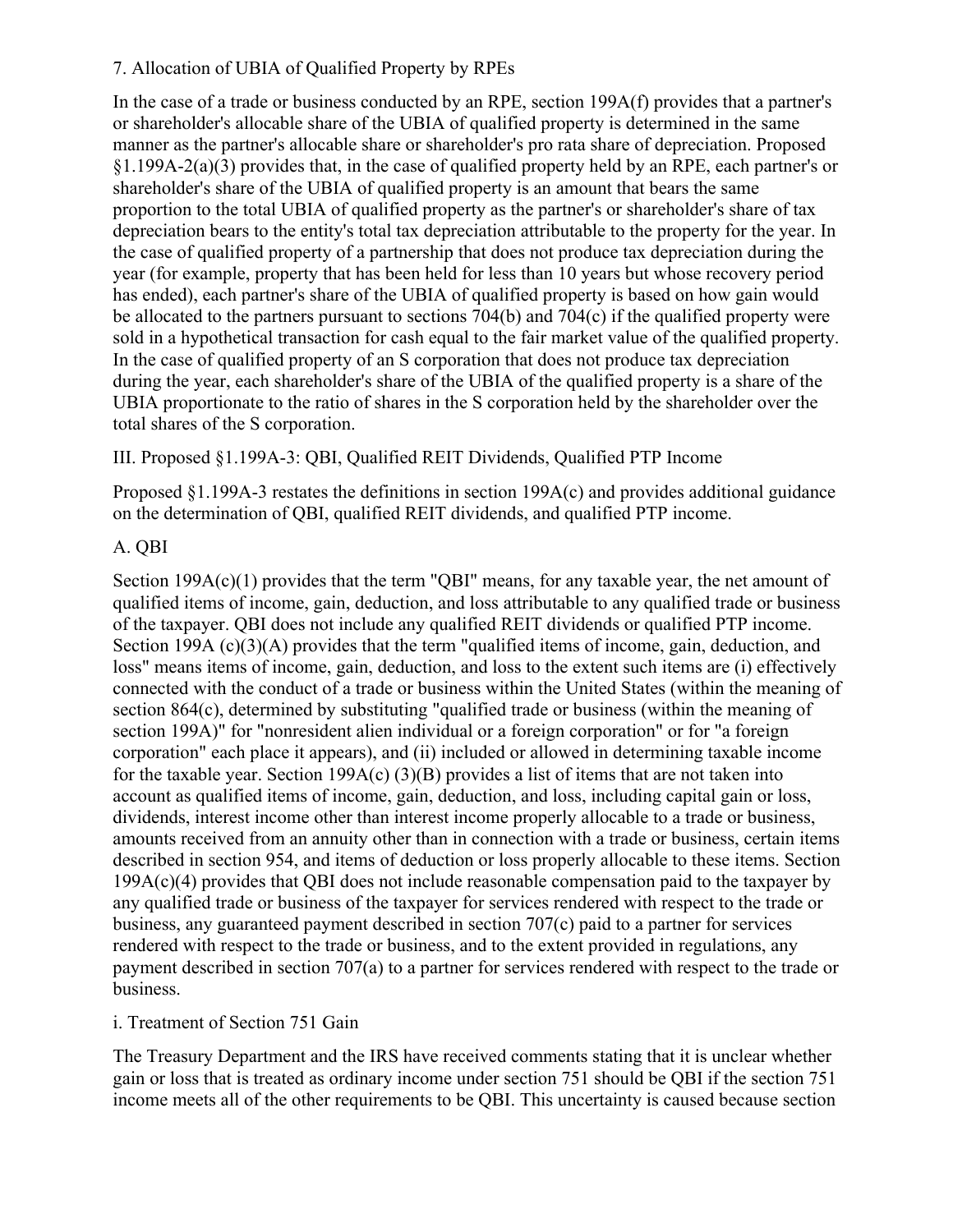$199A(e)(5)$  lists: (i) the taxpayer's allocable share of the QBI from a publicly traded partnership and (ii) income described in section 751(a) as separate categories of qualified publicly traded partnership income, which could be read to imply that income described in section 751 is not QBI. Section 1.199-5(f), issued under former section 199, specifically included section 751(a) or (b) gains as domestic production gross receipts.

The Treasury Department and the IRS do not view the statutory reference to section 751(a) gain as qualified PTP income to exclude section 751 gain from being QBI, but rather view such reference as clarifying the rules for PTPs. Accordingly, proposed §1.199A-3(b)(1)(i) clarifies that any gain attributable to assets of a partnership giving rise to ordinary income under section 751(a) or (b) is considered attributable to the trades or businesses conducted by the partnership, and therefore, may constitute QBI if the other requirements of section 199A and proposed §1.199A-3 are satisfied.

# ii. Guaranteed Payments for the Use of Capital

Because guaranteed payments for the use of capital under section 707(c) are determined without regard to the income of the partnership, proposed  $\S1.199A-3(b)(1)(ii)$  provides that such payments are not considered attributable to a trade or business, and thus do not constitute QBI. However, the partnership's related expense for making the guaranteed payments may constitute QBI if the other requirements are satisfied.

# iii. Section 481 Adjustments

Section 1.199-8(g), issued under former section 199, provides rules on how section 481(a) adjustments are taken into account for purposes of former section 199. Similarly, proposed §1.199A-3(b)(1)(iii) provides that section 481 adjustments attributable to a trade or business, whether positive or negative, and arising in a taxable year ending after December 31, 2017, are treated as attributable to that trade or business. Accordingly, such section 481 adjustments will constitute QBI to the extent the requirements of section 199A, including proposed §1.199A-3, are satisfied. Section 481 adjustments arising in a taxable year ending before January 1, 2018, do not constitute QBI.

# iv. Previously Suspended Losses

Several sections of the Code, including sections 465, 469, 704(d), and 1366(d), provide for disallowance of losses and deductions in certain cases. Generally, the disallowed amounts are suspended and carried forward to the following year, at which point they are re-tested and may become allowable. Proposed  $\S1.199A-3(b)(1)(iv)$  provides that, to the extent that any previously disallowed losses or deductions are allowed in the taxable year, they are treated as items attributable to the trade or business. However, losses or deductions that were disallowed for taxable years beginning before January 1, 2018, are not taken into account for purposes of computing QBI in a later taxable year.

# v. Net Operating Losses

Generally, items giving rise to a net operating loss are allowed in computing taxable income in the year incurred. Because those items would have been taken into account in computing QBI in the year incurred, the net operating loss should not be treated as QBI in subsequent years. Otherwise, the same loss could be taken into account in multiple tax years. However, losses disallowed by section 461(l) give rise to a net operating loss without ever having been allowable in computing taxable income. Thus, if deductions are disallowed by reason of 461(l), those disallowed deductions will not be included in the QBI computation in the year incurred (because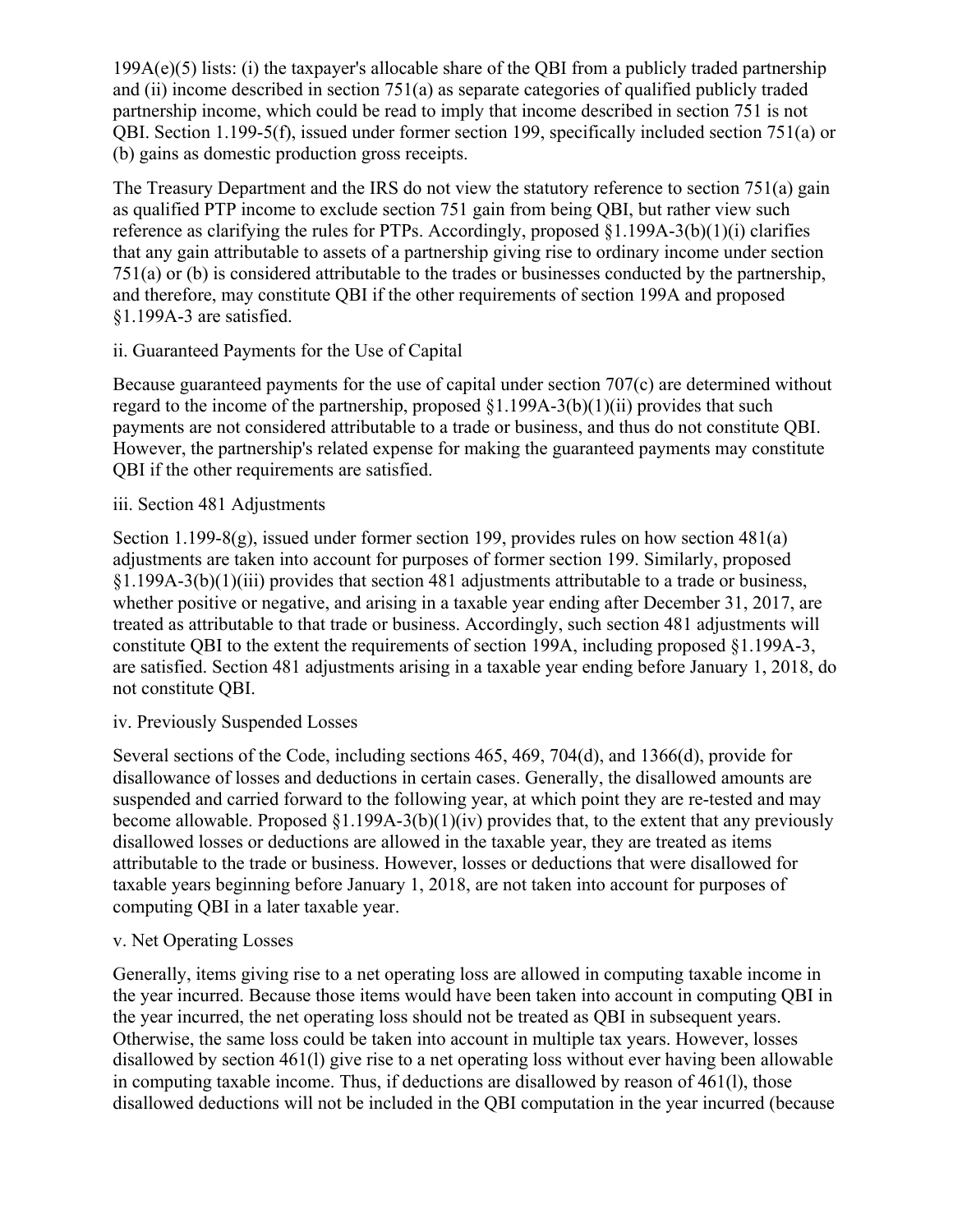they are not includable in taxable income), and, if the resulting net operating loss also is not included in the QBI computation, the deduction would permanently escape the QBI rules. This result would be inappropriate. Accordingly, proposed  $(1.199A-3(b) (1)(v)$  provides that generally, a deduction under section 172 for a net operating loss is not considered attributable to a trade or business and therefore, is not taken into account in computing QBI. However, to the extent the net operating loss is comprised of amounts attributable to a trade or business that were disallowed under section 461(l), the net operating loss is considered attributable to that trade or business, and will constitute QBI to the extent the requirements of section 199A, including proposed §1.199A-3, are satisfied.

The Treasury Department and the IRS request comments regarding the interaction of section 199A and 461(l) generally.

vi. Requirement That an Item Be Effectively Connected With a U.S. Trade or Business

Section 199A applies to all noncorporate taxpayers, whether such taxpayers are domestic or foreign. Accordingly, section 199A applies to both U.S. citizens and resident aliens as well as nonresident aliens that have QBI. As noted previously in this Explanation of Provisions, QBI includes items of income, gain, deduction, and loss to the extent such items are (i) included or allowed in determining taxable income for the taxable year and (ii) effectively connected with the conduct of a trade or business within the United States (within the meaning of section 864(c), determined by substituting "qualified trade or business (within the meaning of section 199A)" for "nonresident alien individual or a foreign corporation" or for "a foreign corporation" each place it appears).

a. Summary of Rules for Generally Determining Whether Income Is Effectively Connected With a United States Trade or Business

Section 864(c) provides rules that nonresident alien individuals and foreign corporations use to determine which items of income, gain, or loss are effectively connected with a United States trade or business. Section 873(a) permits nonresident aliens to deduct expenses only if and to the extent that they are connected with, or properly allocable and apportioned to, income effectively connected with a United States trade or business.

Thus, for example, a U.S. partner of a partnership that operates a trade or business in both the United States and in a foreign country would only include the items of income, gain, deductions, and loss that would be effectively connected with a United States trade or business. Similarly, a shareholder of an S corporation that is engaged in a trade or business in both the United States and in a foreign country would only take into account the items of income, gain, deduction, and loss that would be effectively connected to the portion of the business conducted by the S corporation in the United States, determined by applying the principles of section 864(c).

In general, whether a nonresident alien is engaged in a trade or business within the United States, as opposed to a trade or business conducted solely outside the United States, is based upon the all the facts and circumstances, as developed through case law and other published guidance. Pursuant to section 875 (1), a nonresident alien is considered engaged in a trade or business within the United States if the partnership of which such individual is a member is so engaged.

Section 864(b) provides that the term "trade or business within the United States" includes (but is not limited to) the performance of personal services within the United States at any time during the taxable year, but excludes the performance of services described in section 864(b)(1) and (2). Section 864(b) (1) covers a limited set of nonresident aliens who perform services in the United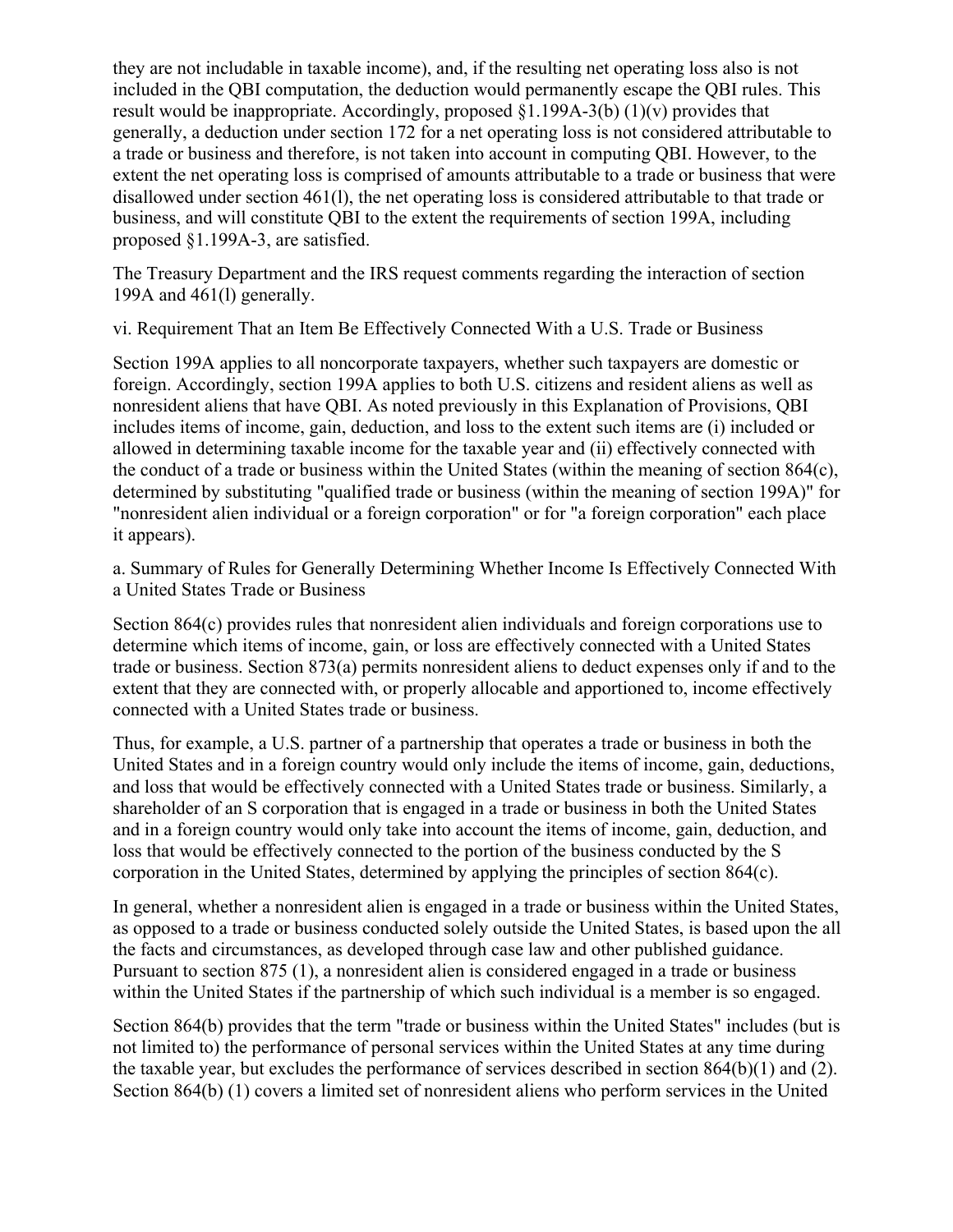States on behalf of foreign persons not otherwise engaged in a U.S. trade or business, or on behalf of U.S. persons through a foreign office, if the nonresident aliens are present in the United States less than 90 days during the taxable year and their compensation does not exceed \$3,000. Section 864(b)(2) generally treats foreign persons, including partnerships, who are trading in stocks, securities, and in commodities for their own account or through a broker or other independent agent as not engaged in a United States trade or business.

#### b. Application to Section 199A

Although the cross reference in section  $199A(c)(3)(A)(i)$  to section 864 is limited to paragraph (c) of that section, no income derived from excluded services under section 864(b)(1) or (2) could ever be effectively connected income in the hands of a nonresident alien. Accordingly, section 199A incorporates the specific rules regarding the scope of the term "trade or business in the United States" in determining QBI. As such, if a trade or business is not engaged in a U.S. trade or business by reason of section 864(b), items of income, gain, deduction, or loss from that trade or business will not be included in QBI because such items would not be effectively connected with the conduct of a U.S. trade or business.

If a trade or business is determined to be conducted in the United States, section  $864(c)(3)$ generally treats all income of a nonresident alien from sources within the United States as effectively connected with the conduct of a U.S. trade or business. However, any income from sources within the United States described in section  $871(a)(1)$  or (h) and any gain or loss from the sale of capital assets are only effectively connected if the income meets requirements of section  $864(c)(2)$  and the regulations thereunder. Under section  $864(c)(4)$ , income from sources without the United States is generally not treated as effectively connected with the conduct of a U.S. trade or business unless an exception under section 864(c)(4)(B) applies. Thus, a trade or business's foreign source income, gain, or loss, (and any deductions effectively connected with such foreign source income, gain, or loss) would generally not be included in QBI, unless the income meets an exception in section 864(c)(4) (B). Whether income is U.S. or foreign sourced is determined under sections 861, 862, 863, and 865, and the regulations thereunder.

This rule does not mean that any item that is effectively connected with the conduct of a trade or business with the United States is therefore QBI. As discussed previously, the item must also be "with respect to" a trade or business. Certain provisions of the Code allow items to be treated as effectively connected, even though they are not with respect to a trade or business. For example, section 871(d) allows a nonresident alien individual to elect to treat income from real property in the United States that would not otherwise be treated as effectively connected with the conduct of a trade or business within the United Sates as effectively connected. However, for purposes of section 199A, if items are not attributable to a trade or business under 162, such items do not constitute QBI.

Similarly, the fact that a deduction is allowed for purposes of computing effectively connected taxable income does not necessarily mean that it is taken into account for purposes of section 199A. For example, for purposes of computing effectively connected taxable income, section 873(b) allows certain deductions, including for theft losses of property located within the United States and charitable contributions allowed under section 170, to be taken into account regardless of whether they are connected with income that is effectively connected with the conduct of a trade or business within the United States. However, for purposes of section 199A, these items would not be taken into account because section 199A only permits a deduction for income that is both attributable to a trade or business and that is also effectively connected income.

vii. Exclusion From QBI for Certain Items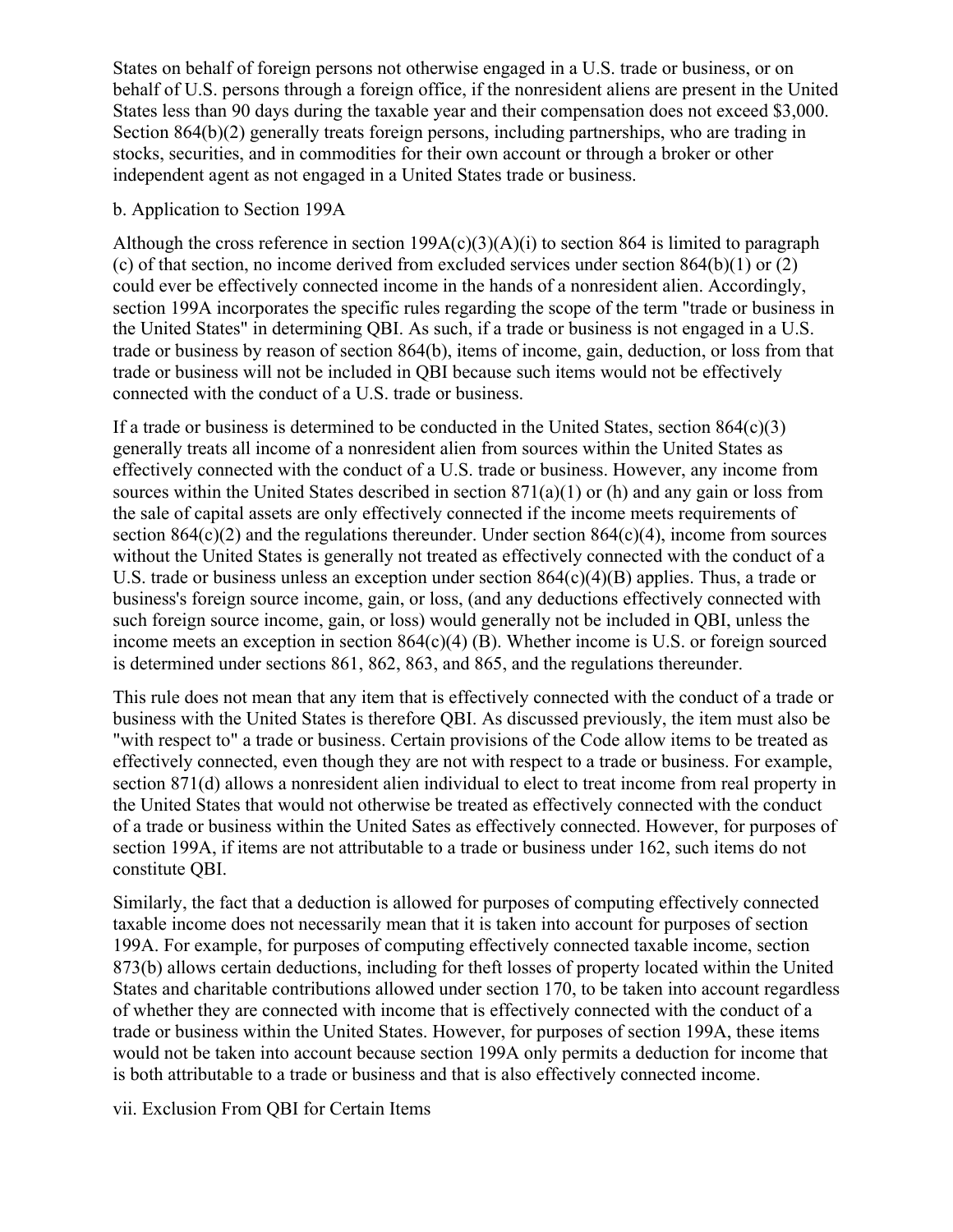#### a. Treatment of Section 1231 Gains and Losses

Section 199A(c)(3)(B)(i) provides that QBI does not include any item of short-term capital gain, short-term capital loss, long-term capital gain, or long-term capital loss. The Treasury Department and the IRS have received comments requesting guidance on the extent to which gains and losses subject to section 1231 may be taken into account in calculating QBI. Section 1231 provides rules under which gains and losses from certain involuntary conversions and the sale of certain property used in a trade or business are either treated as long-term capital gains or long-term capital losses, or not treated as gains and losses from sales or exchanges of capital assets.

Section 199A(c)(3)(B)(i) excludes capital gains or losses, regardless of whether those items arise from the sale or exchange of a capital asset. The legislative history of section 199A provides that QBI does not include any item taken into account in determining net long-term capital gain or net long-term capital loss. Conference Report page 30. Accordingly, proposed §1.199A- $3(b)(2)(ii)(A)$  clarifies that, to the extent gain or loss is treated as capital gain or loss, it is not included in QBI. Specifically, if gain or loss is treated as capital gain or loss under section 1231, it is not QBI. Conversely, if section 1231 provides that gains or losses are not treated as gains and losses from sales or exchanges of capital assets, section 199A (c)(3)(B)(i) does not apply and thus, the gains or losses must be included in QBI (provided all other requirements are met).

#### b. Interest Income

Section 199A(c)(4)(C) provides that QBI does not include any interest income other than interest income that is properly allocable to a trade or business. The Treasury Department and the IRS believe that interest income received on working capital, reserves, and similar accounts is not properly allocable to a trade or business, and therefore should not be included in QBI, because such interest income, although held by a trade or business, is simply income from assets held for investment. Accordingly, proposed §1.199A-3(b)(2)(ii)(C) provides that interest income received on working capital, reserves, and similar accounts is not properly allocable to a trade or business. In contrast, interest income received on accounts or notes receivable for services or goods provided by the trade or business is not income from assets held for investment, but income received on assets acquired in the ordinary course of trade or business.

#### c. Reasonable Compensation

Section 199A(c)(4)(A) provides that QBI does not include "reasonable compensation paid to the taxpayer by any qualified trade or business of the taxpayer for services rendered with respect to the trade or business." Similarly, guaranteed payments for services under section 707(c) are excluded from QBI. The phrase "reasonable compensation" is a well-known standard in the context of S corporations. Under Rev. Rul. 74-44, 1974-1 C.B. 287, S corporations must pay shareholder-employees "reasonable compensation for services performed" prior to making "dividend" distributions with respect to shareholder-employees' stock in the S corporation under section 1368. See also David E. Watson, P.C. v. United States, 668 F.3d 1008, 1017 (8th Cir. 2012). The legislative history of section 199A confirms that the reasonable compensation rule was intended to apply to S corporations.

The Treasury Department and the IRS have received requests for guidance on whether the phrase "reasonable compensation" within the meaning of section 199A extends beyond the context of S corporations for purposes of section 199A. The Treasury Department and the IRS believe "reasonable compensation" is best read as limited to the context from which it derives: Compensation of S corporation shareholders-employees. If reasonable compensation were to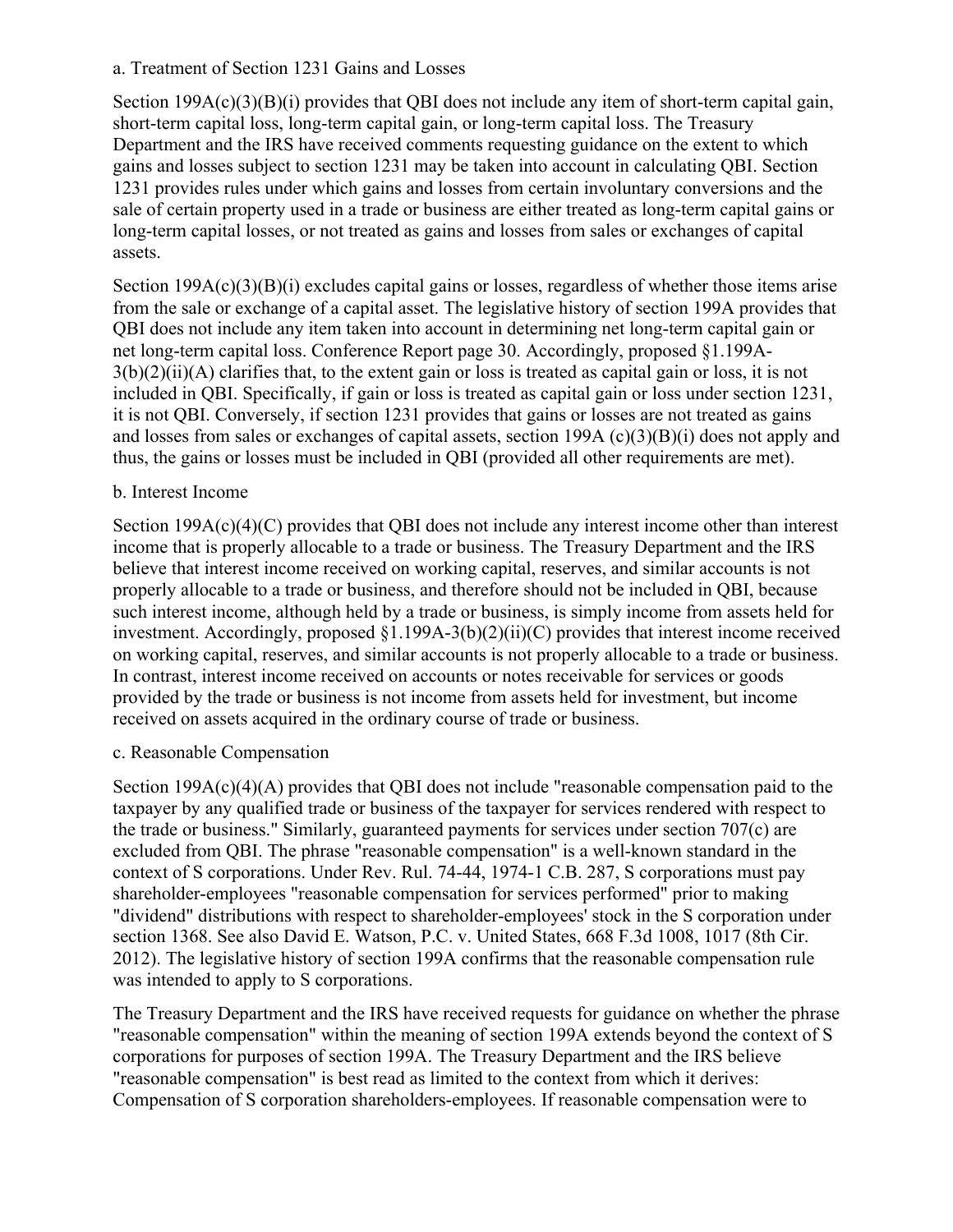apply outside of the context of S corporations, a partnership could be required to apply the concept of reasonable compensation to its partners, regardless of whether amounts paid to partners were guaranteed. Such a result would violate the principle set forth in Rev. Rul. 69-184, 1969-1 CB 256, that a partner of a partnership cannot be an employee of that partnership. There is no indication that Congress intended to change this long-standing Federal income tax principle. Accordingly, proposed  $(1.199A-3(b)(2)(ii)(H))$  provides that OBI does not include reasonable compensation paid by an S corporation but does not extend this rule to partnerships. Because the trade or business of performing services as an employee is not a qualified trade or business under section 199A(d)(1)(B), wage income received by an employee is never QBI. The rule for reasonable compensation is merely a clarification that, even if an S corporation fails to pay a reasonable wage to its shareholder-employees, the shareholder-employees are nonetheless prevented from including an amount equal to reasonable compensation in QBI.

#### d. Guaranteed Payments

Section 199A(c)(4)(B) provides that QBI does not include any guaranteed payment described in section 707(c) paid by a partnership to a partner for services rendered with respect to the trade or business. Proposed §1.199A-3(b)(2)(ii)(I) restates this statutory rule and clarifies that the partnership's deduction for such guaranteed payment is an item of QBI if it is properly allocable to the partnership's trade or business and is otherwise deductible for Federal income tax purposes. It may be unclear whether a guaranteed payment to an upper-tier partnership for services performed for a lower-tier partnership is QBI for the individual partners of the upper-tier partnership if the upper-tier partnership does not itself make a guaranteed payment to its partners. Section  $199A(c)(4)(B)$  does not limit the term "partner" to an individual. Consequently, for purposes of the guaranteed payment rule, a partner may be an RPE. Accordingly, proposed §1.199A-3(b)(2)(ii)(I) clarifies that QBI does not include any guaranteed payment described in section 707(c) paid to a partner for services rendered with respect to the trade or business, regardless of whether the partner is an individual or an RPE. Therefore, for the purposes of this rule, a guaranteed payment paid by a lower-tier partnership to an upper-tier partnership retains its character as a guaranteed payment and is not included in QBI of a partner of the upper-tier partnership regardless of whether it is guaranteed to the ultimate recipient.

#### e. Section 707(a) Payments

Section 199A(c)(4)(C) provides that QBI does not include, to the extent provided in regulations, any payment described in section 707(a) to a partner for services rendered with respect to the trade or business. Section 707(a) addresses arrangements in which a partner engages with the partnership other than in its capacity as a partner. Within the context of section 199A, payments under section 707(a) for services are similar to, and therefore, should be treated similarly as, guaranteed payments, reasonable compensation, and wages, none of which is includable in QBI. In addition, consistent with the tiered partnership rule for guaranteed payments described previously, to the extent an upper-tier RPE receives a section 707(a) payment, that income should not constitute QBI to the partners of the upper-tier entity. Accordingly, proposed §1.199A-3(b)(2)(ii)(J) provides that QBI does not include any payment described in section 707(a) to a partner for services rendered with respect to the trade or business, regardless of whether the partner is an individual or an RPE. The Treasury Department and the IRS request comments on whether there are situations in which it is appropriate to include section 707(a) payments in QBI.

viii. Allocation of Items Not Clearly Attributable to a Single Trade or Business.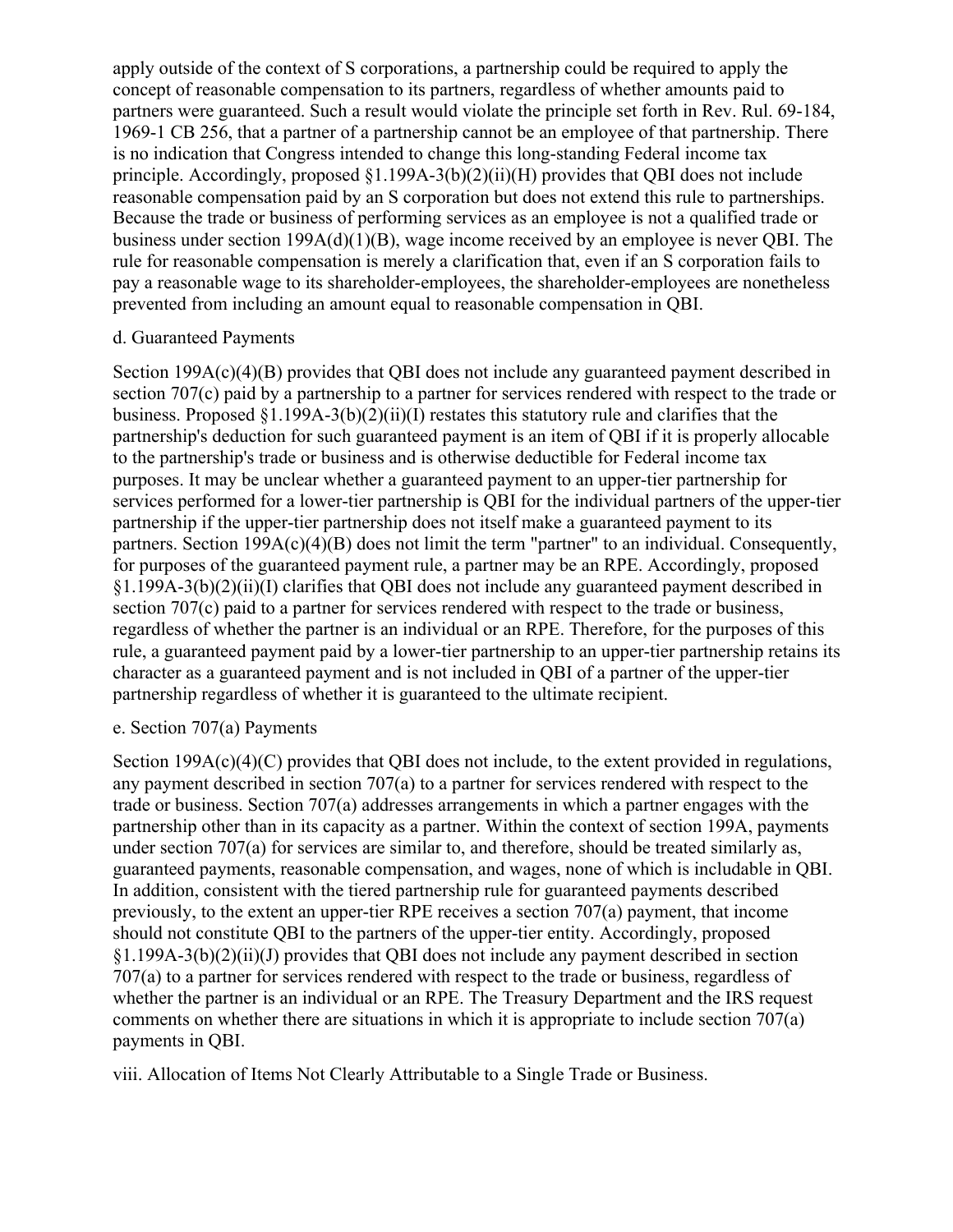Proposed §1.199A-3(b)(5) provides that, if an individual or an RPE directly conducts multiple trades or businesses, and has items of QBI that are properly attributable to more than one trade or business, the taxpayer or entity must allocate those items among the several trades or businesses to which they are attributable using a reasonable method that is consistent with the purposes of section 199A. The chosen reasonable method for each item must be consistently applied from one taxable year to another and must clearly reflect the income of each trade or business. There are several different ways to allocate expenses, such as direct tracing or allocating based on gross income, but whether these are reasonable depends on the facts and circumstances of each trade or business. The Treasury Department and the IRS are considering whether "reasonable method" should be defined to include the direct tracing method, allocations based on gross income, or other methods, within appropriate parameters. The Treasury Department and the IRS request comments on reasonable methods for the allocation of items not clearly attributable to a single trade or business and whether any safe harbors may be appropriate.

# B. Qualified REIT Dividends and Qualified PTP Income

Proposed  $\S1.199A-3(c)(1)$  restates the statutory provisions regarding qualified REIT dividends and provides additional guidance relating to such dividends. Pursuant to the regulatory authority conferred under section 199A(f)(4), proposed §1.199A-3(c) provides an anti-abuse rule to prevent dividend stripping and similar transactions aimed at capturing qualified REIT dividends without having economic exposure to the REIT stock for a meaningful period of time. The proposed anti-abuse rule incorporates the principles of section 246(c).

Proposed §1.199A-3(c)(2) restates the statutory provisions regarding qualified PTP income and provides additional guidance regarding such income. One commenter questioned whether section 751 income recognized upon the sale of an interest in a PTP must meet the standards for QBI (such as the requirement that the income be effectively connected with a U.S. trade or business) to qualify as qualified PTP income. Section 199A includes special rules exempting qualified PTP income from the W-2 wage and UBIA of qualified property limitations. However, these statutory rules do not exempt qualified PTP income from the other QBI requirements. Accordingly, proposed §1.199A-3(c) (3)(ii) clarifies that the other rules applicable to the determination of QBI apply to the determination of qualified PTP income.

IV. Proposed §1.199A-4: Aggregation Rules

# A. Overview

The proposed regulations incorporate the rules under section 162 for determining whether a trade or business exists for purposes of section 199A. A taxpayer can have more than one trade or business for purposes of section 162. See §1.446-1(d)(1). However, in most cases, a trade or business cannot be conducted through more than one entity.

The Treasury Department and the IRS have received comments requesting that the regulations provide that taxpayers be permitted to group or "aggregate" trades or businesses under section 199A using the grouping rules described in §1.469-4 (grouping rules). Section 1.469-4 sets forth the rules for grouping a taxpayer's trade or business activities and rental activities for purposes of applying the passive activity loss and credit limitation rules of section 469. Section 469 uses the term "activities" in determining the application of the limitation rules under section 469. In contrast, section 199A applies to trades or businesses. By focusing on activity, the grouping rules may be both under and over inclusive in determining what activities give rise to a trade or business for section 199A purposes.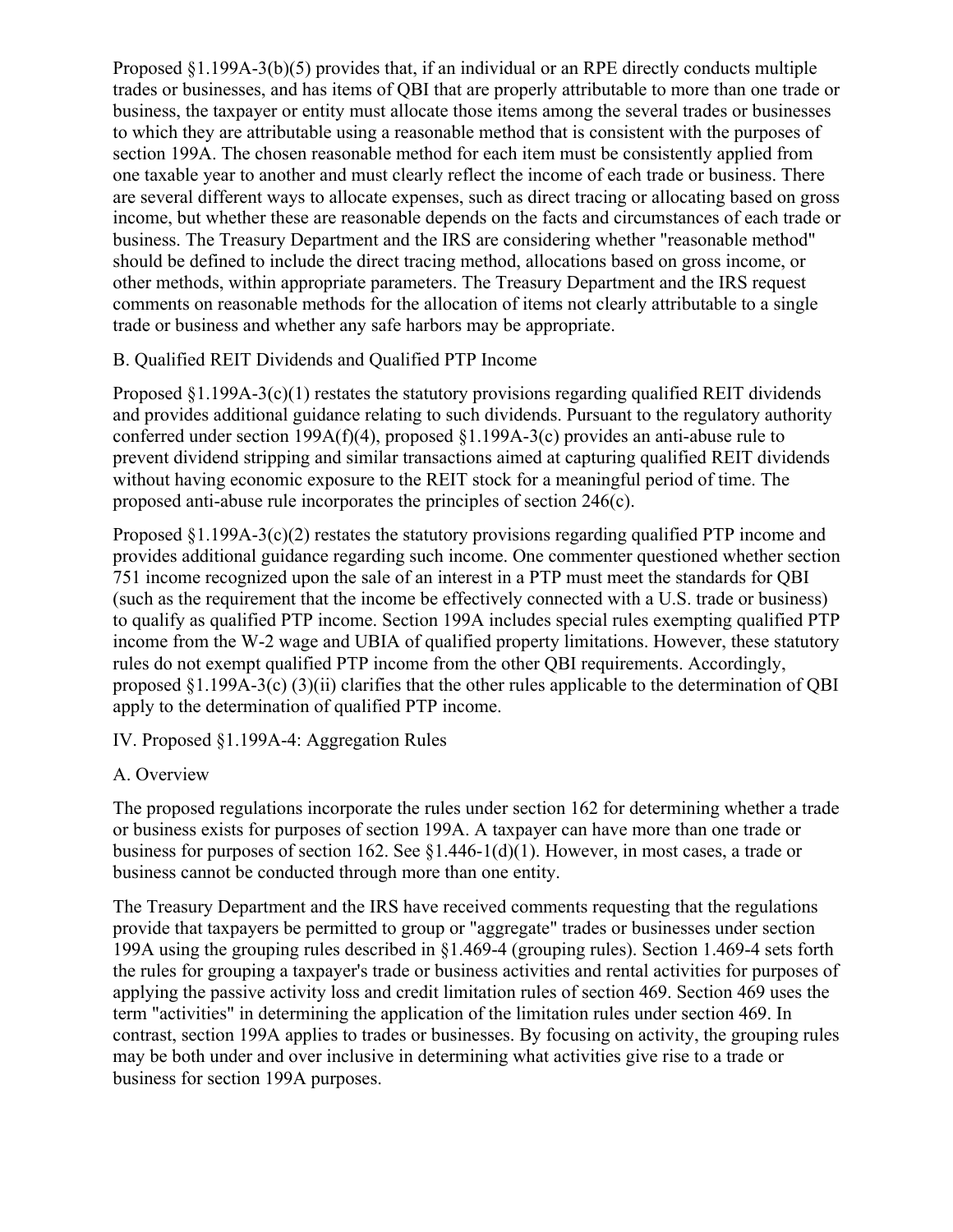Additionally, section 469 is a loss limitation rule used to prevent taxpayers from sheltering passive losses with nonpassive income. The section 199A deduction is not based on the level of a taxpayer's involvement in the trade or business (that is, both active and passive owners of a trade or business may be entitled to a section 199A deduction if they otherwise satisfy the requirements of section 199A and these proposed regulations). Complicating matters further, a taxpayer's section 469 groupings may include specified service trades or businesses, requiring separate rules to segregate the two categories of trades or businesses to calculate the section 199A deduction.

Therefore, the grouping rules under section 469 are not appropriate for determining a trade or business for section 199A purposes. Accordingly, the Treasury Department and the IRS are not adopting the section 469 grouping rules as the means by which taxpayers can aggregate trades or businesses for purposes of applying section 199A.

Although it is not appropriate to apply the grouping rules under section 469 to section 199A, the Treasury Department and the IRS agree with practitioners that some amount of aggregation should be permitted. It is not uncommon for what are commonly thought of as single trades or businesses to be operated across multiple entities. Trades or businesses may be structured this way for various legal, economic, or other non-tax reasons. The fact that businesses are operated across entities raises the question of whether, in defining trade or business for purposes of section 199A, section 162 trades or businesses should be permitted or required to be aggregated or disaggregated, and if so, whether such aggregation or disaggregation should occur at the entity level or the individual level. Allowing taxpayers to aggregate trades or businesses offers taxpayers a means of combining their trades or businesses for purposes of applying the W-2 wage and UBIA of qualified property limitations and potentially maximizing the deduction under section 199A. If such aggregation is not permitted, taxpayers could be forced to incur costs to restructure solely for tax purposes. In addition, business and non-tax law requirements may not permit many taxpayers to restructure their operations. Therefore, proposed §1.199A-4 permits the aggregation of separate trades or businesses, provided certain requirements are satisfied.

The Treasury Department and the IRS are aware that many commenters were concerned with having multiple regimes for grouping (that is, under sections 199A, 1411, and 469). Accordingly, comments are requested on the aggregation method described in proposed §1.199A-4, including whether this would be an appropriate grouping method for purposes of sections 469 and 1411, in addition to section 199A.

# B. Aggregation Rules

Under proposed §1.199A-4, aggregation is permitted but is not required. However, an individual may aggregate trades or businesses only if the individual can demonstrate that the requirements in proposed §1.199A-4(b)(1) are satisfied. First, consistent with other provisions in the proposed regulations, each trade or business must itself be a trade or business as defined in §1.199A- $1(b)(13)$ .

Second, the same person, or group of persons, must directly or indirectly, own a majority interest in each of the businesses to be aggregated for the majority of the taxable year in which the items attributable to each trade or business are included in income. All of the items attributable to the trades or businesses must be reported on returns with the same taxable year (not including short years). Proposed §1.199A-4(b)(3) provides rules allowing for family attribution. Because the proposed rules look to a group of persons, non-majority owners may benefit from the common ownership and are permitted to aggregate. The Treasury Department and the IRS considered certain reporting requirements in which the majority owner or group of owners would be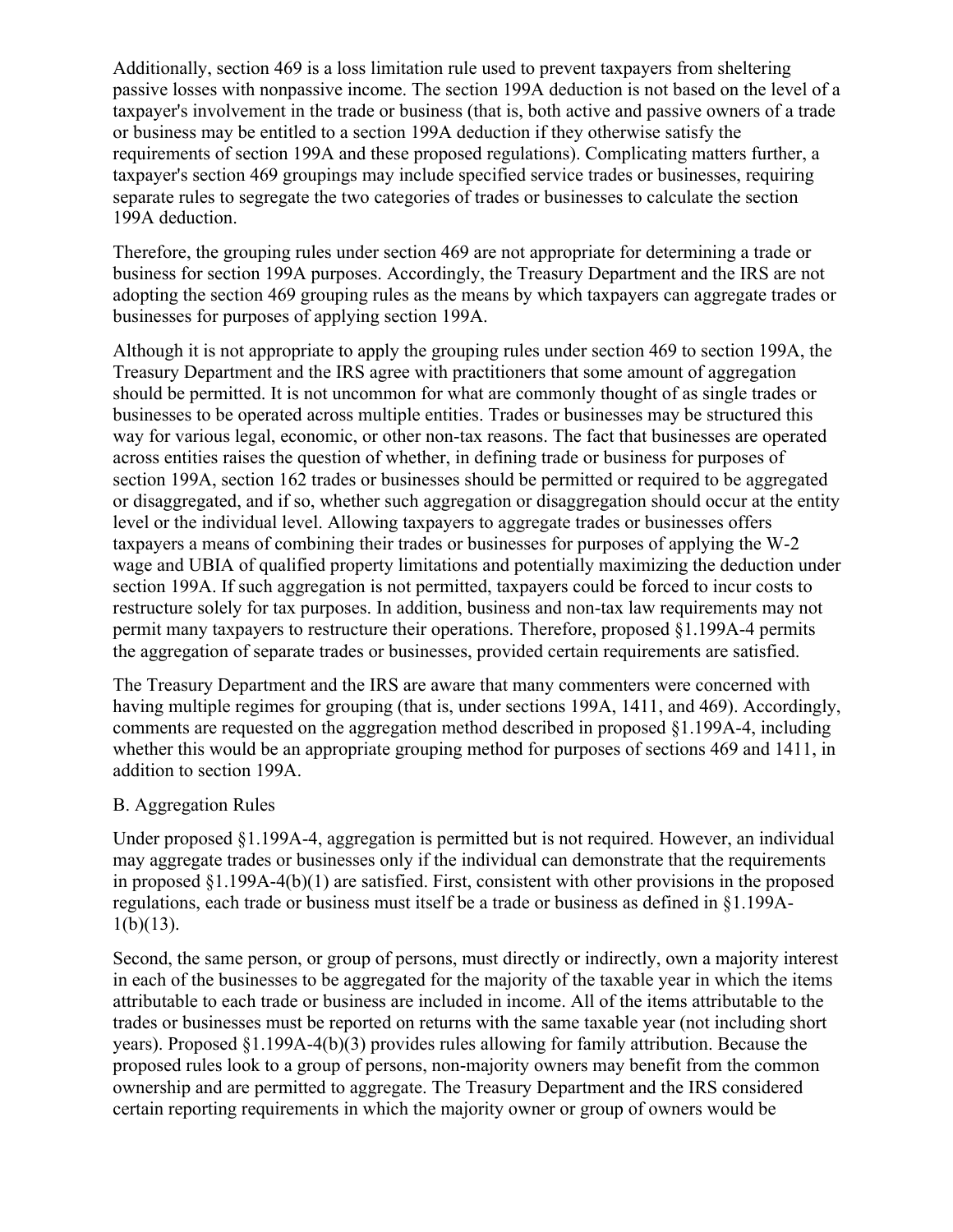required to provide information about all of the other pass-through entities in which they held a majority interest. Due to the complexity and potential burden on taxpayers of such an approach, proposed §1.199A-4 does not provide such a reporting requirement. The Treasury Department and the IRS request comments on whether a reporting or other information sharing requirement should be required.

Third, none of the aggregated trades or businesses can be an SSTB. Proposed §1.199A-5 addresses SSTBs and trades or businesses with SSTB income.

Fourth, individuals and trusts must establish that the trades or businesses meet at least two of three factors, which demonstrate that the businesses are in fact part of a larger, integrated trade or business. These factors include: (1) the businesses provide products and services that are the same (for example, a restaurant and a food truck) or they provide products and services that are customarily provided together (for example, a gas station and a car wash); (2) the businesses share facilities or share significant centralized business elements (for example, common personnel, accounting, legal, manufacturing, purchasing, human resources, or information technology resources); or (3) the businesses are operated in coordination with, or reliance on, other businesses in the aggregated group (for example, supply chain interdependencies).

# C. Individuals

An individual is permitted to aggregate trades or businesses operated directly and trades or businesses operated through RPEs. Individual owners of the same RPEs are not required to aggregate in the same manner.

An individual directly engaged in a trade or business must compute QBI, W-2 wages, and UBIA of qualified property for each trade or business before applying the aggregation rules. If an individual has aggregated two or more trades or businesses, then the combined QBI, W-2 wages, and UBIA of qualified property for all aggregated trades or businesses is used for purposes of applying the W-2 wage and UBIA of qualified property limitations described in proposed  $§1.199A-1(d)(2)(iv).$ 

# D. RPEs

RPEs must compute QBI, W-2 wages, and UBIA of qualified property for each trade or business. An RPE must provide its owners with information regarding QBI, W-2 wages, and UBIA of qualified property attributable to its trades or businesses.

The Treasury Department and the IRS considered permitting aggregation by an RPE in a tiered structure. The Treasury Department and the IRS considered several approaches to tiered structures, including permitting only the operating entity to aggregate the trades or businesses or permitting each tier to add to the aggregated trade or business from a lower-tier, provided that the combined aggregated trade or business otherwise satisfied the requirements of proposed §1.199A-4(b)(1) had the businesses all been owned by the lower-tier entity. The Treasury Department and the IRS are concerned that the reporting requirements needed for either of these rules would be overly complex for both taxpayers and the IRS to administer. In addition, because the section 199A deduction is in all cases taken at the individual level, it should not be detrimental, and in fact may provide flexibility to taxpayers, to provide for aggregation at only one level. The Treasury Department and the IRS request comments on the proposed approach to tiered structures and the reporting necessary to allow an individual to demonstrate to which trades or businesses his or her QBI, W-2 wages, and UBIA of qualified property are attributable for purposes of calculating his or her section 199A deduction.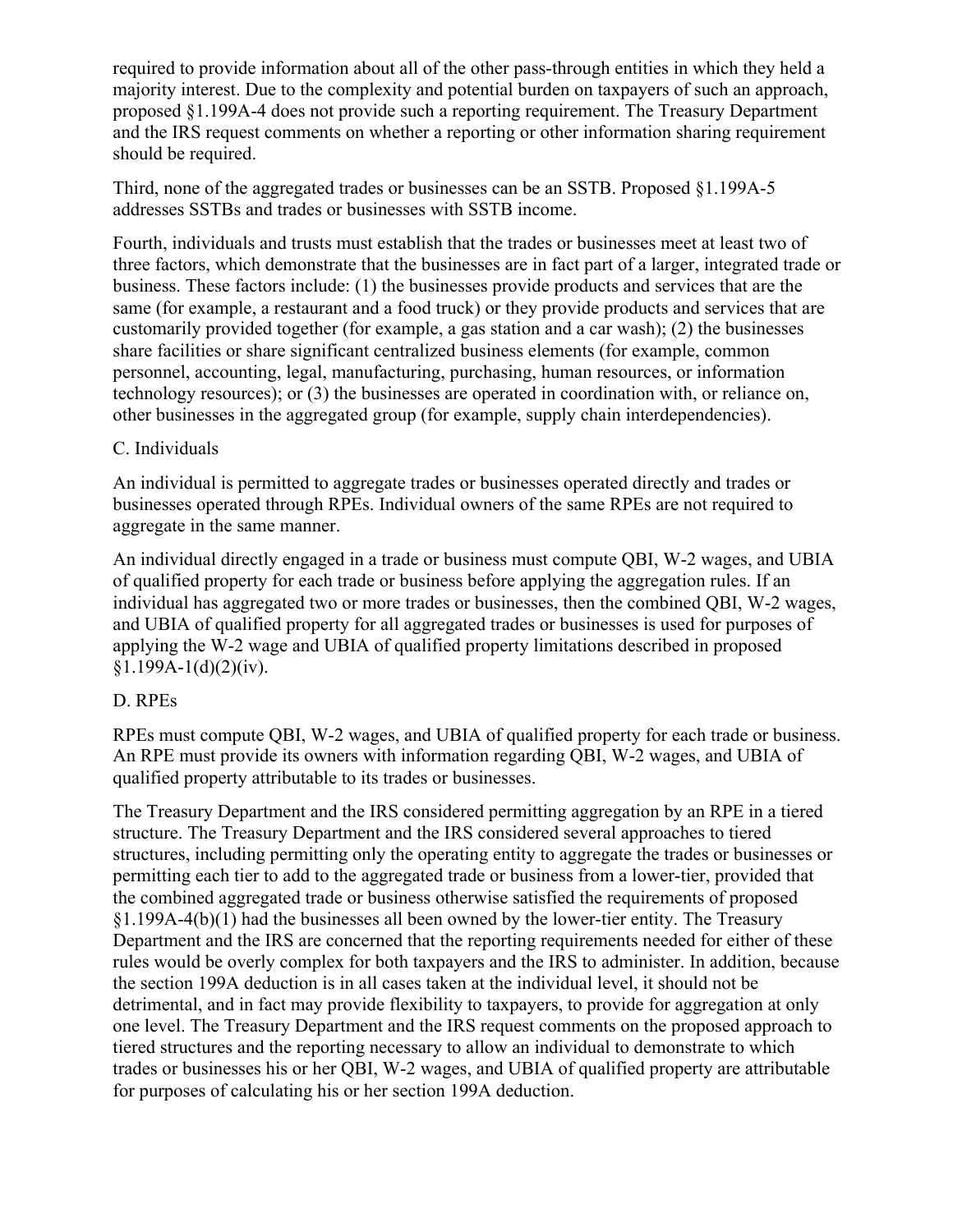# E. Reporting and Consistency

Proposed  $\S1.199A-4(c)(1)$  requires that once multiple trades or businesses are aggregated into a single aggregated trade or business, individuals must consistently report the aggregated group in subsequent tax years. Proposed  $\S1.199A-4(c)(1)$  provides rules for situations in which the aggregation rules are no longer met as well as rules for when a newly created or acquired trade or business can be added to an existing aggregated group.

Proposed  $\S1.199A-4(c)(2)(i)$  provides reporting and disclosure requirements for individuals that choose to aggregate, including identifying information about each trade or business that constitutes a part of the aggregated trade or business. Proposed  $\S1.199A-4(c)(2)(ii)$  allows the Commissioner to disaggregate trades or businesses if an individual fails to make the required aggregation disclosure. The Treasury Department and the IRS request comments as to whether it is administrable to create a standard under which trades or businesses will be disaggregated by the Commissioner and what that standard might be.

V. Proposed §1.199A-5: Specified Service Trade or Business and the Trade or Business of Performing Services as an Employee

Section 199A(c)(1) provides that only items attributable to a qualified trade or business are taken into account in determining the section 199A deduction for QBI. Section 199A(d)(1) provides that a "qualified trade or business" means any trade or business other than (A) an SSTB, or (B) the trade or business of performing services as an employee.

# A. SSTB

This part V.A. explains the provisions under proposed §1.199A-5 relating to SSTBs. First, the effect of classification as an SSTB is discussed. Second, the exceptions for taxpayers below the threshold amount and a de minimis exception are described. Third, guidance is provided on the meaning of the activities listed in the definition of SSTB. Fourth, the rules for determining whether a trade or business is treated as part of an SSTB are described. Finally, rules regarding classification as an employee for purposes of section 199A are discussed.

- 1. Effect of being an SSTB
- a. General Rule

Consistent with section 199A, proposed §1.199A-5(a)(2) provides that, unless an exception applies, if a trade or business is an SSTB, none of its items are to be taken into account for purposes of determining a taxpayer's QBI. In the case of an SSTB conducted by an entity, such as a partnership or an S corporation, if it is determined that the trade or business is an SSTB, none of the income from that trade or business flowing to an owner of the entity is QBI, regardless of whether the owner participates in the specified service activity. Therefore, a direct or indirect owner of a trade or business engaged in an SSTB is treated as engaged in the SSTB for purposes of section 199A regardless of whether the owner is passive or participated in the SSTB. Similarly, none of the W-2 wages or UBIA of qualified property will be taken into account for purposes of section 199A. For example, because the field of athletics is an SSTB, if a partnership owns a professional sports team, the partners' distributive shares of income from the partnership's athletics trade or business is not QBI, regardless of whether the partners participate in the partnership's trade or business. Proposed §1.199A-5 contains further examples illustrating the operation of this rule.

b. Exceptions to the General Rule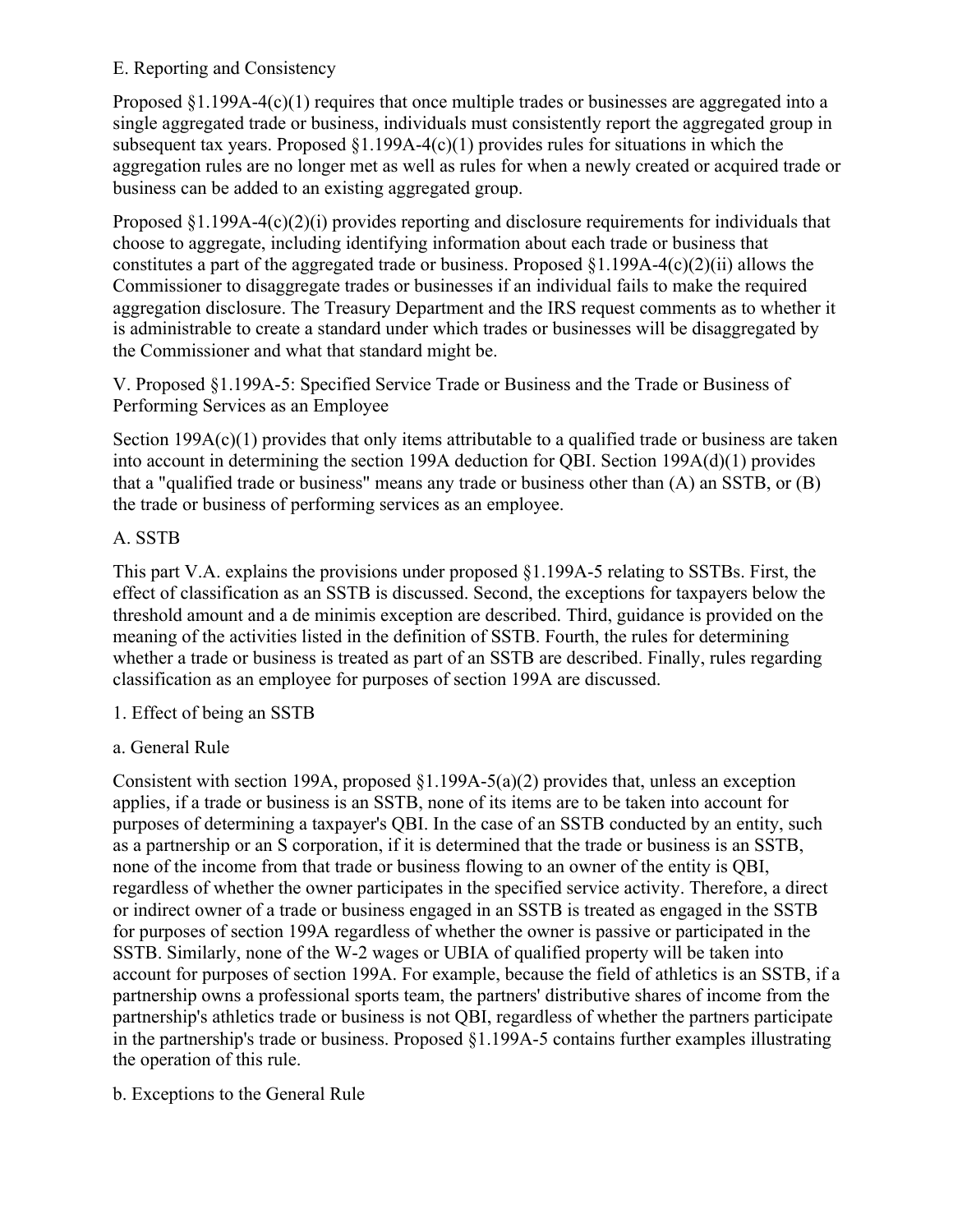Under section 199A(d)(3), individuals with taxable income below the threshold amount are not subject to a restriction with respect to SSTBs. Therefore, if an individual or trust has taxable income below the threshold amount, the individual or trust is eligible to receive the deduction under section 199A notwithstanding that a trade or business is an SSTB. As described in part I.C of this Explanation of Provisions, the exclusion of QBI, W-2 wages, and UBIA of qualified property from the computation of the section 199A deduction is subject to a phase-in for individuals with taxable income within the phase-in range. The application of this phase-in is determined at the individual, trust, or estate level, which may not be where the trade or business is operated. Therefore, if a partnership or an S corporation operates an SSTB, the application of the threshold does not depend on the partnership or S corporation's taxable income but rather, the taxable income of the individual partner or shareholder claiming the section 199A deduction. For example, if the partnership's taxable income is less than the threshold amount, but each of the partnership's individual partners have income that exceeds the threshold amount plus \$50,000 (\$100,000 in the case of a joint return) then none of the partners may claim a section 199A deduction with respect to any income from the partnership's SSTB.

An RPE conducting an SSTB may not know whether the taxable income of any of its equity owners is below the threshold amount. However, the RPE is best positioned to make the determination as to whether its trade or business is an SSTB. Therefore, reporting rules under proposed §1.199A-6(b)(3)(B) requires each RPE to determine whether it conducts an SSTB and disclose that information to its partners, shareholders, or owners. With respect to each trade or business, once it is determined that a trade or business is an SSTB, it remains an SSTB and cannot be aggregated with other trades or business. In the case of a trade or business conducted by an individual, such as a sole proprietorship, disregarded entity, or grantor trust, the determination of whether the business is an SSTB is made by the individual.

Section 199A defines an SSTB to include any trade or business that "involves the performance of services in" a specified service activity. Although the statute, read literally, does not suggest that a certain quantum of specified service activity is necessary to find an SSTB, the Treasury Department and the IRS believe that requiring all taxpayers to evaluate and quantify any amount of specified service activity would create administrative complexity and undue burdens for both taxpayers and the IRS. Therefore, analogous to the regulations under section 448, it is appropriate to provide a de minimis rule, under which a trade or business will not be considered to be an SSTB merely because it provides a small amount of services in a specified service activity.

Therefore, analogous to the regulations under section 448, it is appropriate to provide a de minimis rule, under which a trade or business will not be considered to be an SSTB merely because it provides a small amount of services in a specified service activity.

Accordingly, proposed §1.199A-5(c)(1) provides that a trade or business (determined before the application of the aggregation rules in proposed §1.199A-4) is not an SSTB if the trade or business has gross receipts of \$25 million or less (in a taxable year) and less than 10 percent of the gross receipts of the trade or business is attributable to the performance of services in an SSTB. For trades or business with gross receipts greater than \$25 million (in a taxable year), a trade or business is not an SSTB if less than 5 percent of the gross receipts of the trade or business are attributable to the performance of services in an SSTB.

2. Definition of Specified Service Trade or Business

The definition of an SSTB set forth in section 199A incorporates, with modifications, the text of section  $1202(e)(3)(A)$ . The text of section  $1202(e)(3)(A)$  substantially tracks the definition of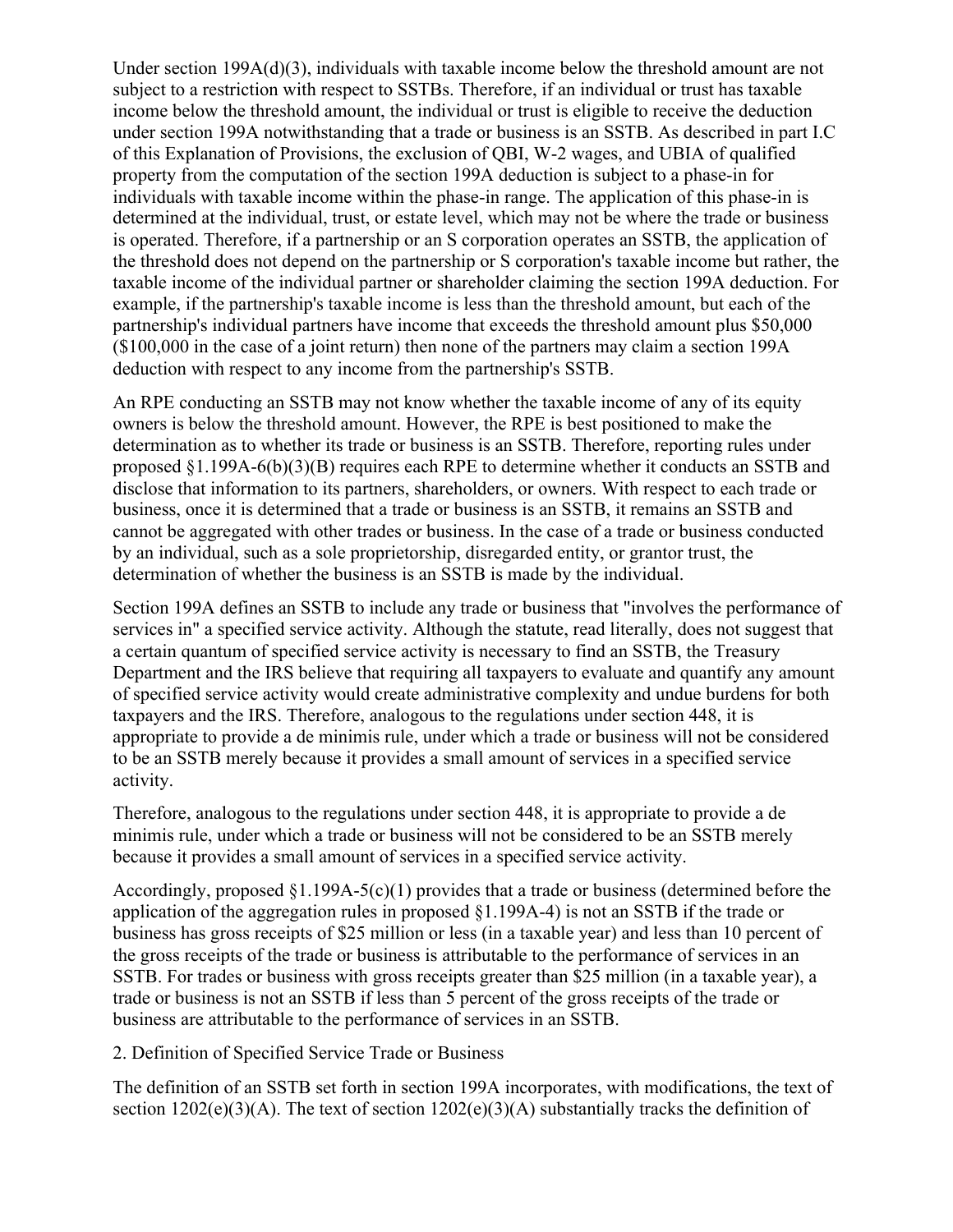'qualified personal service corporation' under section 448. Therefore, consistent with ordinary rules of statutory construction, the guidance in proposed  $\S1.199A-5(b)$  is informed by existing interpretations and guidance under both sections 1202 and 448 when relevant. However, existing guidance under those sections is sparse and the scope and purpose of those sections and section 199A are different. The Treasury Department and the IRS also note that, unlike sections  $1202(e)(3)(A)$  and 448, the purpose of section 199A is to provide a deduction based on the character of the taxpayer's trade or business. Distinct guidance for section 199A is warranted. Therefore, the guidance in proposed §1.199A-5(b) applies only to section 199A, not sections 1202 and 448.

#### a. Guidance on the Meaning of the Listed Activities

Section 199A(d)(2)(A) provides that an SSTB is any trade or business described in section  $1202(e)(3)(A)$  (applied without regard to the words "engineering [and] architecture") or that would be so described if the term "employees or owners" were substituted for "employees" therein. Section 199A(d)(2)(B) provides that an SSTB is any trade or business that involves the performance of services that consist of investing and investment management, trading, or dealing in securities (as defined in section  $475(c)(2)$ ), partnership interests, or commodities (as defined in section 475 (e)(2)).

Section 1202 provides an exclusion from gross income for some or all of the gain on the sale of certain qualified small business stock. Section 1202 generally requires that, for stock to be qualified small business stock, the corporation must be engaged in a qualified trade or business. Section 1202(e)(3) provides that, for purposes of section 1201(e), the term 'qualified trade or business' means any trade or business other than any trade or business involving the performance of services in the fields of health, law, engineering, architecture, accounting, actuarial science, performing arts, consulting, athletics, financial services, brokerage services, or any trade or business where the principal asset of such trade or business is the reputation or skill of 1 or more of its employees; any banking, insurance, financing, leasing, investing, or similar business; any farming business (including the business of raising or harvesting trees); any business involving the production or extraction of products of a character with respect to which a deduction is allowable under section 613 or 613A, and; any business of operating a hotel, motel, restaurant, or similar business.

Thus, after application of the modifications described in section 199A(d)(2)(A), the definition of an SSTB for purposes of section 199A is (1) any trade or business involving the performance of services in the fields of health, law, accounting, actuarial science, performing arts, consulting, athletics, financial services, brokerage services, or any trade or business where the principal asset of such trade or business is the reputation or skill of one or more of its employees or owners, and (2) any trade or business that involves the performance of services that consist of investing and investment management, trading, or dealing in securities (as defined in section 475(c) (2)), partnership interests, or commodities (as defined in section 475(e)(2)).

The Treasury Department and the IRS have received comments requesting guidance on the meaning and scope of the various trades or businesses described in the preceding paragraph. The Treasury Department and the IRS agree with commenters that guidance with respect to these trades or businesses is necessary for several reasons. Most importantly, section 199A is a new Code provision intended to benefit a wide range of businesses, and taxpayers need certainty in determining whether their trade or business generates income that is eligible for the section 199A deduction. As previously discussed, given the differing scope, objectives, and, in some respects, language of sections 199A, 448, and 1202, the guidance under sections 1202(e)(3)(A) and 448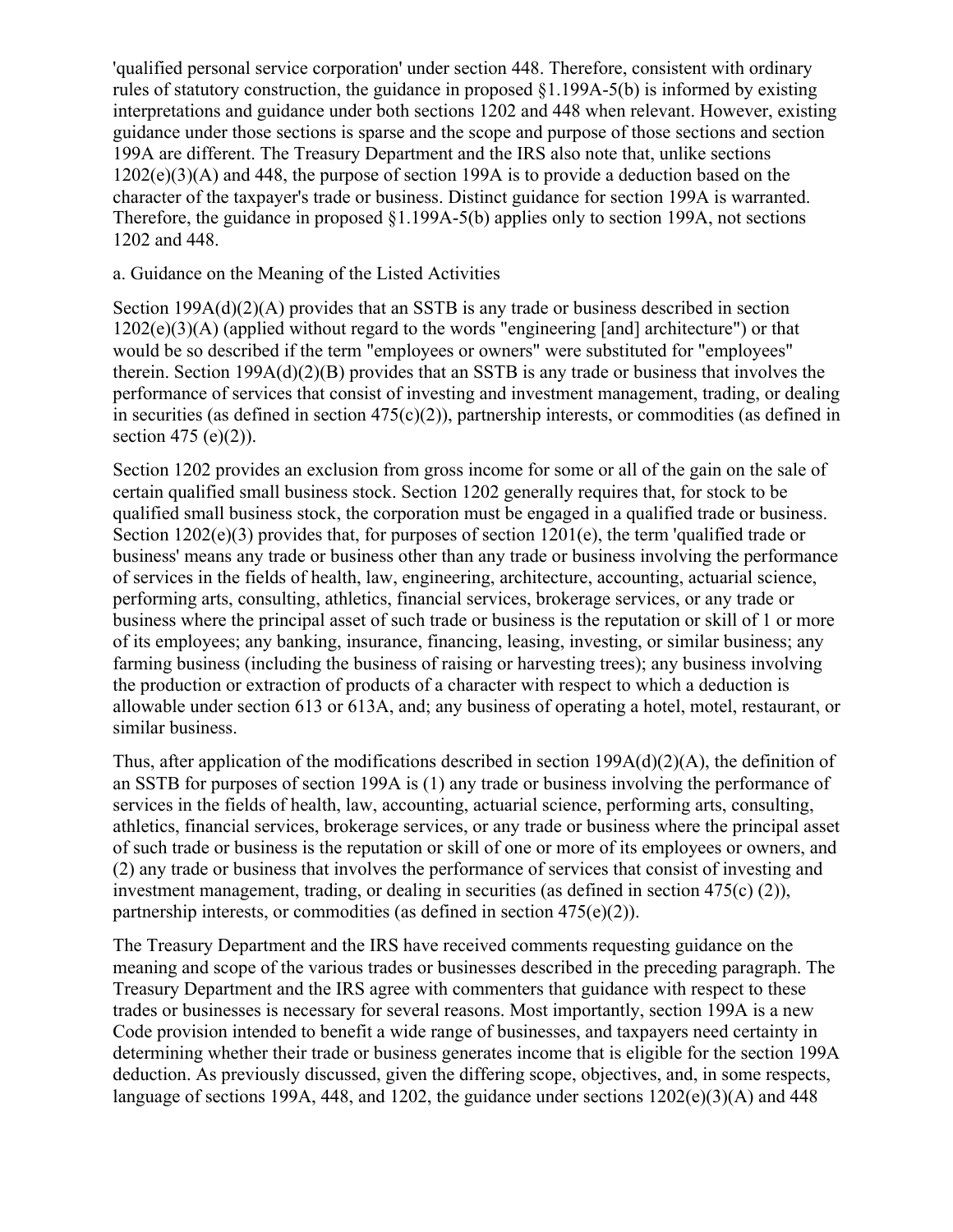(d)(2) is not an appropriate substitute for clear and distinct guidance governing what constitutes an SSTB under section 199A. In particular, some SSTBs are listed in section 1202(e)(3)(A), but not listed in section 448(d)(2), such as athletics, financial services, brokerage services, and any trade or business where the principal asset of such trade or business is the reputation or skill of one or more of its employees or owners. In addition, some activities are mentioned only in 199A, such as investment management, trading, and dealing. As described in the remainder of this part V.A.2., proposed §1.199A-5(b) provides guidance on the definition of an SSTB based on the plain meaning of the statute, past interpretations of substantially similar language in other Code provisions, and other indicia of legislative intent.

# i. SSTBs Listed in Section  $199A(d)(2)(A)$

The definition of an SSTB under section 199A is substantially similar to the list of service trades or businesses provided in section  $448(d)(2)(A)$  and  $$1.448-1T(e)(4)(i)$ , as the legislative history notes. See Joint Explanatory Statement of the Committee of Conference, footnotes 44-46. Section 448 prohibits certain taxpayers from computing taxable income under the cash receipts and disbursements method of accounting. Under section 448, qualified personal service corporations generally are not subject to the prohibition from using the cash method. Section 448(d)(2) defines the term qualified personal service corporation to include certain employeeowned corporations, substantially all of the activities of which involve the performance of services in the fields of health, law, engineering, architecture, accounting, actuarial science, performing arts, or consulting. The regulations under section  $448(d)(2)$ , found in  $$1,448-1T(e)$ (4)(i), provide additional guidance on several of the terms, including health, performing arts, and consulting. In addition, there have been several court opinions, technical advice memoranda, and private letter rulings interpreting the various fields listed in section 448(d)(2) and §1.448-  $1T(e)(4)(i)$ .

In general, the guidance under section  $448(d)(2)$  emphasizes the direct provision of services by the employees of a trade or business, rather than the application of capital. Commenters have suggested that the regulations under section 448 serve as a reasonable starting point for defining an SSTB for purposes of section 199A. However, commenters also noted that the objectives and included categories of trades or businesses within section 448 and section 199A are different. Consistent with ordinary rules of statutory construction and the legislative history of section 199A, proposed §1.199A-5(b) draws upon the existing guidance under section 448(d)(2) when appropriate for purposes of section 199A. Proposed §1.199A-5(b) generally follows the guidance issued under section 448(d) (2) with some modifications. In certain instances, the principles of section 448(d)(2) provide useful analogies in defining the particular fields listed in section  $1202(e)(3)(A)$  (as modified by section  $199A(d)(2)(A)$ ) for purposes of section 199A.

In addition, section  $1202(e)(3)(A)$  also includes 'any trade or business where the principal asset of such trade or business is the reputation of skill of 1 or more of its employees.' Section  $199A(d)(2)(A)$  modifies this clause by adding the words 'or owners' to the end, to read as follows: 'any trade or business where the principal asset of such trade or business is the reputation or skill of 1 or more of its employees or owners.' The meaning of this clause is best determined by examining the language of section  $1202(e)(3)$  (A) in light of the purpose of section 199A.

Case law under section 448 provides that whether a service is performed in a qualifying field under section 448(d)(2) is to be decided by examining all relevant indicia and is not controlled by state licensing laws. See Rainbow Tax Serv., Inc. v. Commissioner, 128 T.C. 42 (2007);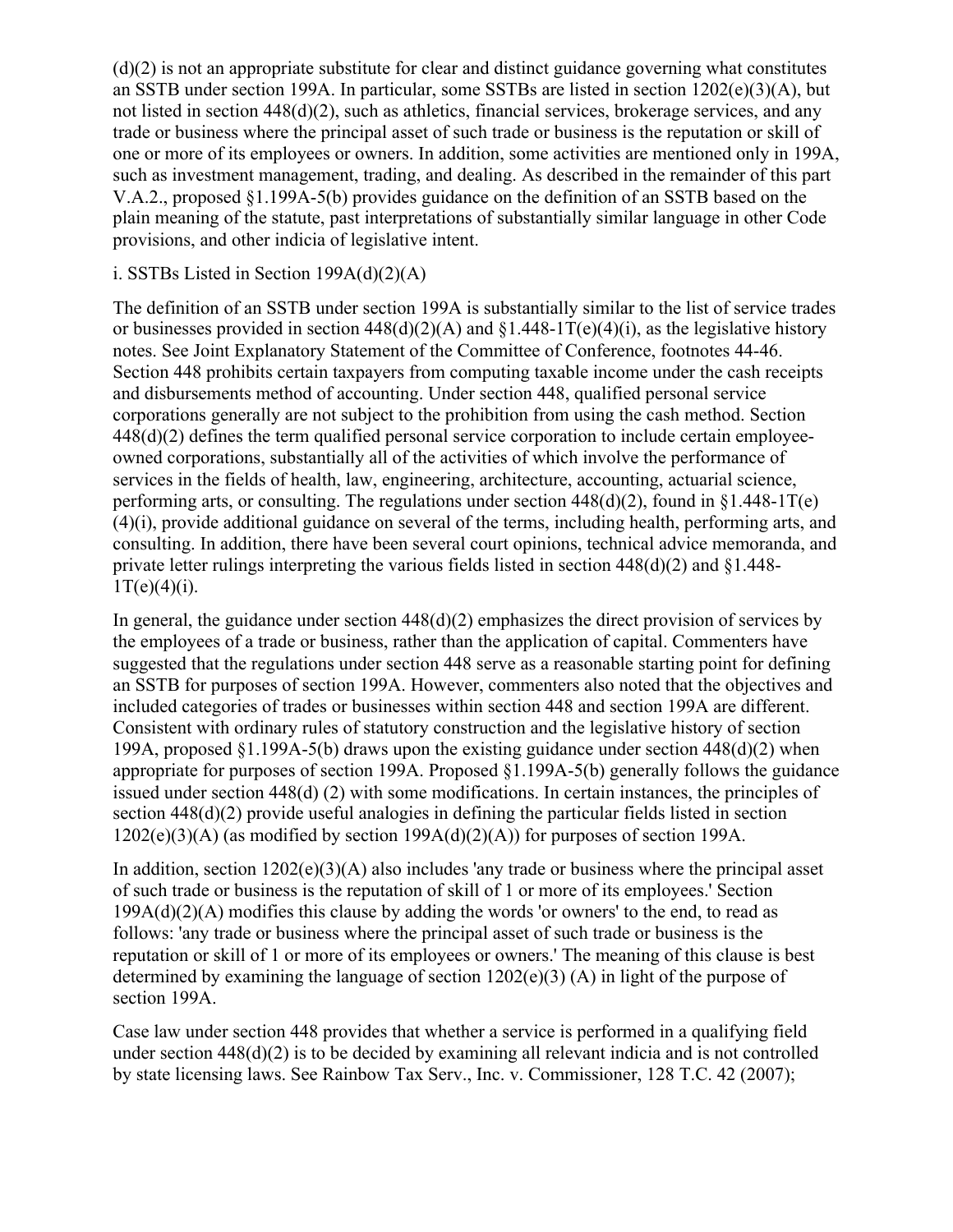Kraatz & Craig Surveying Inc., v. Commissioner, 134 T.C. 167 (2010). This approach also is appropriate for section 199A purposes.

Additionally, states can widely vary in what they require in terms of licensure or certification. The Treasury Department and the IRS believe that the Federal tax law should not treat similarly situated taxpayers differently based on a particular state's decision that for consumer protection purposes or otherwise a particular business type requires a license or certification. Thus, proposed §1.199A-5(b) does not adopt a bright-line licensing rule for purposes of determining whether a trade or business is within a certain field for purposes of section 199A.

# a. Health

Proposed §1.199A-5(b)(2)(ii) is informed by the definition of 'health' under section 448 and provides that the term 'performance of services in the field of health' means the provision of medical services by physicians, pharmacists, nurses, dentists, veterinarians, physical therapists, psychologists, and other similar healthcare professionals who provide medical services directly to a patient. The performance of services in the field of health does not include the provision of services not directly related to a medical field, even though the services may purportedly relate to the health of the service recipient. For example, the performance of services in the field of health does not include the operation of health clubs or health spas that provide physical exercise or conditioning to their customers, payment processing, or research, testing, and manufacture and/or sales of pharmaceuticals or medical devices.

# b. Law

Proposed §1.199A-5(b)(2)(iii) is based on the ordinary meaning of 'services in the field of law' and provides that the term 'performance of services in the field of law' means the provision of services by lawyers, paralegals, legal arbitrators, mediators, and similar professionals in their capacity as such. The performance of services in the field of law does not include the provision of services that do not require skills unique to the field of law, for example, the provision of services in the field of law does not include the provision of services by printers, delivery services, or stenography services.

# c. Accounting

Proposed  $\S1.199A-5(b)(2)(iv)$  is based on the ordinary meaning of 'accounting' and provides that the term 'performance of services in the field of accounting' means the provision of services by accountants, enrolled agents, return preparers, financial auditors, and similar professionals in their capacity as such. Provision of services in the field of accounting is not limited to services requiring state licensure as a certified public accountant (CPA). The aim of proposed §1.199A- $5(b)(2)(iv)$  is to capture the common understanding of accounting, which includes tax return and bookkeeping services, even though the provision of such services may not require the same education, training, or mastery of accounting principles as a CPA. The field of accounting does not include payment processing and billing analysis.

# d. Actuarial Science

Proposed  $\S1.199A-5(b)(2)(v)$  is based on the ordinary meaning 'actuarial science' and provides that the term 'performance of services in the field of actuarial science' means the provision of services by actuaries and similar professionals in their capacity as such. Accordingly, the field of actuarial science does not include the provision of services by analysts, economists, mathematicians, and statisticians not engaged in analyzing or assessing the financial costs of risk or uncertainty of events.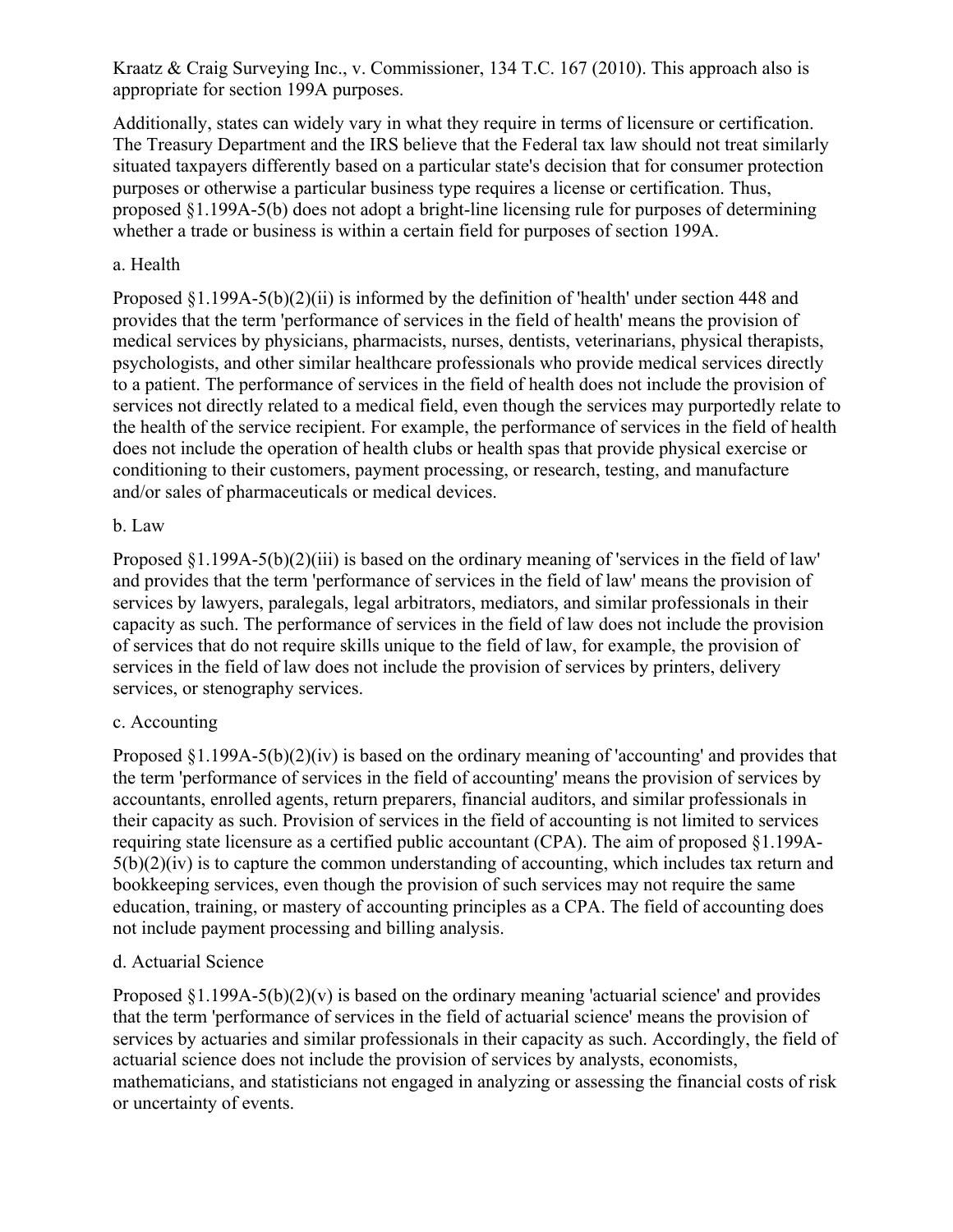#### e. Performing Arts

Proposed §1.199A-5(b)(2)(vi) is informed by the definition of 'performing arts' under section 448 and provides that the term 'performance of services in the field of the performing arts' means the performance of services by individuals who participate in the creation of performing arts, such as actors, singers, musicians, entertainers, directors, and similar professionals performing services in their capacity as such. The performance of services in the field of performing arts does not include the provision of services that do not require skills unique to the creation of performing arts, such as the maintenance and operation of equipment or facilities for use in the performing arts. Similarly, the performance of services in the field of the performing arts does not include the provision of services by persons who broadcast or otherwise disseminate video or audio of performing arts to the public.

# f. Consulting

Proposed §1.199A-5(b)(2)(vii) is informed by the definition of 'consulting' under section 448 and provides that the term 'performance of services in the field of consulting' means the provision of professional advice and counsel to clients to assist the client in achieving goals and solving problems. Consulting includes providing advice and counsel regarding advocacy with the intention of influencing decisions made by a government or governmental agency and all attempts to influence legislators and other government officials on behalf of a client by lobbyists and other similar professionals performing services in their capacity as such. The performance of services in the field of consulting does not include the performance of services other than advice and counsel. This determination is made based on all the facts and circumstances of a person's business.

Additionally, the Treasury Department and the IRS are aware of the concern noted by commenters that in certain kinds of sales transactions it is common for businesses to provide consulting services in connection with the purchase of goods by customers. For example, a company that sells computers may provide customers with consulting services relating to the setup, operation, and repair of the computers, or a contractor who remodels homes may provide consulting prior to remodeling a kitchen. As described previously in this Explanation of Provisions, proposed §1.199A-5(c) provides a de minimis rule, under which a trade or business is not an SSTB if less than 10 percent of the gross receipts (5 percent if the gross receipts are greater than \$25 million) of the trade or business are attributable to the performance of services in a specified service activity. However, this de minimis rule may not provide sufficient relief for certain trades or business that provide ancillary consulting services. The Treasury Department and the IRS believe that if a trade or business involves the selling or manufacturing of goods, and such trade or business provides ancillary consulting services that are not separately purchased or billed, then such trades or businesses are not in a trade or business in the field of consulting. Accordingly, proposed §1.199A-5(b)(2)(vii) provides that the field of consulting does not include consulting that is embedded in, or ancillary to, the sale of goods if there is no separate payment for the consulting services.

# g. Athletics

The field of athletics is not listed in section 448(d)(2), and there is little guidance on its meaning as used in section 1202 (e)(3)(A). However, commenters noted, and the Treasury Department and the IRS agree, that among the services specified in section 199A(d)(2)(A) the field of athletics is most similar to the field of performing arts. Accordingly, proposed §1.199A-5(b)(2) (viii) provides that the term 'performance of services in the field of athletics' means the performances of services by individuals who participate in athletic competition such as athletes,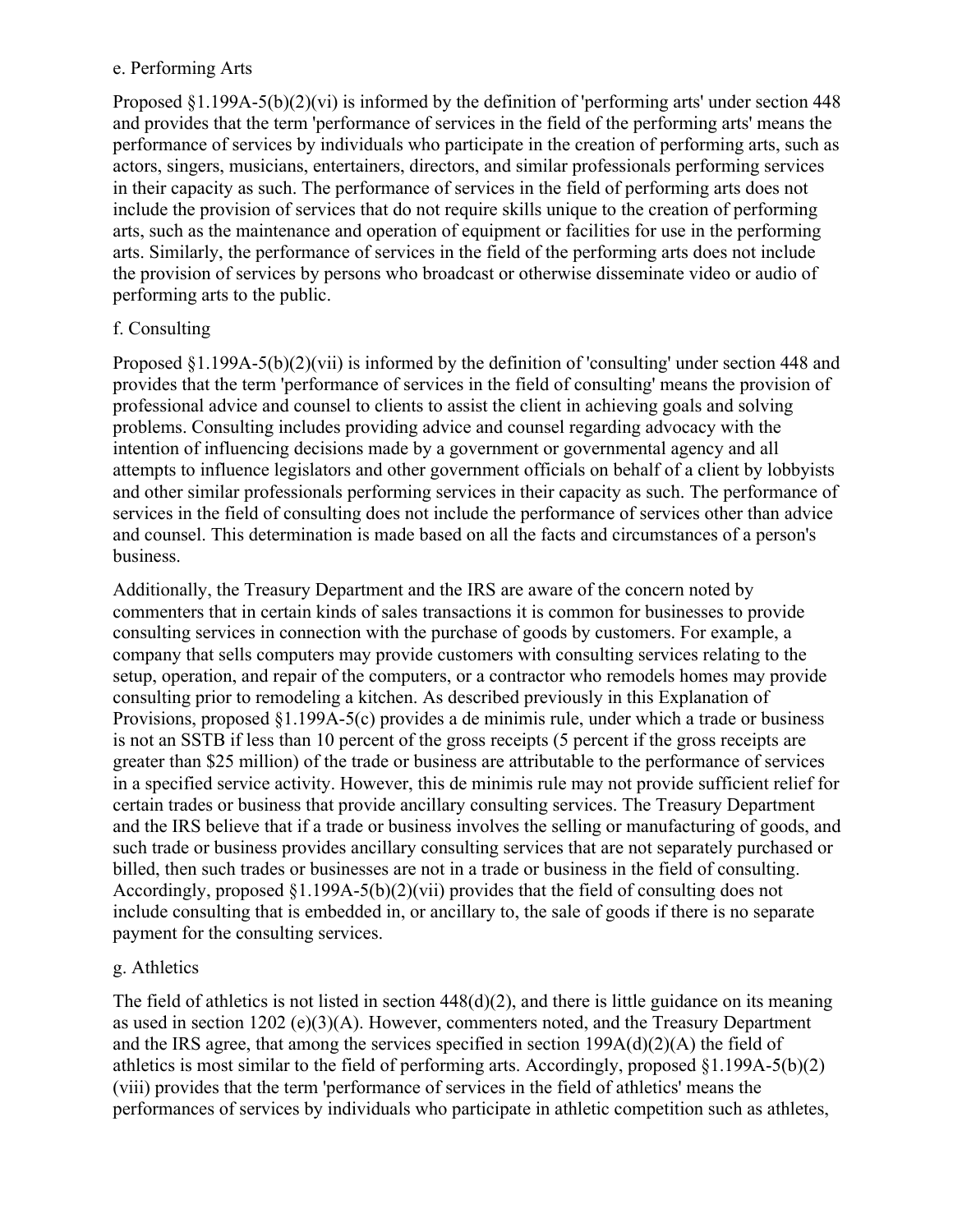coaches, and team managers in sports such as baseball, basketball, football, soccer, hockey, martial arts, boxing, bowling, tennis, golf, skiing, snowboarding, track and field , billiards, and racing. The performance of services in the field of athletics does not include the provision of services that do not require skills unique to athletic competition, such as the maintenance and operation of equipment or facilities for use in athletic events. Similarly, the performance of services in the field of athletics does not include the provision of services by persons who broadcast or otherwise disseminate video or audio of athletic events to the public.

# h. Financial Services

Commenters requested guidance as to whether financial services includes banking. These commenters noted that section  $1202(e)(3)$  (A) includes the term financial services, but that banking in separately listed in section 1202(e)(3)(B) which suggests that banking is not included as part of financial services in section 1202(e)(3)(A). The Treasury Department and the IRS agree with such commenters that this suggests that financial services should be more narrowly interpreted here. Therefore, proposed §1.199A-5(b)(2)(ix) limits the definition of financial services to services typically performed by financial advisors and investment bankers and provides that the field of financial services includes the provision of financial services to clients including managing wealth, advising clients with respect to finances, developing retirement plans, developing wealth transition plans, the provision of advisory and other similar services regarding valuations, mergers, acquisitions, dispositions, restructurings (including in title 11 or similar cases), and raising financial capital by underwriting, or acting as the client's agent in the issuance of securities, and similar services. This includes services provided by financial advisors, investment bankers, wealth planners, and retirement advisors and other similar professionals, but does not include taking deposits or making loans.

# i. Brokerage Services

Proposed  $\S1.199A-5(b)(2)(x)$  uses the ordinary meaning of 'brokerage services' and provides that the field of brokerage services includes services in which a person arranges transactions between a buyer and a seller with respect to securities (as defined in section  $475(c)(2)$ ) for a commission or fee. This includes services provided by stock brokers and other similar professionals, but does not include services provided by real estate agents and brokers, or insurance agents and brokers.

j. Any Trade or Business Where the Principal Asset of Such Trade or Business Is the Reputation or Skill of 1 or More of Its Employees or Owners

Guidance on the meaning of the 'reputation or skill' clause in section 1202(e)(3)(A) is limited to dicta in one case. In John P. Owen v. Commissioner, T.C. Memo 2012-21, the Tax Court examined whether Mr. Owen, whose business was insurance, was entitled to benefits under section 1202 with respect to the sale of his interest in a corporation conducting such business. Under the facts described in the case, the corporation had extensive training programs and sales structures, but primarily relied on the services of independent contractors (including Mr. Owen) in conducting its business. Although the Tax Court acknowledged that the business' success was due to Mr. Owen's efforts, it found that the principal asset of the company in question was the training program and sales structure of the business rather than Mr. Owen's services.

The Treasury Department and the IRS received several comments regarding the meaning of the 'reputation or skill' clause. Commenters described potential methods to give maximum effect to the literal language of the reputation or skill clause by describing ways to (1) determine the extent to which the reputation or skill of employees or owners constitutes an asset of the business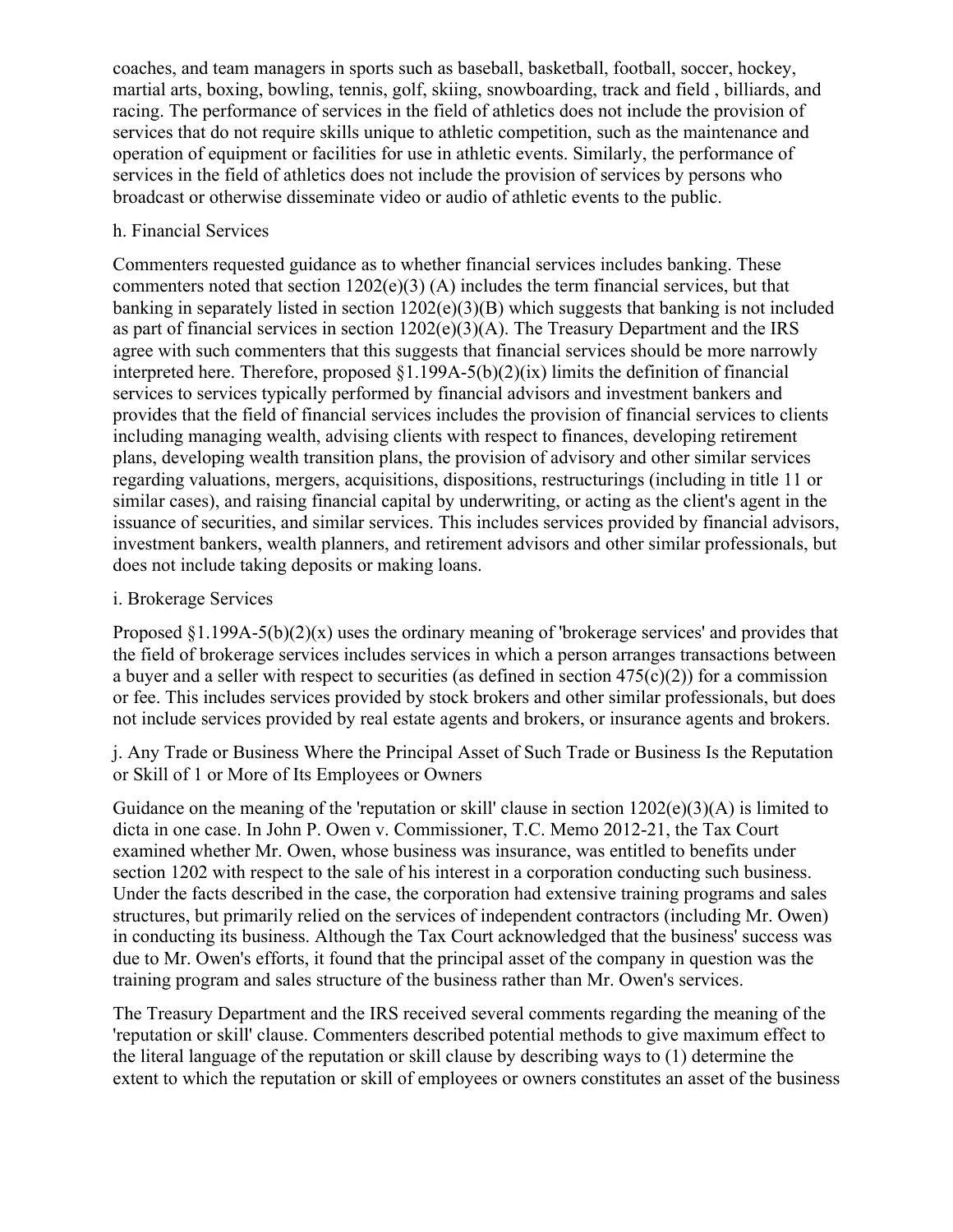under Federal tax accounting principles, and (2) measure whether such an asset is in fact the principal asset of the business.

One commenter suggested using an activity-based standard under which no service-based businesses would qualify for the section 199A deduction. An SSTB definition this broad would not comport with the statute and would deny a section 199A deduction to businesses that the statute does not appear to exclude. If the 'reputation or skill' clause was intended to exclude all service businesses from section 199A, there would have been no reason to enumerate specific types of businesses in section 199A(d)(2); that language would be pure surplusage. A broad service-based test would also fail to provide a clear classification of businesses that combine services with sales of products, such as plumbing and HVAC services, if those businesses sell goods or equipment in the course of providing services. Therefore, the Treasury Department and the IRS do not believe it is consistent with the text, structure, or purpose of section 199A to exclude all service businesses above the threshold amount from qualifying for the section 199A deduction.

Another commenter described a balance sheet test that would compare the value of assets other than goodwill and workforce in place to the value of such goodwill and workforce in place. The commenter acknowledged that such a test could also be broader than Congress intended. In addition, the commenter noted that such a test could easily lead to strange and unintuitive results, and may be difficult to apply in the case of small businesses that do not maintain audited financial statements and would both be ripe for abuse, and could potentially result in many legal disputes between taxpayers and the IRS.

Finally, one commenter described a standard based on whether the trade or business involves the provision of highly-skilled services. The commenter argued that the primary benefit of a standard like this is that it would harmonize the meaning of the reputation or skill phrase with the trades or businesses listed in section 1202(e)(3)(A), each of which involve the provision of services by professionals who either received a substantial amount of training (for example, doctors, nurses, lawyers, and accountants), or who have otherwise achieved a high degree of skill in a given field (for example, professional athletes or performing artists).

Congress enacted section 199A to provide a deduction from taxable income to trades or businesses conducted by sole proprietorships and passthrough entities that do not benefit from the income tax rate reduction afforded to C corporations under the TCJA. The Treasury Department and the IRS are concerned that a broad definition of the 'reputation or skill' phrase that relied on a balance sheet test or numerical ratios would have several consequences inconsistent with the intent of section 199A. Testing businesses based on metrics, some of them subjective, that change over time could result in inappropriate year-over-year tax consequences and lead to distorted decision-making. As the commenters noted, such mechanical tests pose administrative difficulties and fail to provide taxpayers with needed certainty regarding the tax law necessary for conducting their business affairs. Most significantly, such mechanical rules might prevent trades or businesses that Congress intended to be eligible for the section 199A deduction from claiming the section 199A deduction.

In sum, the Treasury Department and the IRS believe that the 'reputation or skill' clause as used in section 199A was intended to describe a narrow set of trades or businesses, not otherwise covered by the enumerated specified services, in which income is received based directly on the skill and/or reputation of employees or owners. Additionally, the Treasury Department and the IRS believe that 'reputation or skill' must be interpreted in a manner that is both objective and administrable. Thus, proposed  $\S1.199A-5(b)(2)$  (xiv) limits the meaning of the 'reputation or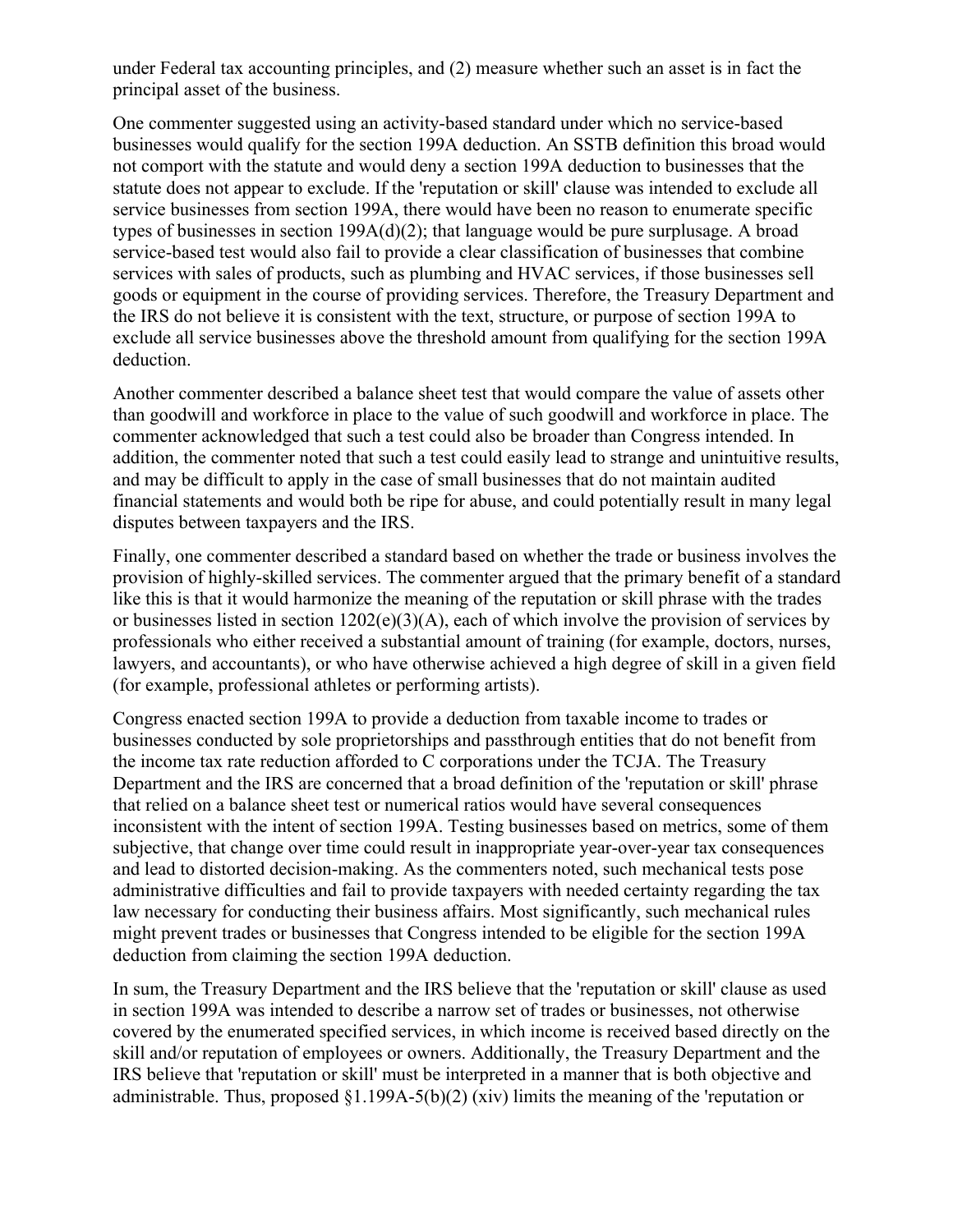skill' clause to fact patterns in which the individual or RPE is engaged in the trade or business of: (1) receiving income for endorsing products or services, including an individual's distributive share of income or distributions from an RPE for which the individual provides endorsement services; (2) licensing or receiving income for the use of an individual's image, likeness, name, signature, voice, trademark, or any other symbols associated with the individual's identity, including an individual's distributive share of income or distributions from an RPE to which an individual contributes the rights to use the individual's image; or (3) receiving appearance fees or income (including fees or income to reality performers performing as themselves on television, social media, or other forums, radio, television, and other media hosts, and video game players). Proposed §1.199A-5(b)(4) contains two examples illustrating the application of this definition. The Treasury Department and the IRS request comments on this rule, the clarity of definitions for the statutorily enumerated trades or businesses that are SSTBs under section  $199A(d)(2)(A)$ , and the accompanying examples.

# ii. SSTBs Described in  $199A(d)(2)(B)$

As mentioned previously, section 199A(d)(2)(B) provides that an SSTB also includes any trade or business that involves the performance of services that consist of investing and investment management, trading, or dealing in securities (as defined in section 475(c)(2)), partnership interests, or commodities (as defined in section  $475(e)(2)$ ). This rule does not appear in section  $1202(e)(3)(A)$  or section  $448(d)(2)$ .

Section 475(c)(2) provides a detailed list of interests treated as securities, including stock in a corporation; ownership interests in widely held or publicly traded partnerships or trusts; notes, bonds, debentures, or other evidences of indebtedness; interest rate, currency, or equity notional principal contracts; evidences of an interest in, or derivative financial instruments in any of the foregoing securities or any currency, including any option, forward contract, short position, or any similar financial instruments; and certain hedges with respect to any such securities. Section  $475(e)(2)$  provides a similarly detailed list of property treated as a commodity, including any commodity which is actively traded (within the meaning of section  $1092(d)(1)$ ) or any notional principal contract with respect to any such commodity, evidences of an interest in, or derivative financial instruments in any of the foregoing commodities, and certain hedges with respect to any such commodities.

# a. Investing and Investment Management

Proposed  $\S1.199A-5(b)(2)(xi)$  uses the ordinary meaning of 'investing and investment management' and provides that any trade or business that involves the 'performance of services that consist of investing and investment management' means a trade or business that earns fees for investment, asset management services, or investment management services including providing advice with respect to buying and selling investments. The performance of services that consist of investing and investment management would include a trade or business that receives either a commission, a flat fee, or an investment management fee calculated as a percentage of assets under management. The performance of services of investing and investment management does not include directly managing real property.

# b. Trading

Proposed §1.199A-5(b)(2)(xii) provides that any trade or business involving the 'performance of services that consist of trading' means a trade or business of trading in securities, commodities, or partnership interests. Whether a person is a trader is determined taking into account the relevant facts and circumstances. Factors that have been considered relevant to determining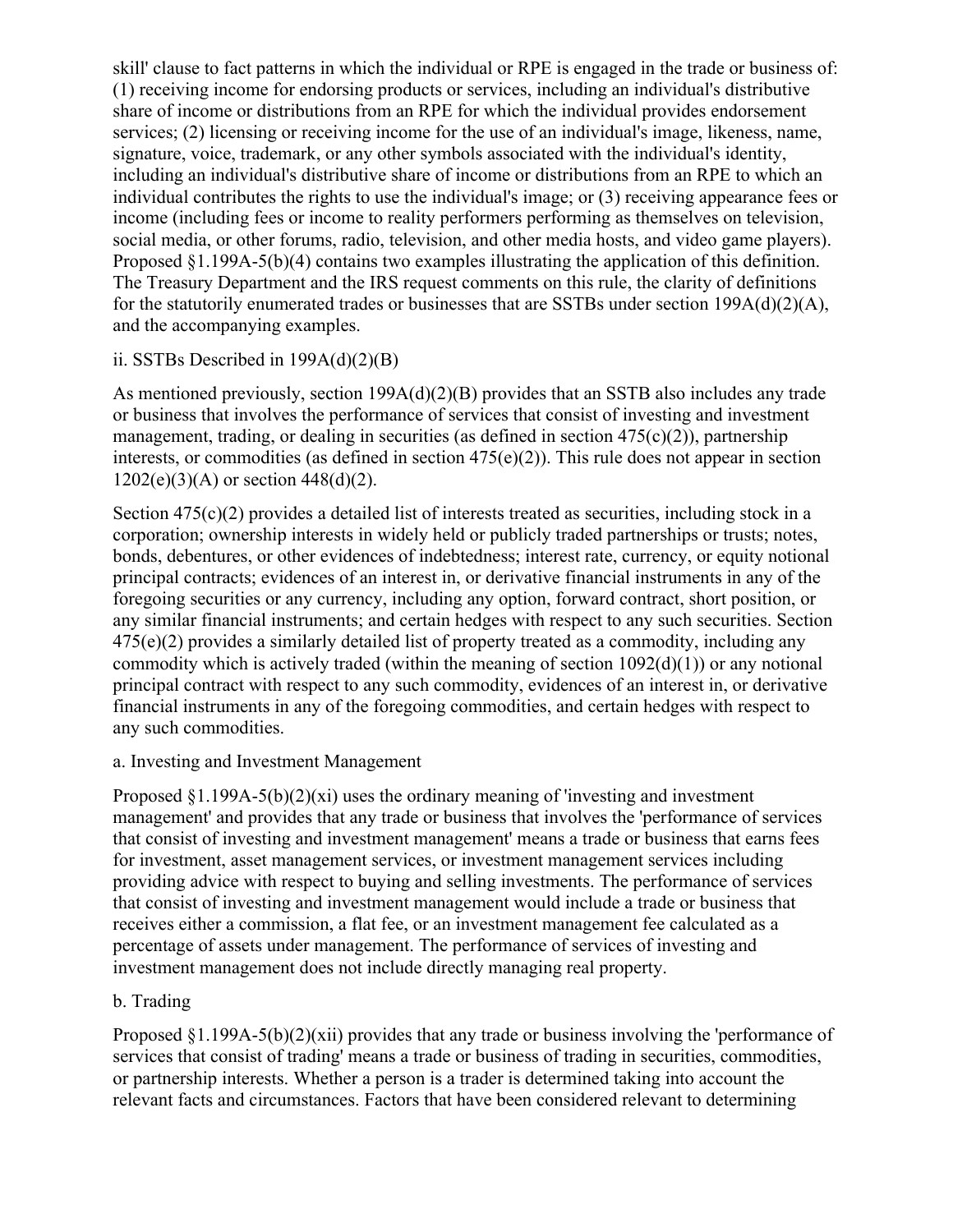whether a person is a trader include the source and type of profit generally sought from engaging in the activity regardless of whether the activity is being provided on behalf of customers or for a taxpayer's own account. See Endicott v. Commissioner, T.C. Memo 2013-199; Nelson v. Commissioner, T.C. Memo 2013-259, King v. Commissioner, 89 T.C. 445 (1987). A person that is a trader under these principles will be treated as performing the services of trading for purposes of section 199A  $(d)(2)(B)$ .

#### c. Dealing in Securities, Partnership Interests, and Commodities

For purposes of proposed §1.199A-5(b)(2)(xiii), the 'performance of services that consist of dealing in securities (as defined in section  $475(c)(2)$ )' means regularly purchasing securities from and selling securities to customers in the ordinary course of a trade or business or regularly offering to enter into, assume, offset, assign, or otherwise terminate positions in securities with customers in the ordinary course of a trade or business. For purposes of the preceding sentence, a taxpayer that regularly originates loans in the ordinary course of a trade or business of making loans but engages in no more than negligible sales of the loans is not dealing in securities for purposes of section 199A(d)(2). See §1.475(c)-1(c)(2) and (4) for the definition of negligible sales.

For purposes of proposed §1.199A-5(b)(2)(xiii), 'the performance of services that consist of dealing in partnership interests' means regularly purchasing partnership interests from and selling partnership interests to customers in the ordinary course of a trade or business or regularly offering to enter into, assume, offset, assign, or otherwise terminate positions in partnership interests with customers in the ordinary course of a trade or business.

For purposes of proposed §1.199A-5(b)(2)(xiii), 'the performance of services that consist of dealing in commodities (as defined in section  $475(e)(2)$ )' means regularly purchasing commodities from and selling commodities to customers in the ordinary course of a trade or business or regularly offering to enter into, assume, offset, assign, or otherwise terminate positions in commodities with customers in the ordinary course of a trade or business.

#### 3. Defining What is Included in an SSTB

The Treasury Department and the IRS are aware that some taxpayers have contemplated a strategy to separate out parts of what otherwise would be an integrated SSTB, such as the administrative functions, in an attempt to qualify those separated parts for the section 199A deduction. Such a strategy is inconsistent with the purpose of section 199A. Therefore, in accordance with section 199A(f)(4), in order to carry out the purposes of section 199A, proposed §1.199A-5(c)(2) provides that an SSTB includes any trade or business with 50 percent or more common ownership (directly or indirectly) that provides 80 percent or more of its property or services to an SSTB. Additionally, if a trade or business has 50 percent or more common ownership with an SSTB, to the extent that the trade or business provides property or services to the commonly-owned SSTB, the portion of the property or services provided to the SSTB will be treated as an SSTB (meaning the income will be treated as income from an SSTB). For example, A, a dentist, owns a dental practice and also owns an office building. A rents half the building to the dental practice and half the building to unrelated persons. Under proposed  $\S1.199A-5(c)(2)$ , the renting of half of the building to the dental practice will be treated as an SSTB.

Additionally, proposed §1.199A-5 provides a rule that if a trade or business (that would not otherwise be treated as an SSTB) has 50 percent or more common ownership with an SSTB and shared expenses, including wages or overhead expenses with the SSTB, it is treated as incidental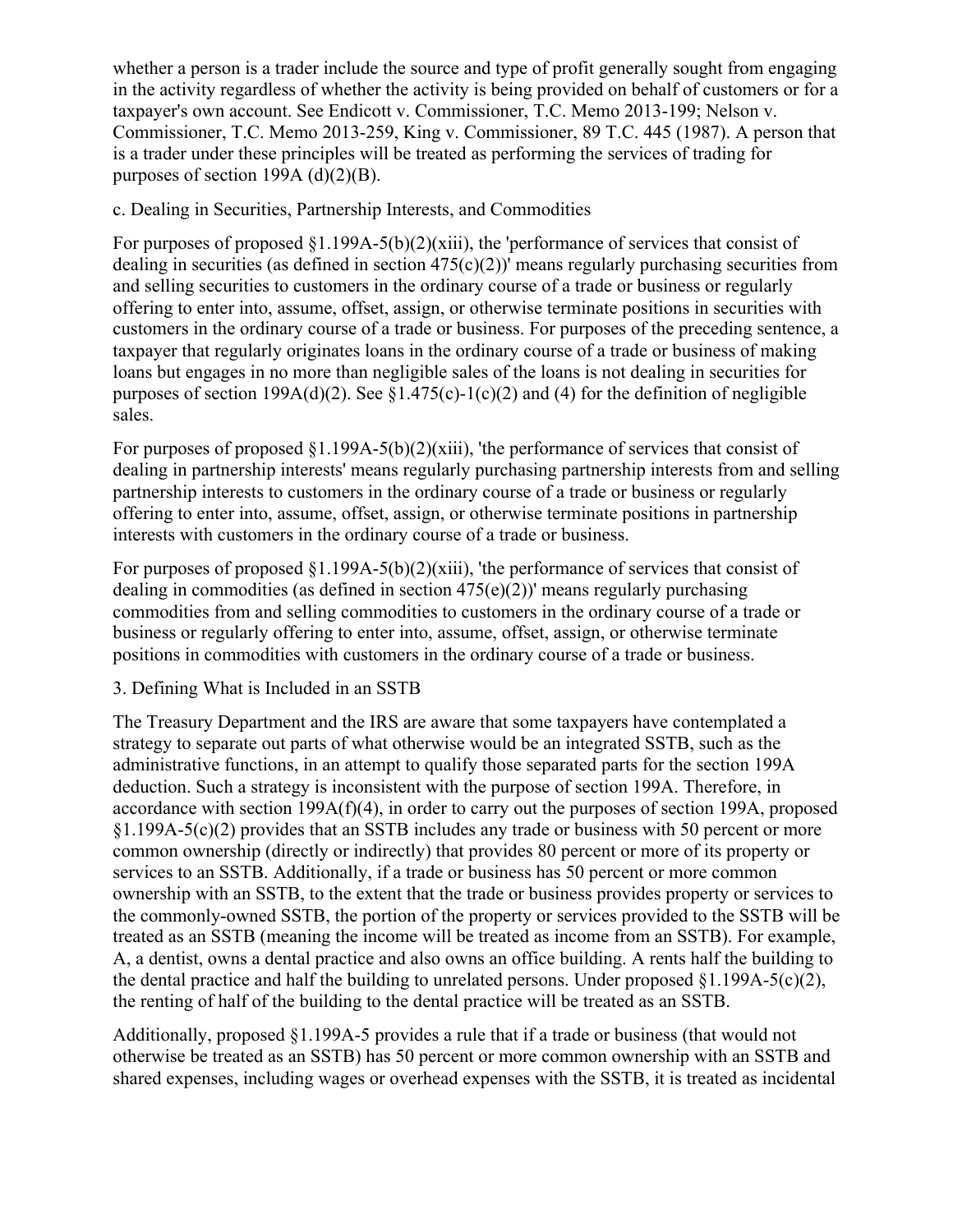to an SSTB and, therefore, as an SSTB, if the trade or business represents no more than five percent of gross receipts of the combined business.

# B. Trade or Business of Performing Services as an Employee

Under section 199(d)(1)(B), the trade or business of performing services as an employee is not a qualified trade or business. Unlike an SSTB, there is no threshold amount that applies to the trade or business of performing services as an employee. Thus, wage or compensation income earned by any employee is not eligible for the section 199A deduction no matter the amount.

# 1. Definition

An individual is an employee for Federal employment tax purposes if he or she has the status of an employee under the usual common law and statutory rules applicable in determining the employer-employee relationship. Guides for determining employment status are found in  $§§31.3121(d)-1, 31.3306(i)-1, and 31.3401(c)-1.$  As stated in the regulations, generally, the common law relationship of employer and employee exists when the person for whom the services are performed has the right to direct and control the individual who performs the services, not only as to the result to be accomplished by the work but also as to the details and means by which that result is accomplished. That is, an employee is subject to the direction and control of the employer not only as to what shall be done but how it shall be done. In this connection it is not necessary that the employer actually direct or control the manner in which the services are performed; it is sufficient if he or she has the right to do so.

In addition, the regulations and section 3401(c) state, generally, that an officer of a corporation (including an S Corporation) is an employee of the corporation. However, an officer of a corporation who does not perform any services or performs only minor services in his or her capacity as officer and who neither receives nor is entitled to receive, directly or indirectly, any remuneration is not considered to be an employee of the corporation. Whether an officer's services are minor is a question of fact that depends on the nature of the services, the frequency and duration of their performance, and the actual and potential importance or necessity of the services in relation to the conduct of the corporation's business. See Rev. Rul. 74-390.

To provide clarity, proposed §1.199A-5(d) provides a general rule that income from the trade or business of performing services as an employee refers to all wages (within the meaning of section 3401(a)) and other income earned in a capacity as an employee, including payments described in  $\S1.6041-2(a)(1)$  (other than payments to individuals described in section 3121(d) (3)) and §1.6041-2(b)(1). If an individual derives income in the course of a trade or business that is not described in section  $3401(a)$ ,  $§1.6041-2(a)(1)$  (other than payments to individuals described in section  $3121(d)(3)$ , or  $§1.6041-2(b)(1)$ , that individual is not considered to be in the trade or business of performing services as an employee with regard to such income.

# 2. Presumption for Former Employees

Section 199A provides that the trade or business of providing services as an employee is not eligible for the section 199A deduction. Therefore, taxpayers and practitioners noted that it may be beneficial for employees to treat themselves as independent contractors or as having an equity interest in a partnership or S corporation in order to benefit from the deduction under section 199A.

Section 530(b) of the Revenue Act of 1978 (Pub. L. 95-600), as amended by section 9(d)(2) of Public Law 96-167, section 1(a) of Public Law 96-541, and section 269(c) of Public Law 97-248, provides a prohibition against regulations and rulings on employment status for purposes of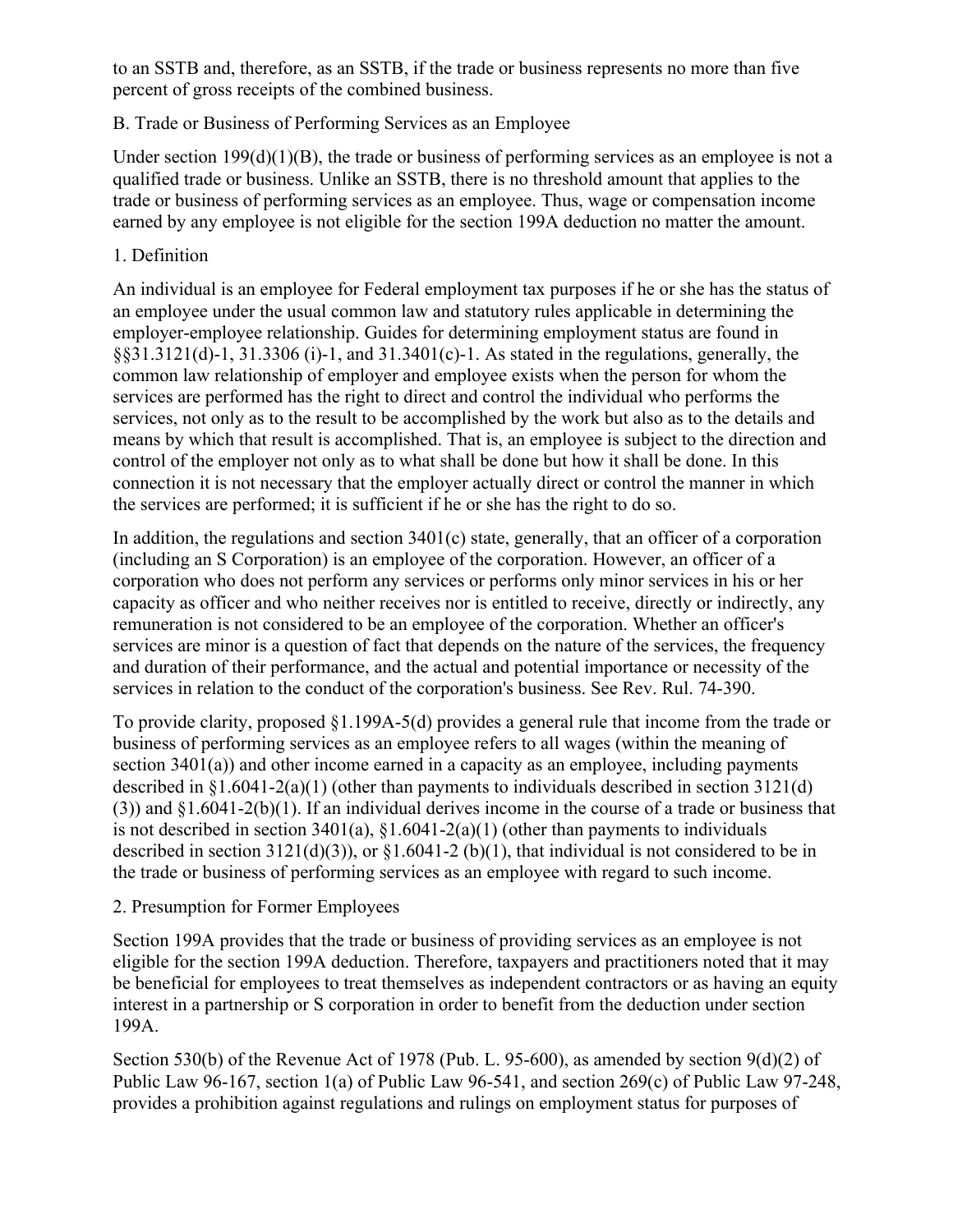employment taxes. Specifically, section 530(b) provides that no regulation or revenue ruling shall be published before the effective date of any law clarifying the employment status of individuals for purposes of the employment taxes by the Treasury Department (including the IRS) with respect to the employment status of any individual for purposes of the employment taxes. Section 530(c) of the Revenue Act of 1978 provides that, for purposes of section 530, the term 'employment tax' means any tax imposed by subtitle C of the Internal Revenue Code of 1954, and the term 'employment status' means the status of an individual, under the usual common law rules applicable in determining the employer-employee relationship as an employee or as an independent contractor (or other individual who is not an employee). These longstanding rules of section 530 of the Revenue Act of 1978 limit the ability of the IRS to impose employment tax liability on employers for misclassifying employees as independent contractors but do not preclude challenging a worker's status for purposes of section 199A, an income tax provision under subtitle A of the Code.

Therefore, proposed §1.199A-5(d)(3) provides that for purposes of section 199A, if an employer improperly treats an employee as an independent contractor or other non-employee, the improperly classified employee is in the trade or business of performing services as an employee notwithstanding the employer's improper classification. This issue is particularly important in the case of individuals who cease being treated as employees of an employer, but subsequently provide substantially the same services to the employer (or a related entity) but claim to do so in a capacity other than as an employee. However, it would not be appropriate to provide that someone who formerly was an employee of an employer is now 'less likely' to be respected as an independent contractor. Such a rule would not treat similarly-situated taxpayers similarly: two individuals who have a similar relationship with a company and each claim to be treated as independent contractors would be treated differently depending on any prior employment history with the company. Therefore, proposed  $\S1.199A-5(d)(3)$  does not provide any new or different standards to be properly classified as an independent contractor or owner of a business. Instead, proposed §1.199A-5(d)(3) contains a presumption that applies in certain situations to ensure that individuals properly substantiate their status.

Specifically, proposed  $\S1.199A-5(d)(3)$  provides that, solely for purposes of section 199A(d)(1)(B) and the regulations thereunder, an individual who was treated as an employee for Federal employment tax purposes by the person to whom he or she provided services, and who is subsequently treated as other than an employee by such person with regard to the provision of substantially the same services directly or indirectly to the person (or a related person), is presumed to be in the trade or business of performing services as an employee with regard to such services. This presumption may be rebutted only upon a showing by the individual that, under Federal tax rules, regulations, and principles (including common-law employee classification rules), the individual is performing services in a capacity other than as an employee. This presumption applies regardless of whether the individual provides services directly or indirectly through an entity or entities. This presumption is solely for purposes of section 199A and does not otherwise change the employment tax classification of the individual. Section 199A is in subtitle A of the Code, and this rule does not apply for purposes of any other subtitle, including subtitle C. Accordingly, this rule does not implicate section 530(b) of the Revenue Act of 1978. Proposed §1.199A-5(d)(3)(ii) contains three examples illustrating this rule.

VI. Proposed §1.199A-6: Special Rules for RPEs, PTPs, Trusts, and Estates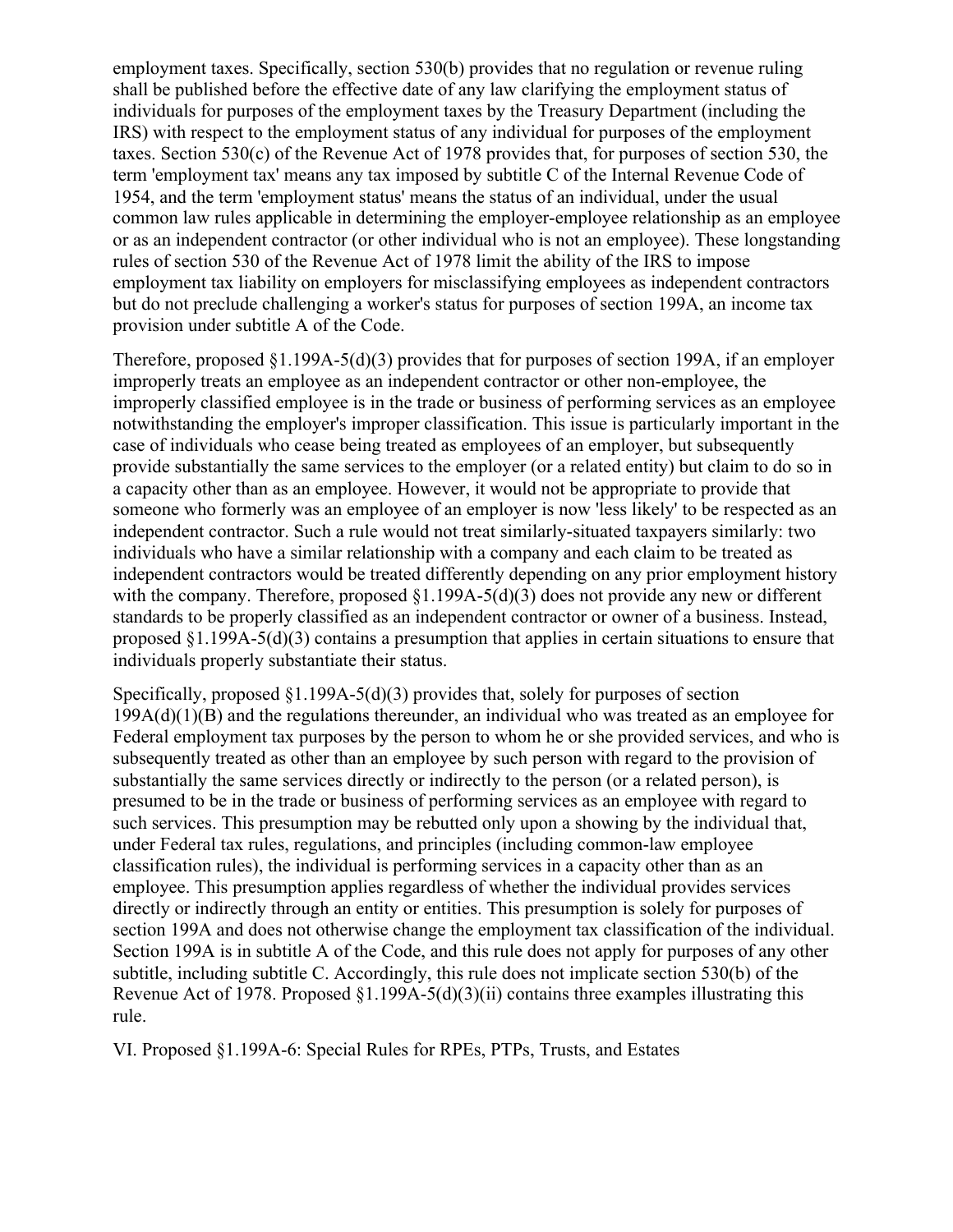Proposed §1.199A-6 provides guidance that certain specified entities (for example, RPEs, PTPs, trusts, and estates) may need to follow for purposes of computing the entities' or their owners' section 199A deductions.

#### A. Computational Steps for RPEs and PTPs

Although RPEs cannot take the section 199A deduction at the RPE level, each RPE must determine and report the information necessary for its direct and indirect owners to determine their own section 199A deduction. Proposed §1.199A-6(b) follows the rules applicable to individuals with taxable income above the threshold amount set forth in §1.199A-1(d) in directing RPEs to determine what amounts and information to report to their owners and the IRS, including QBI, W-2 wages, the UBIA of qualified property for each trade or business directly engaged in, and whether any of its trades or businesses are SSTBs. RPEs must also determine and report qualified REIT dividends and qualified PTP income received directly by the RPE. Proposed §1.199A-6(b)(3) then requires each RPE to report this information on or with the Schedules K-1 issued to the owners. RPEs must report this information regardless of whether a taxpayer is below the threshold. The Treasury Department and the IRS request comments whether it is administrable to provide a special rule that if none of the owners of the RPE have taxable income above the threshold amount, the RPE does not need to determine and report W-2 wages, UBIA of qualified property, or whether the trade or business is an SSTB. Although such a rule would relieve an RPE of an unnecessary burden, the RPE would need to have knowledge of the ultimate owner's taxable income.

The definition of an RPE does not include a PTP. However, PTPs must still determine and report QBI under the rules of proposed §1.199A-3 for each trade or business in which the PTP is engaged and whether those trades or businesses are SSTBs. A PTP must also determine whether it has received any qualified REIT dividends or qualified PTP income or loss from another PTP. These items must be reported on or with the Schedule K-1. A PTP is not required to determine or report W-2 wages or the UBIA of qualified property.

# B. Application to Trusts, Estates, and Beneficiaries

Proposed §1.199A-6(d) contains special rules for applying section 199A to trusts and decedents' estates. To the extent that a grantor or another person is treated as owning all or part of a trust under sections 671 through 679 (grantor trust), including qualified subchapter S trusts (QSSTs) with respect to which the beneficiary has made an election under section 1361(d), the owner will compute its QBI with respect to the owned portion of the trust as if that QBI had been received directly by the owner.

In the case of a section 199A deduction claimed by a non-grantor trust or estate, section 199A(f)(1)(B) applies rules similar to the rules under former section  $199(d)(1)(B)(i)$  for the apportionment of W-2 wages and the apportionment of UBIA of qualified property. In the case of a non-grantor trust or estate, the QBI and expenses properly allocable to the business, including the W-2 wages relevant to the computation of the wage limitation, and relevant UBIA of depreciable property must be allocated among the trust or estate and its various beneficiaries. Specifically, proposed  $\S1.199A-6(d)(3)(ii)$  provides that each beneficiary's share of the trust's or estate's W-2 wages is determined based on the proportion of the trust's or estate's DNI that is deemed to be distributed to that beneficiary for that taxable year. Similarly, the proportion of the entity's DNI that is not deemed distributed by the trust or estate will determine the entity's share of the QBI and W-2 wages. In addition, if the trust or estate has no DNI in a particular taxable year, any QBI and W-2 wages are allocated to the trust or estate, and not to any beneficiary.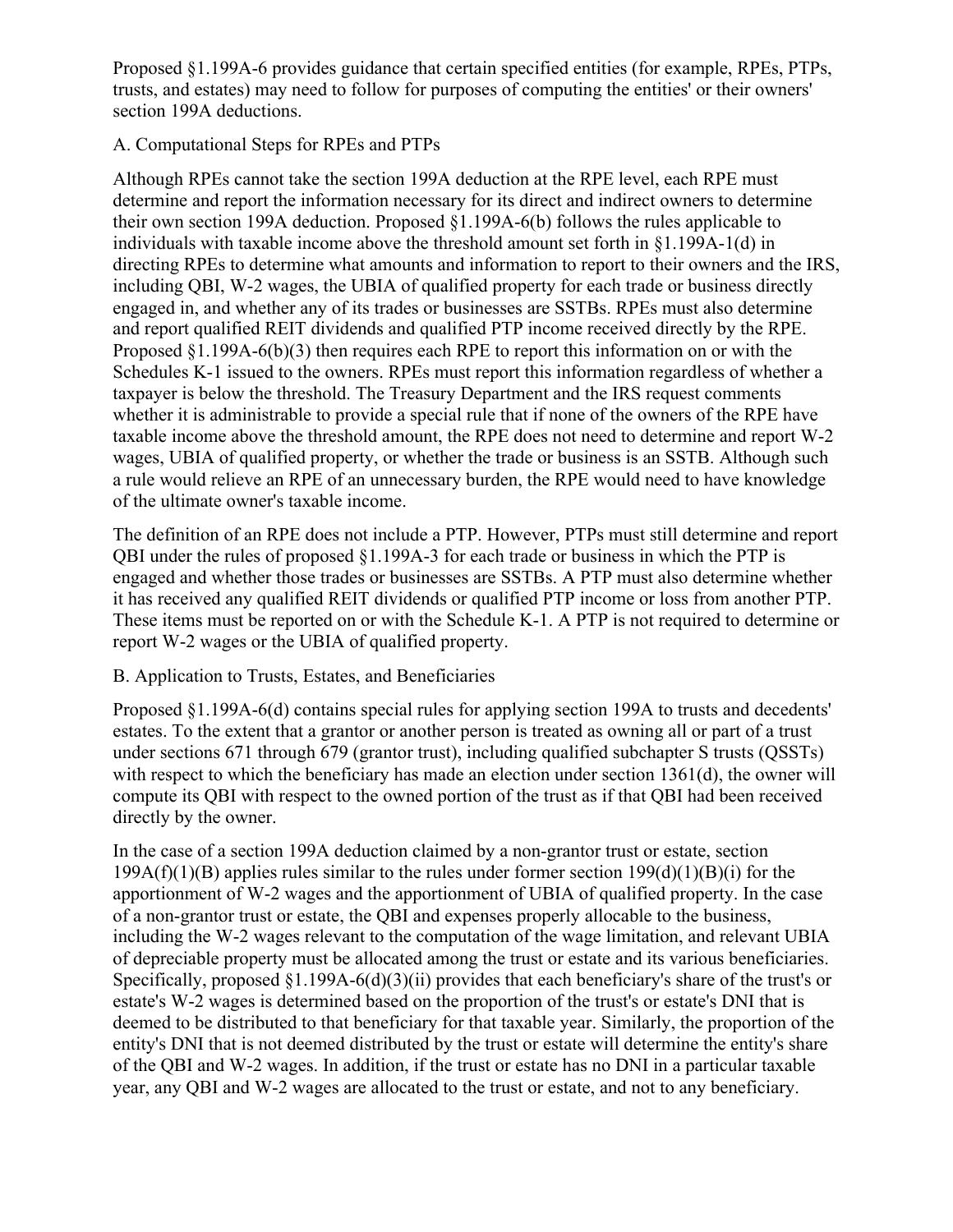In addition, proposed  $\S1.199A-6(d)(3)(ii)$  provides that, to the extent the trust's or estate's UBIA of qualified property is relevant to a trust or estate and any beneficiary, the trust's or estate's UBIA of qualified property will be allocated among the trust or estate and its beneficiaries in the same proportion as DNI of the trust or estate is allocated. This is the case regardless of how any depreciation or depletion deductions resulting from the same property may be allocated under section 643(c) among the trust or estate and its beneficiaries for purposes other than section 199A.

Under section 199A, the threshold amount is determined at the trust level without taking into account any distribution deductions. Commenters have noted that taxpayers could circumvent the threshold amount by dividing assets among multiple trusts, each of which would claim its own threshold amount. This result is inappropriate and inconsistent with the purpose of section 199A. Therefore, proposed  $\S1.199A-6(d)(3)(v)$  provides that trusts formed or funded with a significant purpose of receiving a deduction under section 199A will not be respected for purposes of section 199A.

The Treasury Department and the IRS request comments with respect to whether taxable recipients of annuity and unitrust interests in charitable remainder trusts and taxable beneficiaries of other split-interest trusts may be eligible for the section 199A deduction to the extent that the amounts received by such recipients include amounts that may give rise to the deduction. Such comments should include explanations of how amounts that may give rise to the section 199A deduction would be identified and reported in the various classes of income of the trusts received by such recipients and how the excise tax rules in section 664(c) would apply to such amounts.

VII. Proposed §1.643(f)-1: Anti-Avoidance Rules for Multiple Trusts

As described in section VI B of the Explanation of Provisions, under section 199A, the threshold amount is determined at the trust level without taking into account any distribution deductions. Therefore, taxpayers could circumvent the threshold amount by dividing assets among multiple trusts, each of which would claim its own threshold amount. This result is inappropriate and inconsistent with the purpose of section 199A and general trust principles.

To address this and other concerns regarding the abusive use of multiple trusts, proposed §1.643(f)-1 confirms the applicability of section 643(f). As noted in part II of the Background, section 643(f) permits the Secretary to prescribe regulations to prevent taxpayers from establishing multiple non-grantor trusts or contributing additional capital to multiple existing non-grantor trusts in order to avoid Federal income tax. Proposed §1.643(f)-1 provides that, in the case in which two or more trusts have substantially the same grantor or grantors and substantially the same primary beneficiary or beneficiaries, and a principal purpose for establishing such trusts or contributing additional cash or other property to such trusts is the avoidance of Federal income tax, then such trusts will be treated as a single trust for Federal income tax purposes. For purposes of applying this rule, spouses are treated as only one person and, accordingly, multiple trusts established for a principal purpose of avoiding Federal income tax may be treated as a single trust even in cases where separate trusts are established or funded independently by each spouse. Proposed §1.643(f)-1 further provides examples to illustrate specific situations in which multiple trusts will or will not be treated as a single trust under this rule, including a situation where multiple trusts are created with a principal purpose of avoiding the limitations of section 199A. The application of proposed §1.643(f)-1, however, is not limited to avoidance of the limitations under section 199A and proposed §§1.199A-1 through 1.199A-6.

The rule in proposed  $\S1.643(f)$ -1 would apply to any arrangement involving multiple trusts entered into or modified on or after August 16, 2018. In the case of any arrangement involving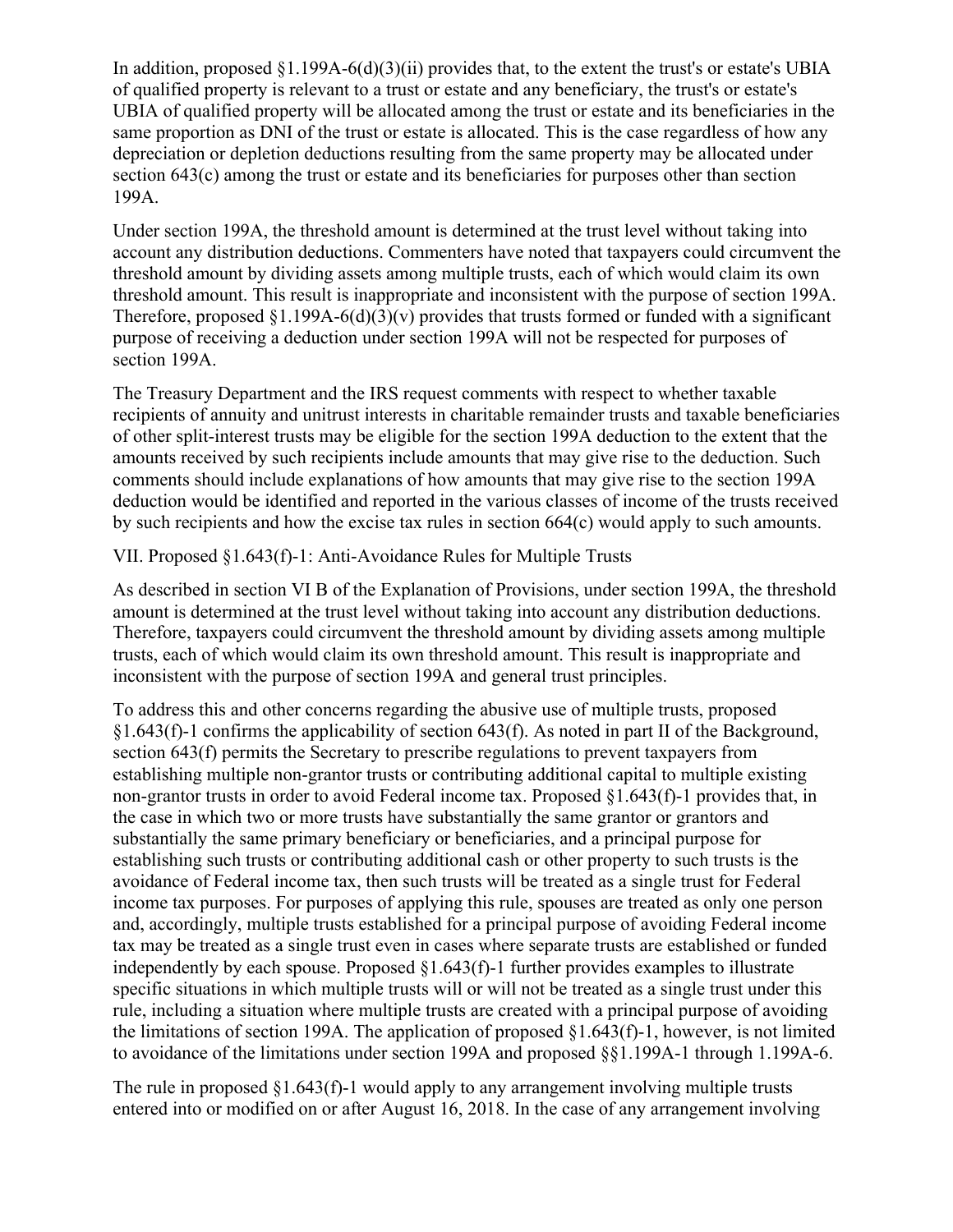multiple trusts entered into or modified before August 16, 2018, the determination of whether an arrangement involving multiple trusts is subject to treatment under section 643(f) will be made on the basis of the statute and the guidance provided regarding that provision in the legislative history of section 643(f). Pending the publication of final regulations, the position of the Treasury Department and the IRS is that the rule in proposed §1.643(f)-1 generally reflects the intent of Congress regarding the arrangements involving multiple trusts that are appropriately subject to treatment under section 643(f).

# VIII. Specified Agricultural or Horticultural Cooperatives

In the TCJA and the 2018 Act, Congress provided special rules for applying section 199A in the case of specified agricultural and horticultural cooperatives. The Treasury Department and the IRS continue to study this area and intend to issue separate proposed regulations describing rules for applying section 199A to specified agricultural and horticultural cooperatives and their patrons later this year. As provided in section  $199A(g)(6)$ , such regulations will generally be based on the regulations applicable to cooperatives and their patrons under former section 199 (as in effect before its repeal). The Treasury Department and the IRS anticipate that the regulations will provide that section 199A(g) applies only to the patronage business of a relevant cooperative. The proposed regulations will also provide more information for taxpayers that must apply the reduction under section 199A(b)(7), which is a special rule with respect to income received from cooperatives.

# Availability of IRS Documents

IRS notices cited in this preamble are made available by the Superintendent of Documents, U.S. Government Printing Office, Washington, DC 20402.

#### Proposed Effective/Applicability Date

Section 7805(b)(1)(A) and (B) of the Code generally provide that no temporary, proposed, or final regulation relating to the internal revenue laws may apply to any taxable period ending before the earliest of (A) the date on which such regulation is filed with the Federal Register, or (B) in the case of a final regulation, the date on which a proposed or temporary regulation to which the final regulation relates was filed with the Federal Register. However, section 7805(b)(2) provides that regulations filed or issued within 18 months of the date of the enactment of the statutory provision to which they relate are not prohibited from applying to taxable periods prior to those described in section 7805(b)(1). Furthermore, section 7805(b)(3) provides that the Secretary may provide that any regulation may take effect or apply retroactively to prevent abuse.

Accordingly, proposed §§1.199A-1 through 1.199A-6 generally are proposed to apply to taxable years ending after the date of publication of a Treasury decision adopting these rules as final regulations in the Federal Register. However, taxpayers may rely on the rules set forth in proposed §§1.199A-1 through 1.199A-6, in their entirety, until the date a Treasury decision adopting these regulations as final regulations is published in the Federal Register. In addition, to prevent abuse of section 199A and the regulations thereunder, the anti-abuse rules of proposed  $\S(1.199A-2(c)(1)(iv), 1.199A-3(c)(2)(B), 1.199A-5(c)(2), 1.199A-5(c)(3), 1.199A-5(d)(3), and$ 1.199A-6(d)(3)(v) are proposed to apply to taxable years ending after December 22, 2017, the date of enactment of the TCJA. Finally, the provisions of proposed §1.643-1, which prevent abuse of the Code generally through the use of trusts, are proposed to apply to taxable years ending after August 16, 2018.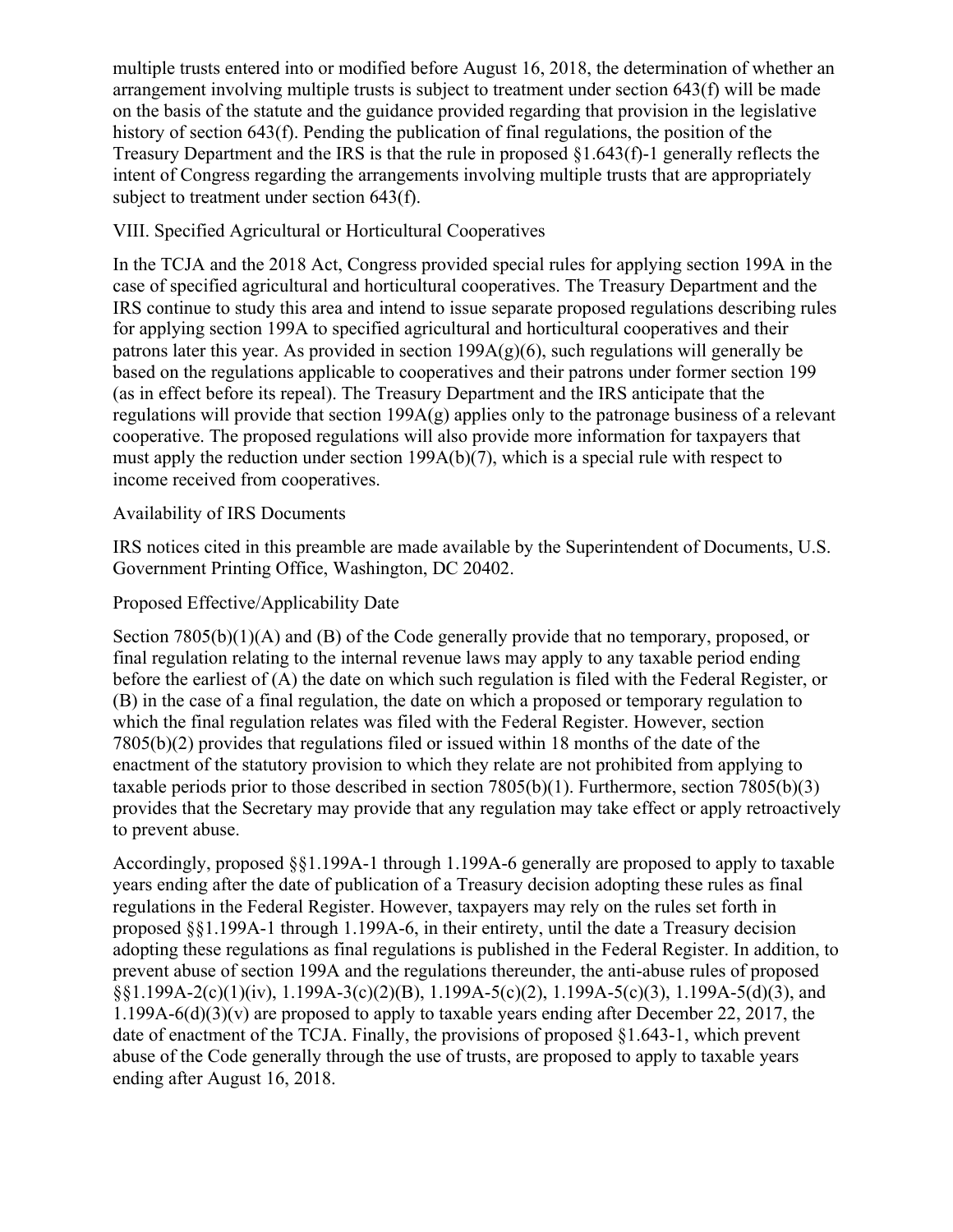Section 199A(f)(1) provides that section 199A applies at the partner or S corporation shareholder level, and that each partner or shareholder takes into account such person's allocable share of each qualified item. Section  $199A(c)(3)$  provides that the term 'qualified item' means items that are effectively connected with a U.S. trade or business, and 'included or allowed in determining taxable income from the taxable year.' Section 199A applies to taxable years beginning after December 31, 2017. However, there is no statutory requirement under section 199A that a qualified item arise after December 31, 2017.

Section 1366(a) generally provides that, in determining the income tax of a shareholder for the shareholder's taxable year in which the taxable year of the S corporation ends, the shareholder's pro rata share of the corporation's items is taken into account. Similarly, section 706(a) generally provides that, in computing the taxable income of a partner for a taxable year, the partner includes items of the partnership for any taxable year of the partnership ending within or with the partner's taxable year. Therefore, income flowing to an individual from a partnership or S corporation is subject to the tax rates and rules in effect in the year of the individual in which the entity's year closes, not the year in which the item actually arose.

Accordingly, for purposes of determining QBI, W-2 wages, and UBIA of qualified property, the effective dates provisions provide that if an individual receives QBI, W-2 wages, or UBIA of qualified property from an RPE with a taxable year that begins before January 1, 2018, and ends after December 31, 2017, such items are treated as having been incurred by the individual during the individual's tax year during which such RPE taxable year ends

# Special Analyses

I. Regulatory Planning and Review-Economic Analysis

Executive Orders 13563 and 12866 direct agencies to assess costs and benefits of available regulatory alternatives and, if regulation is necessary, to select regulatory approaches that maximize net benefits (including potential economic, environmental, public health and safety effects, distributive impacts, and equity). Executive Order 13563 emphasizes the importance of quantifying both costs and benefits, of reducing costs, of harmonizing rules, and of promoting flexibility.

These proposed regulations have been designated as subject to review under Executive Order 12866 pursuant to the Memorandum of Agreement (April 11, 2018) between the Treasury Department and the Office of Management and Budget (OMB) regarding review of tax regulations. The Treasury Department has determined that the proposed rulemaking is subject to review as economically significant under section 1(c) of the Memorandum of Agreement, and OMB concurs with this designation. Accordingly, these proposed regulations have been reviewed by the Office of Management and Budget. For more detail on the economic analysis, please refer to the following analysis.

# A. Overview

Congress enacted section 199A to provide individuals, estates, and trusts a deduction of up to 20 percent of QBI from domestic businesses, which includes trades or businesses operated as a sole proprietorship or through a partnership, S corporation, trust, or estate. As stated in the Explanation of Provisions, these proposed regulations are necessary to provide taxpayers with computational, definitional, and anti-avoidance guidance regarding the application of section 199A. The proposed regulations provide guidance to taxpayers for purposes of calculating the section 199A deduction. They provide clarity for taxpayers in determining their eligibility for the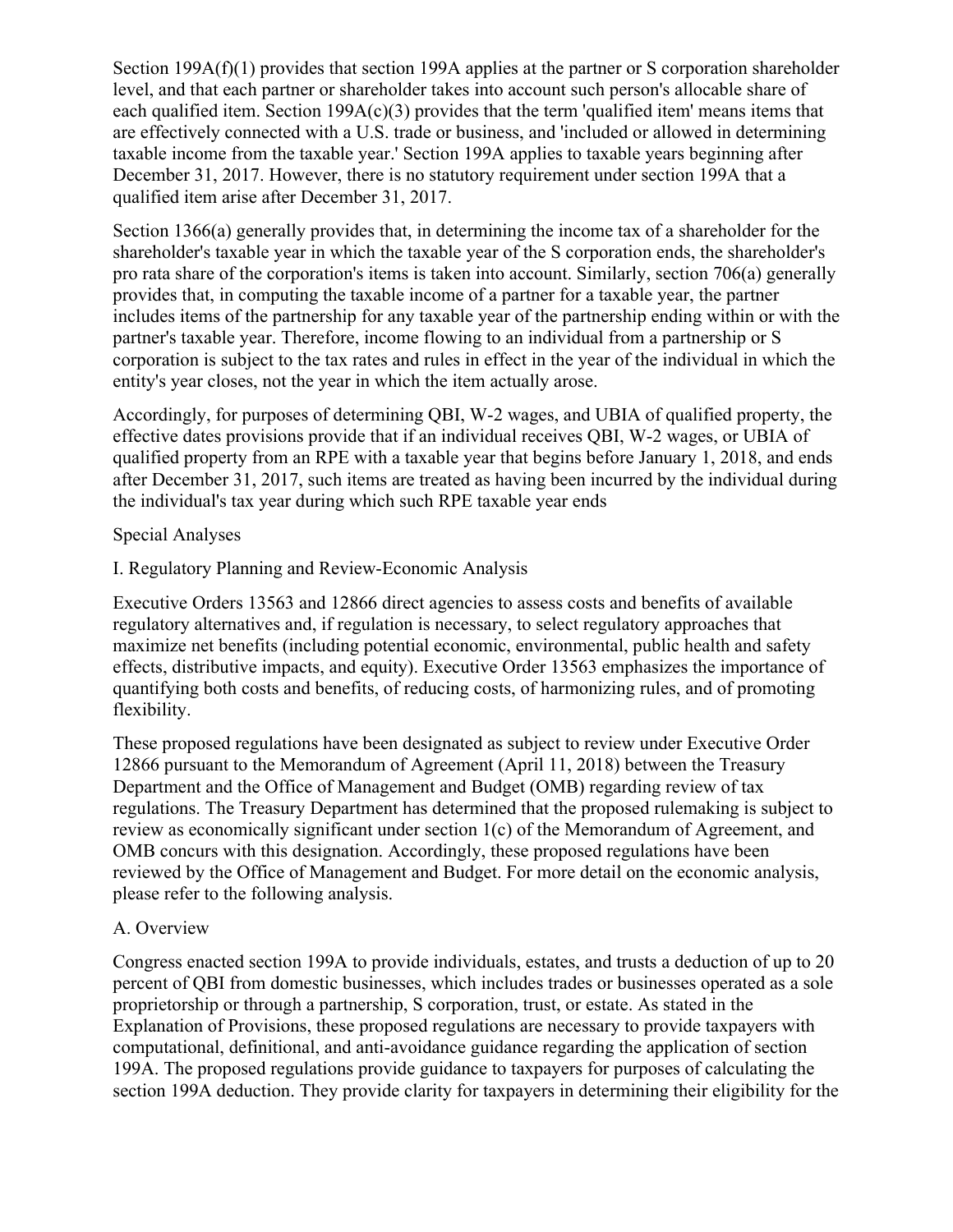deduction and the amount of the allowed deduction. Among other benefits, this clarity helps ensure that taxpayers all calculate the deduction in a similar manner, which encourages decisionmaking that is economically efficient contingent on the provisions of the overall Code.

The proposed regulations contain seven sections, six proposed under section 199A (proposed §§1.199A-1 through 1.199A-6) and one proposed under section 643(f) (proposed §1.643(f)-1). Each of proposed §§1.199A-1 through 1.199A-6 provides rules relevant to the section 199A deduction and proposed §1.643(f)-1 would establish anti-abuse rules to prevent taxpayers from establishing multiple non-grantor trusts or contributing additional capital to multiple existing non-grantor trusts in order to avoid Federal income tax, including abuse of section 199A. This economic analysis describes the economic benefits and costs of each of the seven sections of the proposed regulations.

# B. Baseline

The analysis in this section compares the proposed regulation to a no-action baseline reflecting anticipated Federal income tax-related behavior in the absence of these proposed regulations.

C. Economic Analysis of Proposed §1.199A-1

# 1. Background

Because the section 199A deduction has not previously been available, a large number of the relevant terms and necessary calculations taxpayers are currently required to apply under the statute can benefit from greater specificity. For example, the statute uses the term trade or business to refer to the enterprise whose income would be potentially eligible for the deduction but does not define what constitutes a trade or business for purposes of section 199A; the proposed regulations provide that taxpayers should generally apply the definition of a trade or business provided by section 162(a). The definition of trade or business in proposed §1.199A-1 is extended beyond the section 162 definition if a taxpayer chooses to aggregate businesses under the rules of proposed §1.199A-4. In addition, solely for purposes of section 199A, the rental or licensing of property to a related trade or business is treated as a trade or business if the rental or licensing and the other trade or business are commonly controlled under proposed §1.199A-4(b)(1)(i). The proposed regulations also make clear that the section 199A deduction is allowed when calculating alternative minimum taxable income of individuals.

Because the section 199A deduction has multiple components that may interact in determining the deduction, it is also valuable to lay out rules for calculating the deduction since the statute does not provide each of those particulars.

Alternative approaches the Treasury Department and the IRS could have proposed would be to remain silent on additional definitional specificities and to allow post-limitation netting in calculating the section 199A deduction. The Treasury Department and the IRS concluded these approaches would likely give rise to less economically efficient tax-related decisions than would relying on statutory language alone and requiring or leaving open the possibility of postlimitation netting.

# 2. Anticipated Benefits of Proposed §1.199A-1

The Treasury Department and the IRS expect that the definitions and guidance provided in §1.199A-1 will implement the 199A deduction in an economically efficient manner. An economically efficient tax system generally aims to treat income derived from similar economic decisions similarly in order to reduce incentives to make choices based on tax rather than market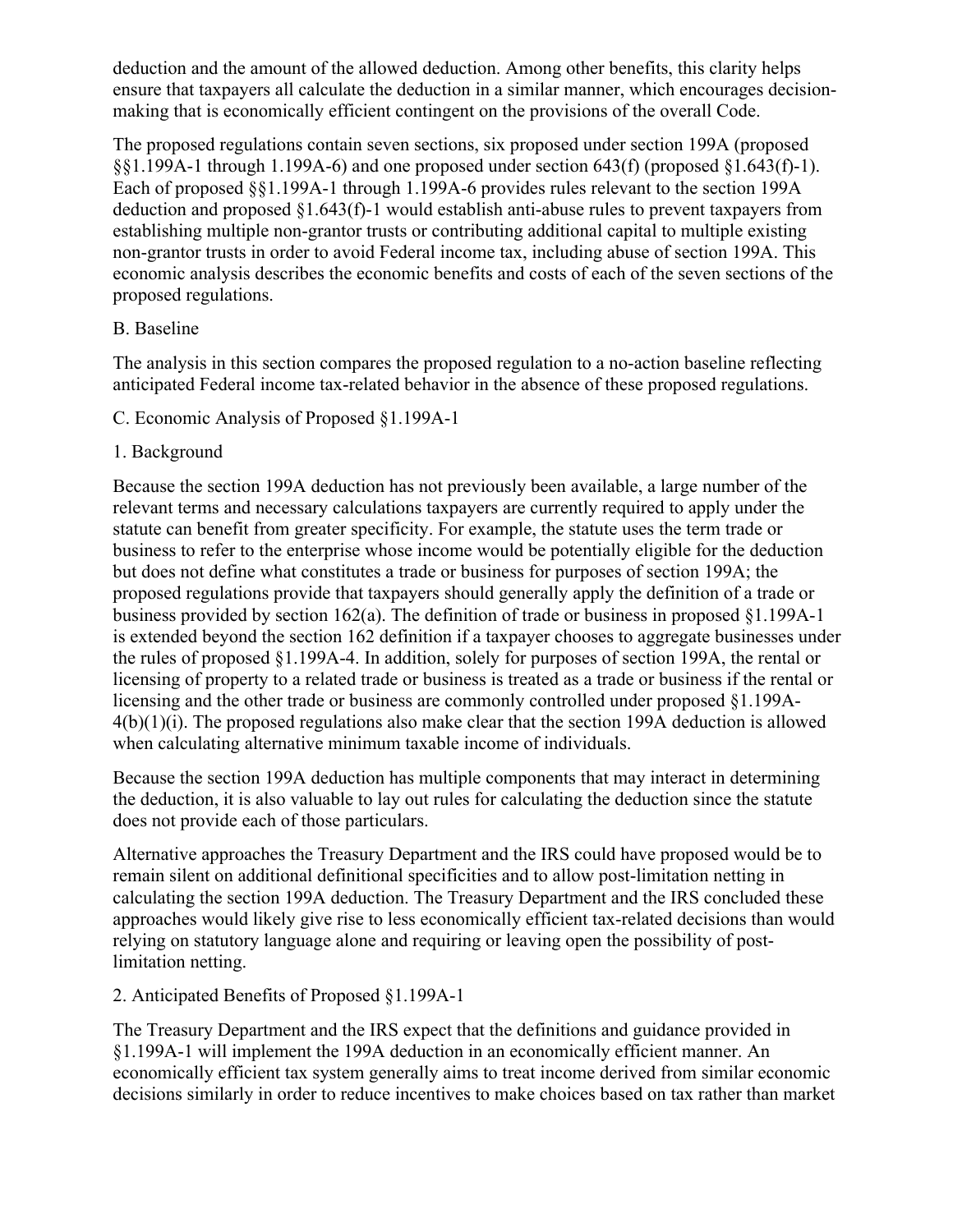incentives. In this context, the principal benefit of proposed §1.199A-1 is to reduce taxpayer uncertainty regarding the calculation of the section 199A deduction relative to an alternative scenario in which no such regulations were issued. In the absence of the clarifications in proposed §1.199A-1 regarding, for example, the definition of an eligible trade or business, similarly situated taxpayers might interpret the statutory rules of section 199A differently, given the statute's limited prescription of the implementation details. In addition, without these regulations it is likely that many taxpayers impacted by section 199A would take on more (or less) than the optimal level of risk in allocating resources within or across their businesses. Both of these actions would give rise to economic inefficiencies. The proposed regulations would provide a uniform signal to businesses and thus lead taxpayers to make decisions that are more economically efficient contingent on the overall Code. As an example, proposed §1.199A-1 prescribes the steps taxpayers must take to calculate the QBI deduction in a manner that avoids perverse incentives for shifting wages and capital assets across businesses. The statute does not address the ordering for how the W-2 wages and UBIA of qualified property limitations should be applied when taxpayers have both positive and negative QBI from different businesses. The proposed regulations clarify that in such cases the negative QBI should offset positive QBI prior to applying the wage and capital limitations. For taxpayers who would have assumed in the alternate that negative QBI offsets positive QBI after applying the wage and capital limitations, the proposed approach weakens the incentive to shift W-2 wage labor or capital (in the form of qualified property) from one business to another to maximize the section 199A deduction.

To illustrate this, consider a taxpayer who is above the statutory threshold and owns two nonservice sector businesses, A and B. A has net qualified income of \$10,000, while B has net qualified income of -\$5,000. Suppose that A paid \$3,000 in W-2 wages, B paid \$1,000 in W-2 wages, and neither business has tangible capital. If negative QBI offsets positive QBI after applying the wage and capital limitations, then A generates a tentative deduction of \$1,500, while B generates a tentative deduction of -\$1,000, for a total deduction of \$500. After moving B's W-2 wages to A, A's tentative deduction rises to \$2,000, while B's remains -\$1,000, increasing the total deduction to \$1,000. If, on the other hand, negative QBI offsets positive QBI prior to applying the wage and capital limitations (as in the proposed regulations), then A and B have combined income of \$5,000, and the total deduction is \$1,000 because the wage and capital limitations are non-binding. After moving B's wages to A, the total deduction remains \$1,000. Thus, an incentive to shift wages arises if negative QBI offsets positive QBI after applying the wage and capital limitations. By taking the opposite approach, proposed §1.199A-1 reduces incentives for such tax-motivated, economically inefficient reallocations of labor (or capital) relative to a scenario in which offsets were taken after wage and capital limitations were applied.

3. Anticipated Costs of Proposed §1.199A-1

The Treasury Department and the IRS do not anticipate any meaningful economic distortions to be induced by proposed §1.199A-1 and request comment regarding this anticipated impact. However, changes to the collective paperwork burden arising from this and other sections of these regulations are discussed in section J, Anticipated impacts on administrative and compliance costs, of this analysis.

- D. Economic Analysis of Proposed §1.199A-2
- 1. Background

Section 199A provides a deduction of up to 20 percent of the taxpayer's income from qualifying trades or businesses. Taxpayers with incomes above a threshold amount cannot enjoy the full 20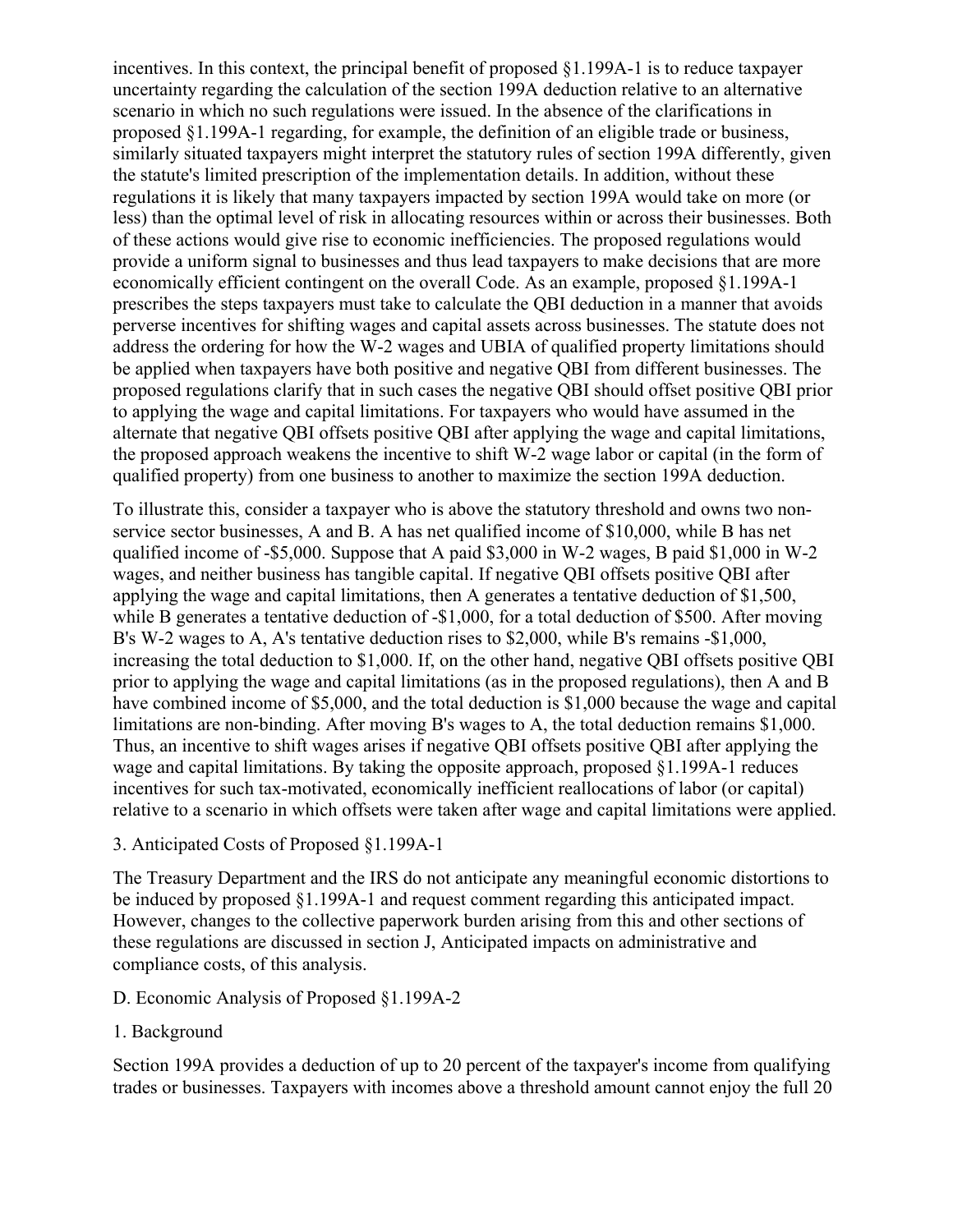percent deduction unless they determine that their businesses pay a sufficient amount of wages and/or maintain a sufficient stock of tangible capital, among other requirements.

Because this deduction has not previously been available, proposed §199A-2 provides greater specificity than is available from the statute regarding the definitions of W-2 wages and UBIA of qualified property (that is, depreciable capital stock) relevant to this aspect of the deduction. For example, the proposed regulations make clear that property that is transferred or acquired within a specific timeframe with a principal purpose of increasing the section 199A deduction is not considered qualified property for purposes of the section 199A deduction. In addition, proposed §1.199A-2 generally follows prior guidance for the former section 199 deduction in determining which W-2 wages are relevant for section 199A purposes, with additional rules for allocating wages amongst multiple trades or businesses. In these and other cases, the proposed regulations generally aim, within the context of the legislative language and other tax considerations, to ensure that only genuine business income is eligible for the section 199A deduction, and to reduce business compliance costs and government administrative costs.

Alternative approaches would be to remain silent or to choose different definitions of W-2 wages or qualified property for the purposes of claiming the deduction. The Treasury Department and the IRS rejected these alternatives as being inconsistent with other definitions or requirements under the Code and therefore unnecessarily costly for taxpayers to comply with and the IRS to administer.

# 2. Anticipated Benefits of Proposed §1.199A-2

The Treasury Department and IRS expect that proposed §1.199A-2 will implement the 199A deduction in an economically efficient manner. For example, proposed §1.199A-2 will discourage some inefficient transfers of capital given the statute's silence regarding the circumstances in which certain property transfers would or would not be considered under section 199A. Specifically, the proposed rules make clear that property transferred or acquired within a specific timeframe with a principal purpose of increasing the section 199A deduction is not considered qualified for purposes of the 199A deduction.

The proposed regulations will also reduce taxpayer uncertainty regarding the implementation of the section 199A deduction relative to a scenario in which no regulations were issued. In the absence of such clarification, similarly situated taxpayers would likely interpret the section 199A deduction differently to the extent that the statute does not adequately specify the particular implementation issues addressed by 199A-2; and as a result, taxpayers might take on more (or less) than the optimal level of risk in their interpretations. The proposed regulations would lead taxpayers to make decisions that were more economically efficient, conditional on the overall Code.

# 3. Anticipated Costs of Proposed §1.199A-2

The Treasury Department and the IRS do not anticipate any meaningful economic distortions to be induced by proposed §1.199A-2, and request comment regarding this anticipated impact. However, changes to the collective paperwork burden arising from this and other sections of these regulations are discussed in section J, Anticipated impacts on administrative and compliance costs, of this analysis.

- E. Economic Analysis of Proposed § 1.199A-3
- 1. Background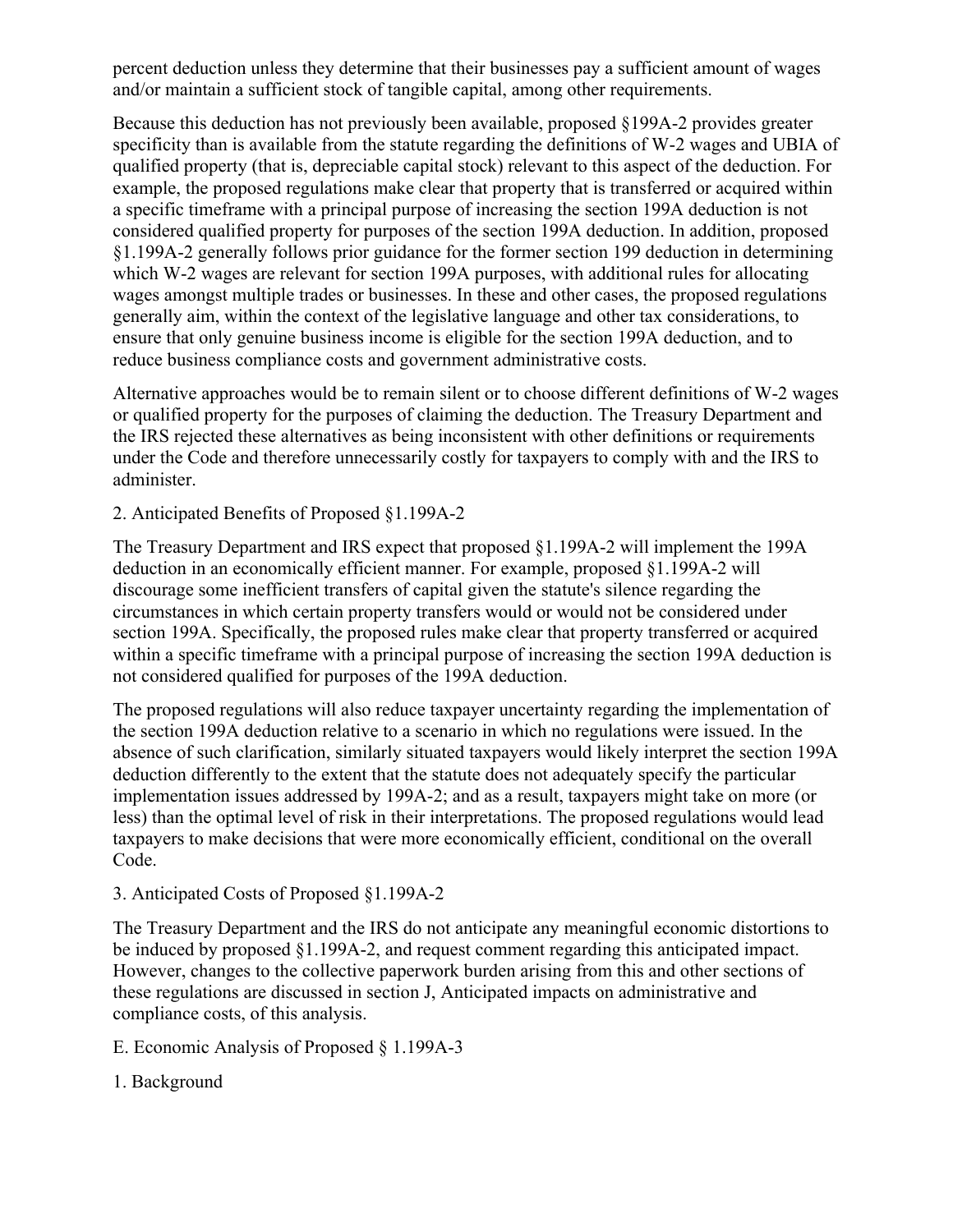Section 199A provides a deduction of up to 20 percent of the taxpayer's income from qualifying trades or businesses. In the absence of legislative and regulatory constraints, taxpayers would have an incentive to count as income some income that, from an economic standpoint, did not accrue specifically from qualifying economic activity. The proposed regulations clarify what does and does not constitute QBI for purposes of the 199A deduction, providing greater implementation specificity than provided by the statute. Because guaranteed payments for capital, for example, are not at risk in the same way as other forms of income, they might reasonably be excluded from QBI. Similarly, Treasury proposes that income that is a guaranteed payment, but which is filtered through a tiered partnership in order to avoid being labeled as such, should be treated similarly to guaranteed payments in general and therefore excluded from QBI. This principle applies to other forms of income that similarly represent income that either is not at risk or does not flow from the specific economic value provided by a qualifying trade or business, such as returns on investments of working capital. The proposed regulations define and clarify the types of income that might reasonably be considered QBI, within the constraints of the legislation.

#### 2. Anticipated Benefits of Proposed §1.199A-3

The Treasury Department and IRS expect that proposed §1.199A-3 regulations will implement the 199A deduction in an economically efficient manner. For example, 199A-3 will discourage the creation of tiered partnerships purely for the purposes of increasing the section 199A deduction. In the absence of regulation, some taxpayers would likely create tiered partnerships under which a lower-tier partnership would make a guaranteed payment to an upper-tier partnership, and the upper-tier partnership would pay out this income to its partners without guaranteeing it. Such an organizational structure would likely be economically inefficient because it was, apparently, created solely for tax minimization purposes and not for reasons related to efficient economic decision-making.

The Treasury Department and the IRS further expect that the proposed regulations will reduce uncertainty over whether particular forms of income do or do not constitute QBI relative to a scenario in which no regulations were issued. In the absence of regulations, taxpayers would still need to determine what income is considered QBI and similarly situated taxpayers might interpret the statutory rules differently and pursue income-generating activities based on different assumptions about whether that income would qualify for QBI. Proposed §1.199A-3 provides clearer guidance for how to determine QBI, helping to ensure that taxpayers face uniform incentives when making economic decisions, a tenet of economic efficiency.

# 3. Anticipated Costs of Proposed §1.199A-3 Relative to the Baseline

The Treasury Department and the IRS do not anticipate any meaningful economic distortions to be induced by proposed §1.199A-3, and request comment regarding this anticipated impact. However, changes to the collective paperwork burden arising from this and other sections of these regulations are discussed in section J, Anticipated impacts on administrative and compliance costs, of this analysis.

- F. Economic Analysis of Proposed §1.199A-4
- 1. Background

Businesses may organize either as C corporations, which are owned by stockholders, or in a form generally called a passthrough, which may take one of several legal forms including sole proprietorships, under which there does not exist a clear separation between the owners and the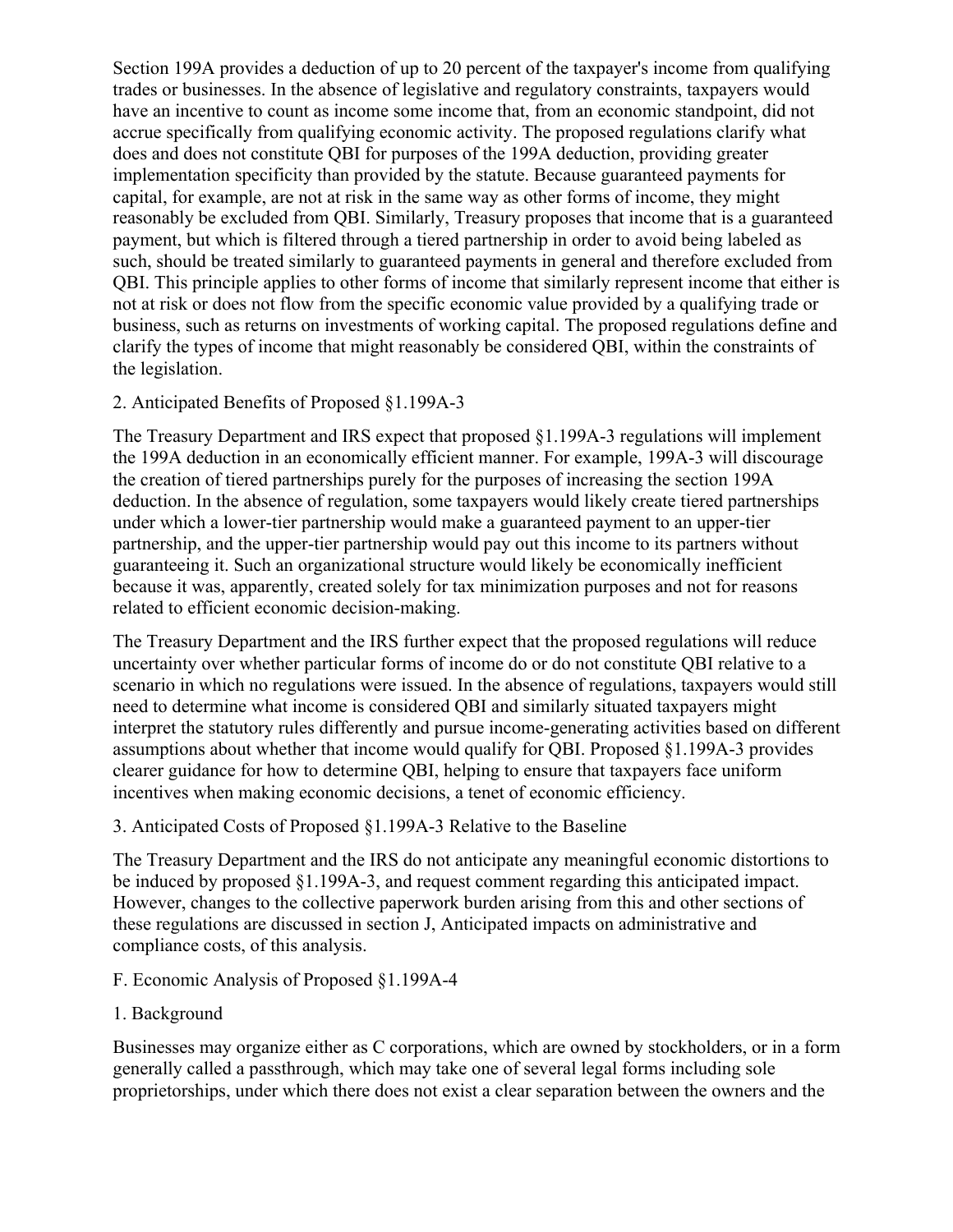business's decision-makers. Each organizational structure, in some circumstance, may be economically efficient, depending on the risk profile, information asymmetries, and decisionmaking challenges pertaining to the specific business and on the risk preferences and economic situations of the individual owners. An economically efficient tax system would keep the choice among organizational structures neutral contingent on the provisions of the corporate income tax.

This principle of neutral tax treatment further applies to the various organizational structures that qualify as passthroughs. Many passthrough business entities are connected through ownership, management, or shared decision-making. The proposed aggregation rule allows individuals to aggregate their trades or businesses for the purposes of calculating the section 199A deduction. It thus helps ensure that significant choices over ownership and management relationships within businesses are not chosen solely to increase the section 199A deduction.

An alternative approach would be not to allow aggregation for purposes of claiming the deduction. The Treasury Department and the IRS decided to allow aggregation in the specified circumstances to minimize or avoid distortions in organizational form that could arise if aggregation were not allowed.

2. Anticipated Benefits of Proposed §1.199A-4

The Treasury Department and the IRS expect that the aggregation guidance provided in proposed §1.199A-4 will implement the 199A deduction in an economically efficient manner. Economic tax principles are called into play here because a large number of businesses that could commonly be thought of as a single trade or business actually may be divided across multiple entities for legal or economic reasons. Allowing taxpayers to aggregate trades or businesses offers taxpayers a means of putting together what they think of as their trade or business for the purposes of claiming the deduction under section 199A without otherwise changing ownership and management structures. If such aggregation were not permitted, certain taxpayers would restructure solely for tax purposes, with the resulting structures leading to less efficient economic decision-making.

3. Anticipated Costs of Proposed §1.199A-4

The proposed regulations require common majority ownership to apply the aggregation rule. If no aggregation were allowed, taxpayers would have to combine businesses to calculate the deduction based on the combined income, wages, and capital. The majority ownership threshold may thus encourage owners to concentrate their ownership in order to benefit from the aggregation rule. The additional costs of the proposed regulations would be limited to those owners who would find merging entities too costly based on other market conditions, but under these regulations may find it beneficial to increase their ownership share in order to aggregate their businesses and maximize their QBI deduction.

Changes to the collective paperwork burden arising from proposed §1.199A-4 and other sections of these regulations are discussed in section J, Anticipated impacts on administrative and compliance costs, of this analysis. The Treasury Department and the IRS request comments regarding these and other potential costs arising from the regulations.

- G. Economic Analysis of Proposed §1.199A-5
- 1. Background

Section 199A provides a deduction of up to 20 percent of the taxpayer's income from qualifying trades or businesses. In the absence of legislative and regulatory constraints, taxpayers have an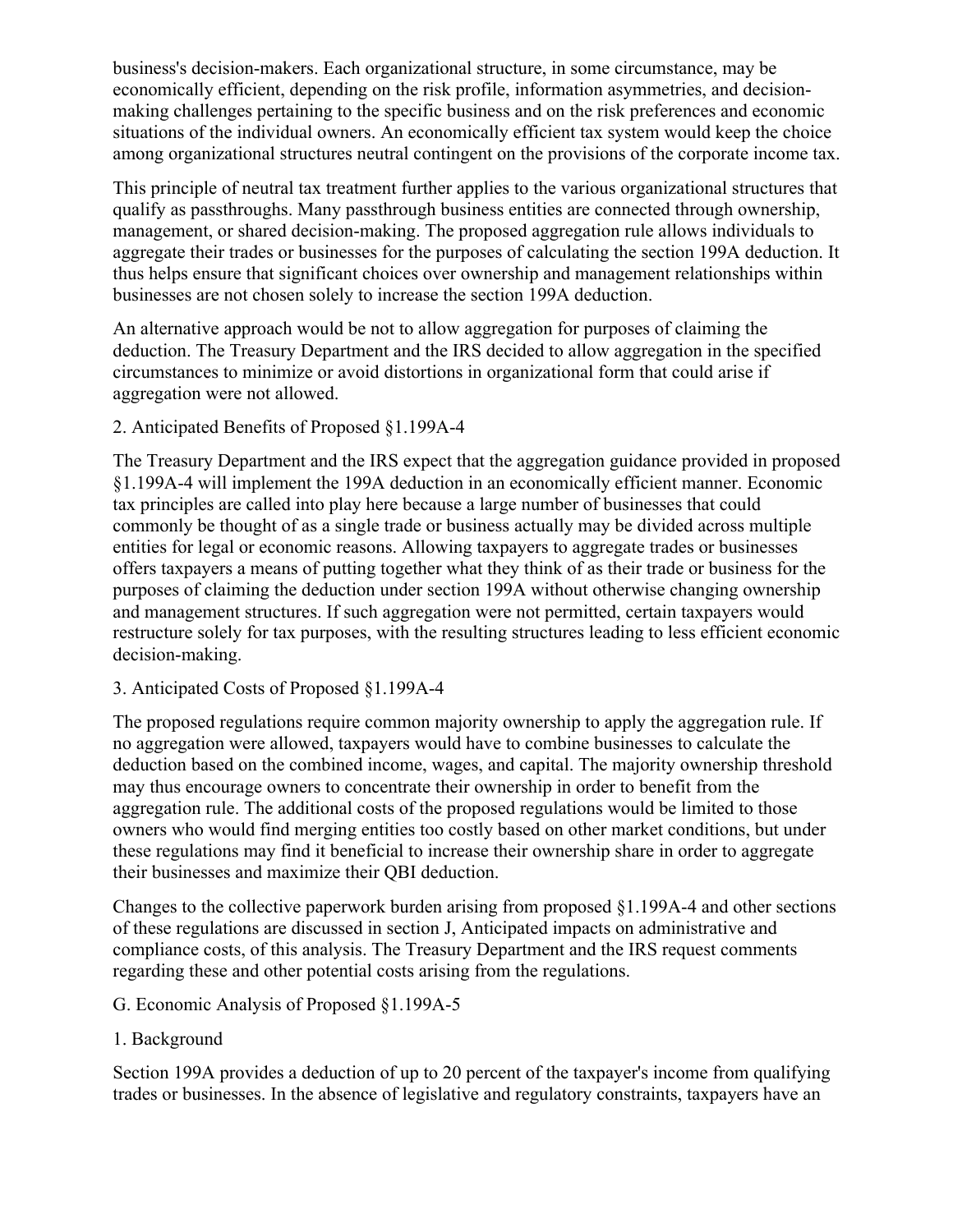incentive to receive labor income as income earned as a an independent contractor or through ownership of an RPE, even though this income may not derive from the risk-bearing or decisionmaking efficiencies that are unique to being an independent contractor or to owning an equity interest in an RPE. The Act provided several provisions that bear on this distinction.

Proposed §1.199A-5 provides guidance on what trades or businesses would be characterized as an SSTB under each type of services trade or business listed in the legislative text. In addition, proposed §1.199A-5 provides an exception to the SSTB exclusion if the trade or business only earns a small fraction of its gross income from specified service activities (de minimis exception). Finally, the proposed regulations state that former employees providing services as independent contractors to their former employer will be presumed to be acting as employees unless they provide evidence that they are providing services in a capacity other than an employee.

An alternative approach to the de minimis exception would be to require businesses or their owners to trigger the SSTB exclusion regardless of the share of gross income from specified service activities. The Treasury Department concluded that providing a de minimis exception is necessary to avoid very small amounts of SSTB activity within a trade or business making the entire trade or business ineligible for the deduction, an outcome that is inefficient in the context of section 199A.

#### 2. Anticipated Benefits of Proposed §1.199A-5

The Treasury Department and the IRS expect that proposed §1.199A-5 will implement the 199A deduction in an economically efficient manner. To this end, proposed §1.199A-5 clarifies the definition of an SSTB. In the absence of such clarification, similarly situated taxpayers might interpret the legislative text differently, leading some taxpayers to invest in particular businesses under the assumption income earned from that entity was eligible for the deduction while other taxpayers might forgo that investment due to the opposite assumption. These disparate investment signals generate economic inefficiencies. The proposed regulations reduce this inefficiency relative to a scenario in which no regulation providing a de minimus exception was issued.

Furthermore, in the absence of the proposed regulations, some owners of businesses may find it advantageous to separate their business activity into SSTB and non-SSTB businesses in order to receive the section 199A deduction on their non-SSTB activity. The proposed regulations would disallow this behavior by stating that a taxpayer that provides property or services to an SSTB that is commonly-owned will have the portion of property or services provided to the SSTB treated as attributable to an SSTB. Additionally without these regulations, some businesses may have an incentive to pay a portion of their employees as independent contractors. Either of these actions would entail some loss of economic efficiency due to changes in businesses' decisionmaking structures based on tax incentives. They may also inefficiently provide incentives to change employment relationships in favor of independent contractors. The proposed regulations help to avoid these sources of inefficiency.

3. Anticipated Costs of Proposed §1.199A-5 Relative to the Baseline

In addition to the statutory threshold amount, below which SSTB status is not relevant, proposed §1.199A-5 provides a de minimis rule with tiered-thresholds of gross revenues arising from specified service activity in determining whether a trade or business with a smaller amount of specified service activity is classified as an SSTB. This threshold may cause businesses near the cutoff to decrease their specified service activities or increase their non-specified service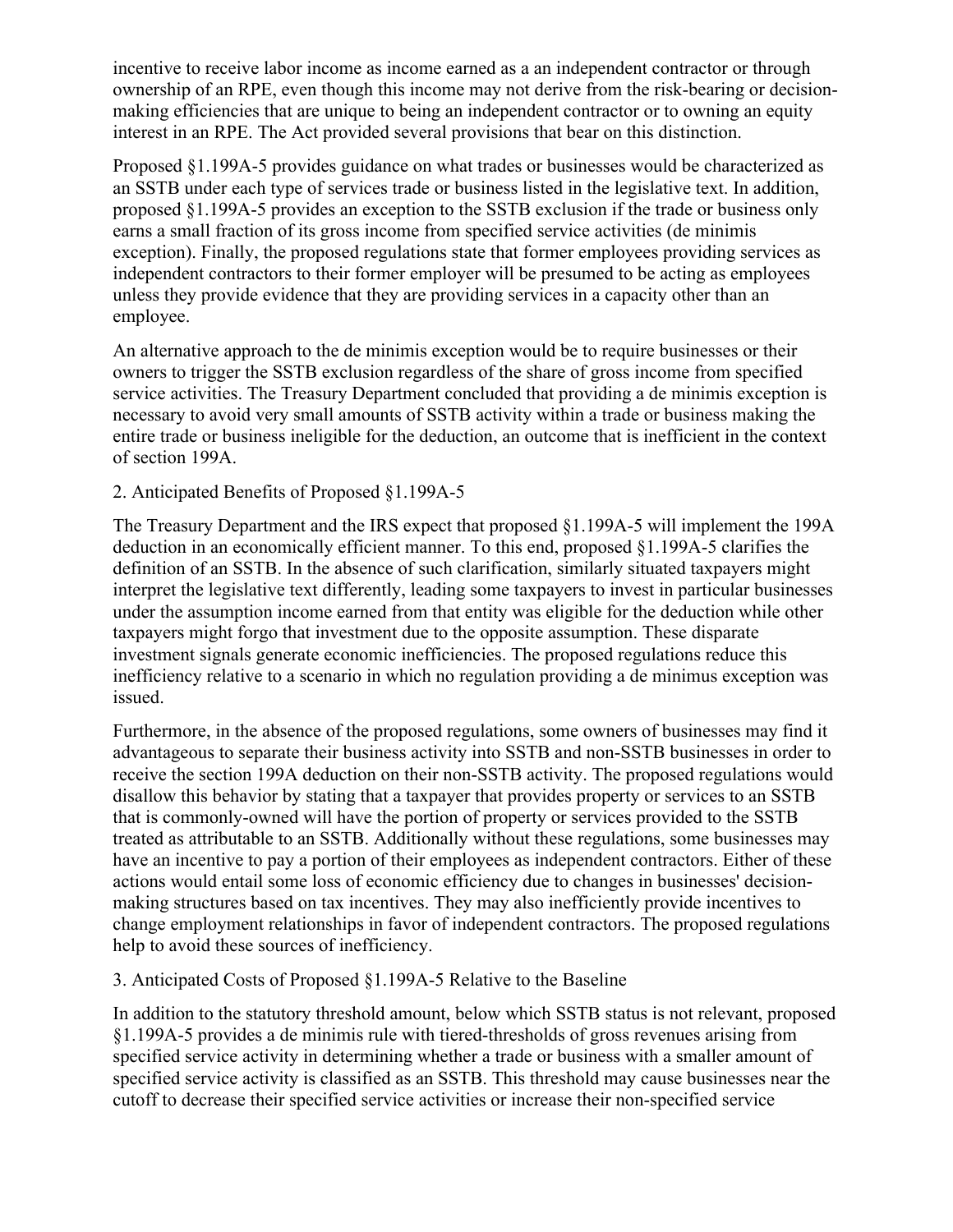activities to avoid being classified as an SSTB. Additionally, the de minimis rule may encourage smaller entities engaged in SSTBs to merge with larger entities not engaged in an SSTB. The economic costs of these mergers are difficult to quantify.

Changes to the collective paperwork burden arising from §1.199A-5 and other sections of these regulations are discussed in section J, Anticipated impacts on administrative and compliance costs, of this analysis. The Treasury Department and IRS request comment regarding these and other potential costs arising from the regulations.

- H. Economic Analysis of Proposed §1.199A-6
- 1. Background

The 199A deduction is reduced below 20 percent for some businesses and taxpayers. The attributes that determine any such reduction must be determined by taxpayers claiming the section 199A deduction. Proposed §1.199A-6 provides rules for RPEs, PTPs, trusts, and estates relevant to making these determinations. In particular, RPEs are required to calculate and report their owners' QBI, SSTB status, W-2 wages, UBIA of qualified property, REIT dividends, and PTP income. Similarly, PTPs must calculate and report their owners' QBI, SSTB status, REIT dividends, and other PTP income.

2. Anticipated Benefits of Proposed §1.199A-6

The Treasury Department and IRS expect that proposed §1.199A-6 will implement the 199A deduction in an economically efficient manner. As with other proposed regulations discussed in this Analyses, a principal benefit of proposed §1.199A-6 is to increase the likelihood that all taxpayers interpret the statutory rules of section 199A similarly. Additionally, we expect that requiring RPEs to determine and report the information necessary to compute the section 199A deduction will result in a more accurate and uniform application of the regulations and statute relative to an alternative approach under which individual owners would most likely determine these items.

3. Anticipated Costs of Proposed §1.199A-6 Relative to the Baseline

The Treasury Department and the IRS do not anticipate any meaningful economic distortions to be induced by proposed §1.199A-6, and request comment on these estimated impacts. However, changes to the collective paperwork burden arising from this and other sections of these regulations are discussed in section J, Anticipated impacts on administrative and compliance costs, of this analysis.

- I. Economic Analysis of Proposed §1.643(f)-1
- 1. Background

Proposed §1.643(f)-1 provides that taxpayers cannot set up multiple trusts in certain cases with a principal purpose of tax avoidance, which would include the avoidance of the statutory threshold amounts under section 199A.

2. Anticipated Benefits of Proposed §1.643(f)-1 Relative to the Baseline

The Treasury Department and IRS expect that the proposed §1.643(f)-1 will implement the 199A deduction in an economically efficient manner. Because proposed §1.643(f)-1 defines the manner in which trusts are subject to the threshold amount where the statute is silent, the Treasury Department and the IRS anticipate that the proposed regulations will lead to fewer resources being devoted to setting up trusts in attempts to avoid the threshold amount rules under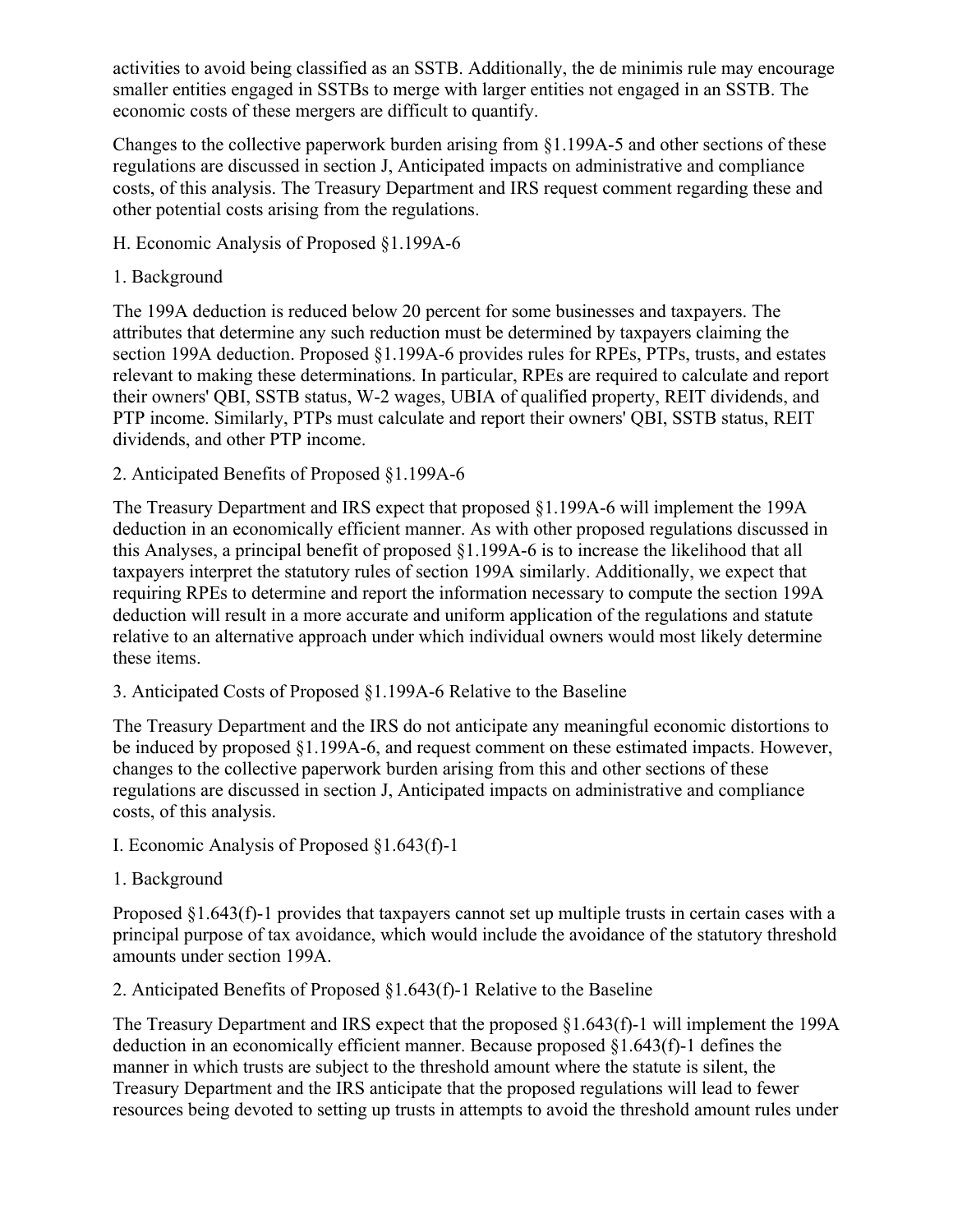section 199A. If multiple trusts have substantially the same grantors and beneficiaries, and a principal purpose for establishing such trusts or contributing additional cash or other property to such trusts is the avoidance of Federal income tax, then the various trusts would be generally considered one trust, including for section 199A purposes.

3. Anticipated Costs of Proposed §1.643(f)-1 Relative to the Baseline

The Treasury Department and the IRS do not anticipate any meaningful economic distortions to be induced by proposed §1.643(f)-1, and request comment on these estimated impacts. However, changes to the collective paperwork burden arising from this and other sections of these regulations are discussed in section J, Anticipated impacts on administrative and compliance costs, of this analysis.

J. Anticipated Impacts on Administrative and Compliance Costs

1. Discussion

The proposed regulations have a number of effects on taxpayers' compliance costs. Proposed §1.199A-2 provides guidance in determining a taxpayer's share of W-2 wages and UBIA of qualified property. The Treasury Department and the IRS expect that this guidance reduces the tax compliance costs of making this determination and reduces uncertainty. In the absence of the proposed regulations, taxpayers would still need to determine how to allocate W-2 wages and UBIA of qualified property, among other calculations. These regulations provide clear instructions for how to do this, simplifying the process of complying with the law.

Proposed §1.199A-4 requires that owners who decide to aggregate their trades or businesses report the aggregation annually. This reporting requirement adds to the tax compliance burden of these owners. For owners who consider aggregating, these regulations increase compliance costs because the owners must calculate their deduction for both disaggregated and aggregated trades or businesses to make the aggregation decision. These additional compliance costs would be voluntary and accrue only to owners who find it beneficial to aggregate for the purposes of calculating their section 199A deduction.

Proposed §1.199A-5 includes a requirement for former employees working as independent contractors for their former employer to show that their employment relationship has changed in order to be eligible for the section 199A deduction. The burden to substantiate employment status exists without these proposed regulations; however, the proposed regulation may increase these individuals' compliance costs slightly.

Proposed §1.199A-6 specifies that RPEs must report relevant section 199A information to owners. Due to these entity reporting requirements, the proposed regulations will increase compliance costs for RPEs. These entities will need to keep records of new information relevant to the calculation of their owners' section 199A deduction, such as QBI, W-2 wages, SSTB status, and UBIA of qualified property. This recordkeeping is costly. Without these regulations, it is likely that only some RPEs would engage in this record keeping.

Proposed §1.199A-6 reduces the compliance burden on many individuals that own RPEs relative a scenario in which no regulations were issued or regulatory alternatives that assigned each owner of an RPE the responsibility to acquire the required information were issued without any requirement for the RPE to provide such information. Under the proposed regulations, owners will receive information pertaining to the section 199A deduction from the RPE, such as whether a given trade or business is an SSTB, whereas in the alternate they could have been required to make such determinations themselves.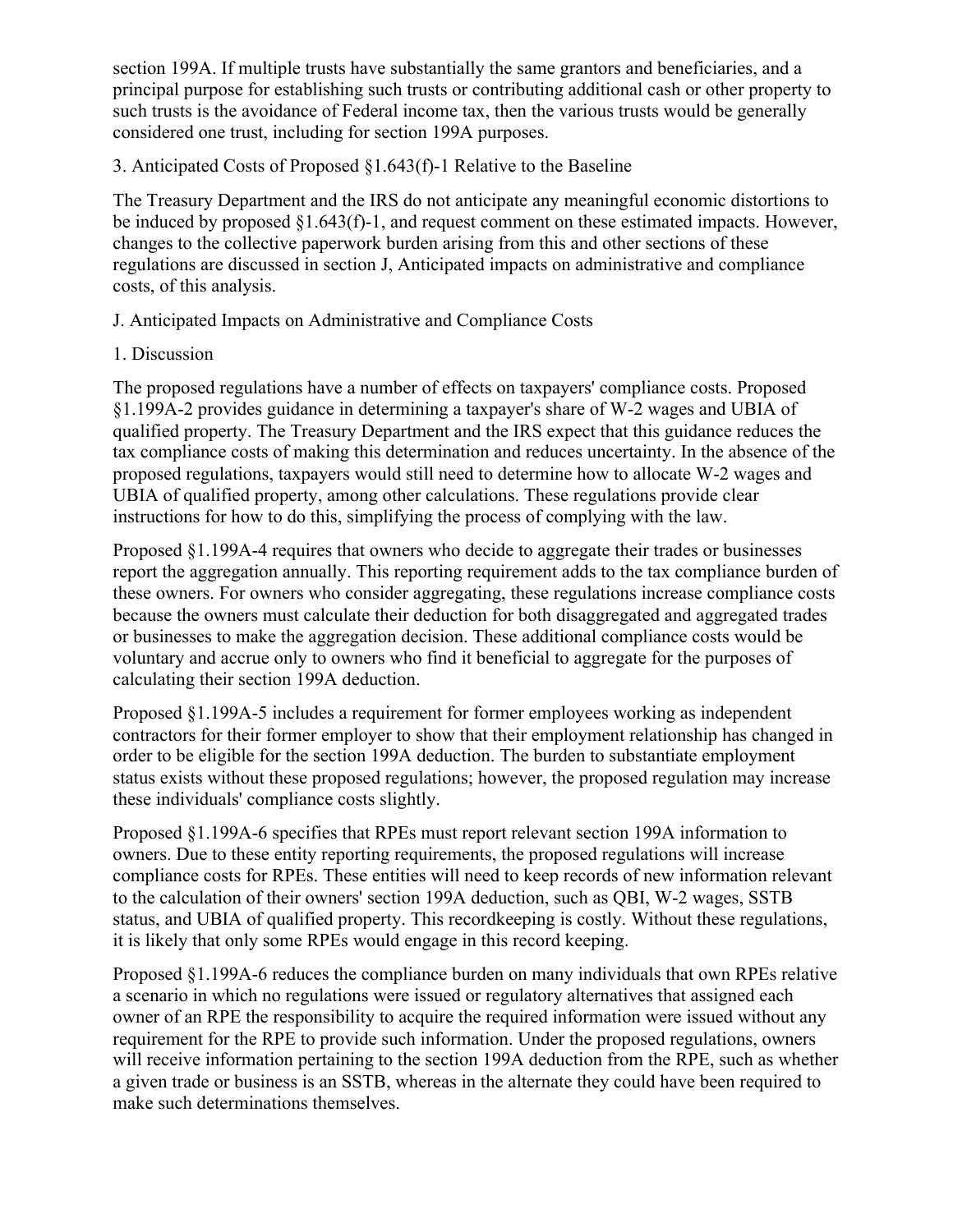Overall, it is likely to be more efficient for RPEs, rather than individual owners, to keep records of section 199A deduction information. Therefore, the Treasury Department and the IRS expect that proposed §1.199A-6 will reduce compliance costs on net and relative to these alternative scenarios.

#### 2. Estimated Effect on Compliance Costs

As explained above, key provisions of proposed §§1.199A-1 through 1.199A-6 will reduce compliance costs that taxpayers would likely have incurred in the absence of the proposed rule. Most notably, the de minimis rule of proposed §1.199A-5 provides that a trade or business will not be considered to be an SSTB merely because it provides a small amount of services in a specified service activity. This provision is expected to reduce compliance costs associated with section 199A for millions of U.S. businesses. In addition, the aggregation rules will reduce overall costs for taxpayers because some taxpayers would restructure their business arrangements in order to receive the benefit of the deduction. These and other discretionary choices by the Treasury Department and the IRS in the proposed rule will substantially reduce taxpayers' compliance costs.

The Treasury Department and the IRS also assessed the provisions of the proposed rule that could increase compliance burdens. Estimates of the change in annual reporting burden associated with these proposed regulations are presented here and in further detail in the Paperwork Reduction Act (PRA) section. The Treasury Department and the IRS estimate a gross (not net) increase in total reporting burden of 25 million hours annually. The estimates primarily reflect two effects of the regulations. First, the Treasury Department and the IRS project that approximately 1.2 million individuals with more than one directly owned or pass-through business who voluntarily choose to aggregate will spend 0.66 hours annually complying with proposed §1.199A-4. Second, the Treasury Department and the IRS project that - in complying with the proposed §1.199A-6 requirement to report relevant section 199A information to their approximately 8.8 million owners - RPEs will spend 2.75 hours annually per owner. These estimates do not include the decrease in compliance costs to individuals who would no longer find it necessary to compute the quantities detailed in proposed §1.199A-6 because they would receive this information from each RPE. Nor do these estimates reflect the decrease in compliance costs outlined above.

Valuations of the burden hours of \$39/hour in the case of individuals making aggregation decisions and \$53/hour in the case of RPEs reporting section 199A information lead to a PRAbased estimate of the gross reporting annualized costs to taxpayers of approximately \$1.3 billion over ten years; this estimate does not account for the provisions of the proposed regulations that will substantially reduce compliance costs. Because these estimates assume that the costs are the same each year, the annualized costs do not vary with the discount rate. It is possible that costs will be higher in the first years that the deduction is allowed and lower in future years once taxpayers have more experience with the calculations and reporting requirements associated with the deduction. Finally, the estimates reflect data for entities of a size and form expected to be impacted by section 199A. More specifically, because of the scope of the section 199A deduction, the Treasury Department and the IRS expect the majority of affected entities to be largely small, and medium in size.

The Treasury Department and the IRS solicit comments on the assumptions and the methodology used to calculate the compliance costs imposed by the proposed regulations relative to the baseline. This includes, among other things, assumptions and methodology regarding the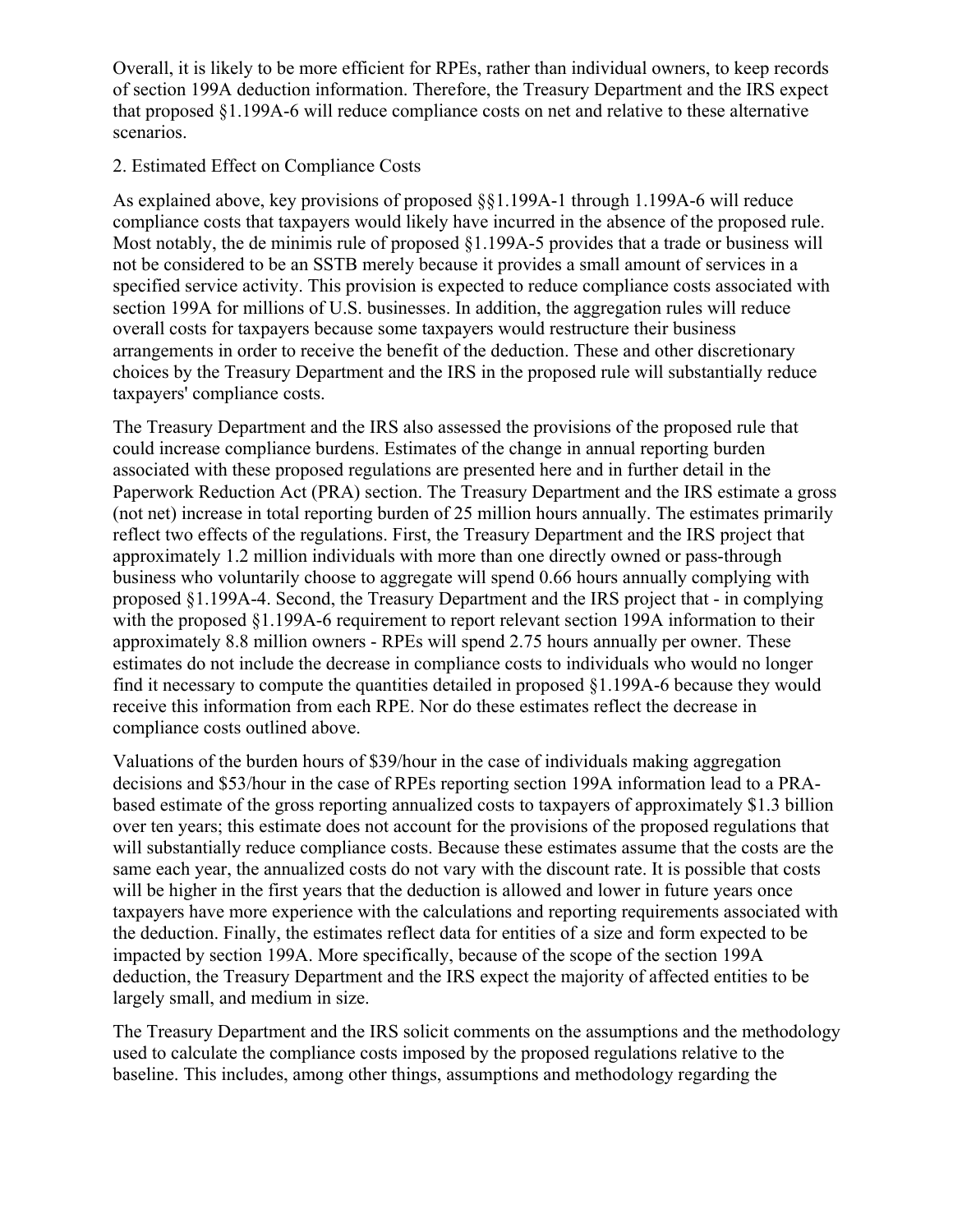reporting burden per respondent, the number of impacted entities, and the hourly labor cost estimate for reporting.

Annualized monetized effect on compliance costs from proposed regulations Years 2018 to 2027 (3% discount rate, millions \$2018) Years 2018 to 2027 (7% discount rate, millions \$2018)

Estimated Gross Costs \$1,317 \$1,317

Estimated Savings Not quantified Not quantified

#### K. Executive Order 13771

The Treasury Department and the IRS request comment on the Executive Order 13771 designation for these proposed regulations. Details on the estimated costs of the proposed regulations can be found in this economic analysis.

#### II. Regulatory Flexibility Act

It is hereby certified that the collections of information in proposed §§1.199A-4 and 1.199A-6 will not have a significant economic impact on a substantial number of small entities. Although the Treasury Department and the IRS believe that the proposed regulations may affect a substantial number of small entities, the economic impact on small entities as a result of the collections of information in this notice of proposed rulemaking is not expected to be significant.

The collection in proposed §1.199A-4 may apply to individuals and certain trusts or estates that can claim the section 199A deduction and that choose to aggregate two or more trades or businesses for purposes of section 199A. If a taxpayer chooses to aggregate its trades or businesses, the taxpayer, must include an attachment to its tax return identifying and describing each trade or business aggregated, describing changes to the aggregated group, and providing other information as the Commissioner may require in forms, instructions, or other published guidance. RPEs are not subject to the collection in proposed §1.199A-4 because RPEs are not permitted to aggregate trades or businesses. Aggregation is not required by a person claiming the section 199A deduction, and therefore the collection of information in proposed §1.199A-4 is required only if the person chooses to aggregate multiple trades or businesses. It is not known how many small entities will choose to aggregate multiple trades or businesses, therefore a number of affected entities is not estimated at this time.

The small entities subject to the collection of information in proposed §1.199A-6 are business entities formed as estates, trusts, partnerships, or S corporations that conduct, directly or indirectly, one or more trades or businesses. Proposed §1.199A-6 requires such an entity to attach a statement describing the QBI, W-2 wages, and UBIA of qualified property for each separate trade or business to the Schedule K-1 required under existing law to be issued to each beneficiary, partner, or shareholder. Although data is not available to estimate the number of small entities affected by the §1.199A-6 requirements, the Treasury Department and the IRS believe that number would include a substantial number of small entities.

As discussed elsewhere in this preamble, the reporting burden is estimated at 30 minutes to 20 hours, depending on individual circumstances, with an estimated average of 2.5 hours for all affected entities, regardless of size. The burden on small entities is expected to be at the lower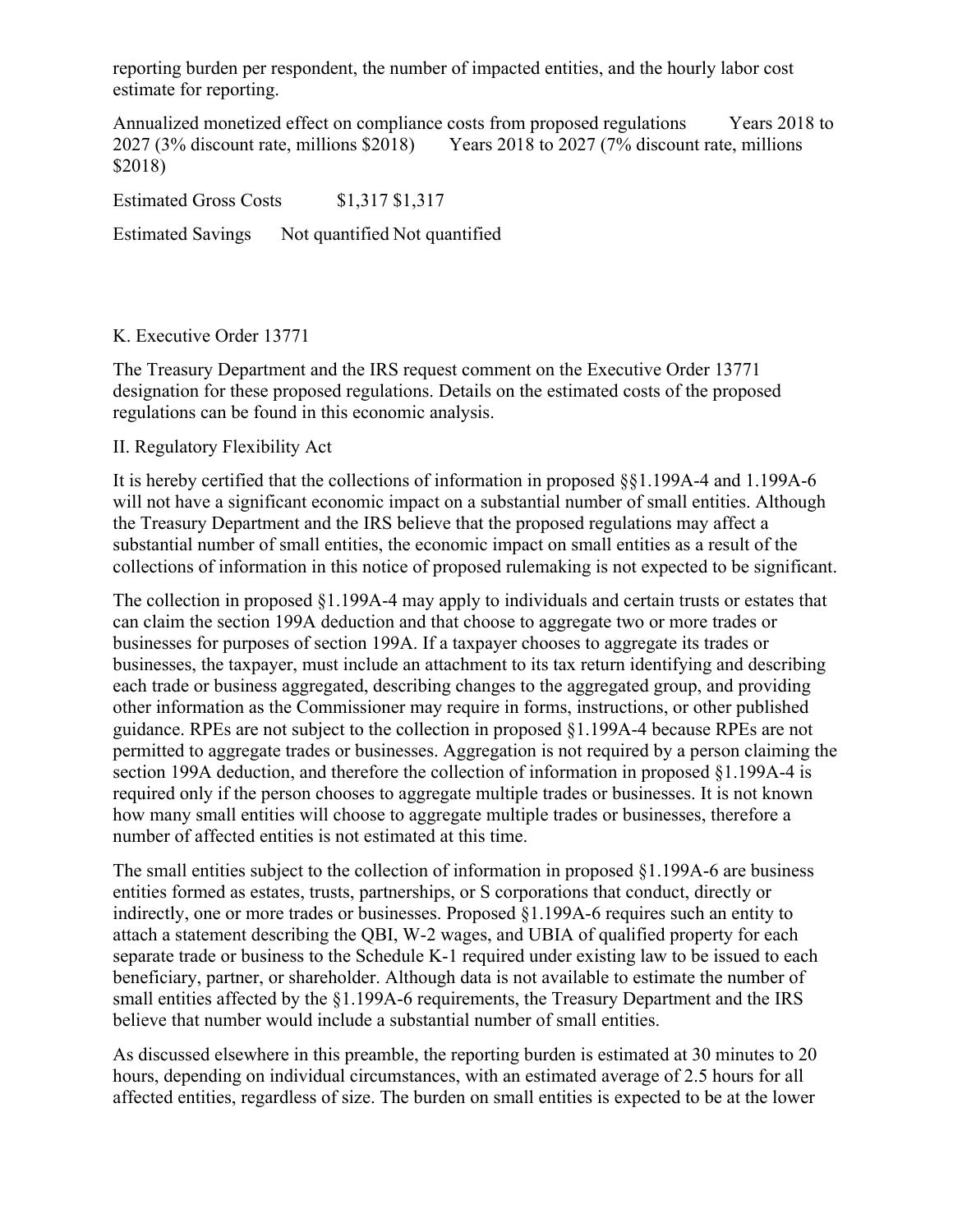end of the range (30 minutes to 2.5 hours). Using the IRS's taxpayer compliance cost estimates, taxpayers who are self-employed with multiple businesses are estimated to have a monetization rate of \$39 per hour. Pass-throughs that issue K-1s have a monetization rate of \$53 per hour.

For these reasons, the Treasury Department and the IRS have determined that the collection of information in this notice of proposed rulemaking will not have a significant economic impact. Accordingly, a regulatory flexibility analysis under the Regulatory Flexibility Act (5 U.S.C. chapter 6) is not required. Notwithstanding this certification, the Treasury Department and the IRS invite comments from interested members of the public on both the number of entities affected and the economic impact on small entities.

Pursuant to section 7805(f) of the Code, this notice of proposed rulemaking has been submitted to the Chief Counsel for Advocacy of the Small Business Administration for comment on its impact on small business.

Comments and Requests for Public Hearing

The Treasury Department and the IRS request comments on all aspects of the proposed rules.

Before these proposed regulations are adopted as final regulations, consideration will be given to any comments that are submitted timely to the IRS as prescribed in this preamble under the ADDRESSES heading. All comments will be available at www.regulations.gov or upon request.

Drafting Information

The principal authors of these regulations are Frank J. Fisher, Wendy L. Kribell, Adrienne M. Mikolashek, and Benjamin H. Weaver, Office of the Associate Chief Counsel (Passthroughs and Special Industries). However, other personnel from the Treasury Department and the IRS participated in their development.

List of Subjects in 26 CFR Part 1

Income taxes, Reporting and recordkeeping requirements.

Proposed Amendments to the Regulations

Accordingly, 26 CFR part 1 is proposed to be amended as follows:

1. INCOME TAXES

PAR. 1 The authority citation for part 1 are amended by adding sectional authorities for §§1.199A-1 through 1.199A-6 and §1.643(f) to read in part as follows:

26 U.S.C. 7805

\*\*\*

Section §1.199A-1 also issued under 26 U.S.C. 199A(f)(4). Section §1.199A-2 also issued under 26 U.S.C. 199A(b)(5), (f)(1)(A), (f)(4), and (h). Section §1.199A-3 also issued under 26 U.S.C. 199A(c)(4)(C) and (f)(4.) Section §1.199A-4 also issued under 26 U.S.C. 199A(f)(4). Section §1.199A-5 also issued under 26 U.S.C. 199A(f)(4). Section §1.199A-6 also issued under 26 U.S.C. 199A(f)(1)(B) and (f)(4). Section 1.643(f)-1 also issued under 26 U.S.C. 643(f) \*\*\*